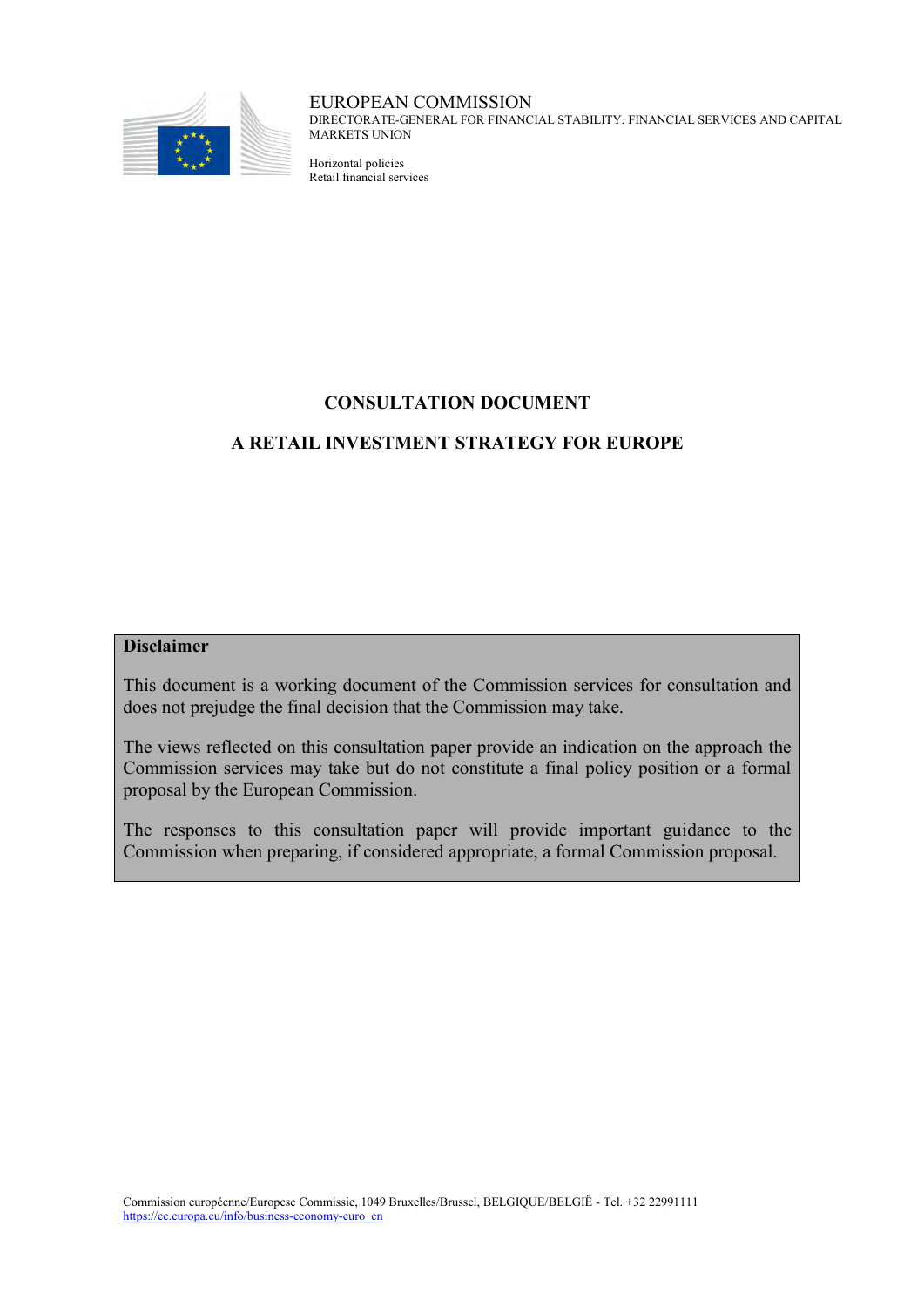You are invited to reply **by 3 August 2021** at the latest to the **online questionnaire** available on the following webpage: [https://ec.europa.eu/info/publications/finance-consultations-2021-retail-investment](https://ec.europa.eu/info/publications/finance-consultations-2021-retail-investment-strategy_en)strategy en

Please note that in order to ensure a fair and transparent consultation process **only responses received through the online questionnaire will be taken into account and included in the report summarising the responses**.

This consultation follows the normal rules of the European Commission for public consultations. Responses will be published in accordance with the privacy options respondents will have opted for in the online questionnaire.

Responses authorised for publication will be published on the following webpage: [https://ec.europa.eu/info/publications/finance-consultations-2021-retail-investment](https://ec.europa.eu/info/publications/finance-consultations-2021-retail-investment-strategy_en)strategy en

Any question on this consultation or issue encountered with the online questionnaire can be raised via email at [fisma-retail-investment@ec.europa.eu](mailto:fisma-retail-investment@ec.europa.eu).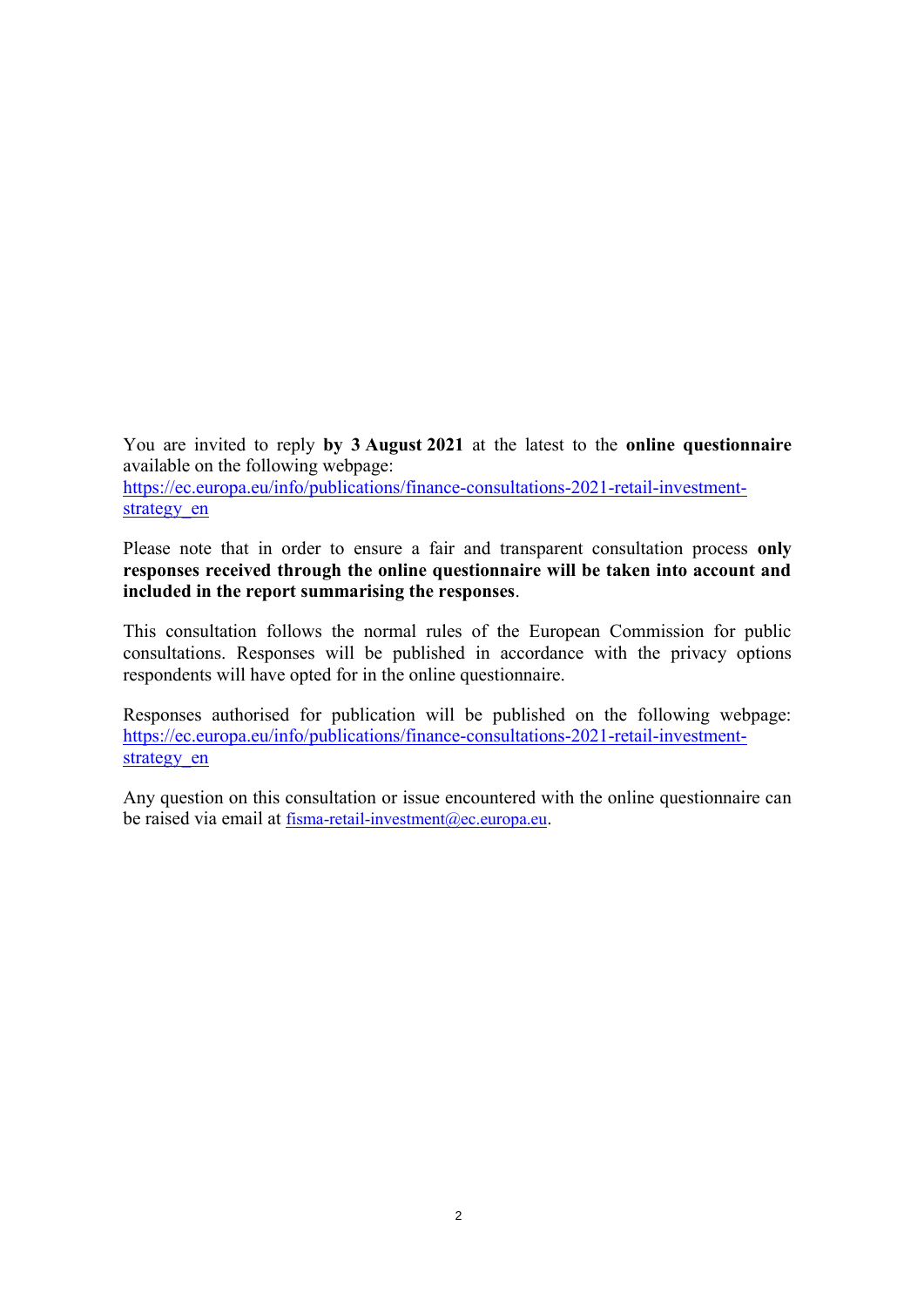# **INTRODUCTION**

## **Background for this consultation**

The level of retail investor participation in EU capital markets remains very low compared to other economies, despite high individual savings rates in Europe. This means that consumers may currently not fully benefit from the investment opportunities offered by capital markets.

In its September 2020 [new capital markets union action plan,](https://ec.europa.eu/info/business-economy-euro/growth-and-investment/capital-markets-union/capital-markets-union-2020-action-plan_en) the European Commission announced its intention to publish a strategy for retail investments in Europe in the first half of 2022. Its aim will be to seek to ensure that retail investors can take full advantage of capital markets and that rules are coherent across legal instruments. An individual investor should benefit from: (i) adequate protection, (ii) bias-free advice and fair treatment, (iii) open markets with a variety of competitive and cost-efficient financial services and products, and (iv) transparent, comparable and understandable product information. EU legislation should be forward-looking and should reflect ongoing developments in digitalisation and sustainability, as well as the increasing need for retirement savings.

In 2020, the Commission also launched an [extensive study,](https://etendering.ted.europa.eu/cft/cft-display.html?cftId=5959) focusing on the different disclosure regimes, the extent to which advice given to prospective investors is useful and impartial and the impact of inducements paid to intermediaries. It will involve extensive consumer testing, to ensure that any future changes to the rules will be conceived from the perspective of what is useful and necessary for consumers.

In line with the Commission's stated objective of "an economy that works for people", the Commission is seeking to ensure that a legal framework for retail investments is suitably adapted to the profile and needs of consumers, helps ensure improved market outcomes and enhances their participation in the capital markets.

The Commission is looking to understand how the current framework for retail investments can be improved and is seeking your views on different aspects, including:

- The limited comparability of similar investment products that are regulated by different legislation and are hence subject to different disclosure requirements, which prevents individual investors from making informed investment choices.
- How to ensure access to fair advice in light of current inducement practices.
- How to address the fact that many citizens lack sufficient financial literacy to make good decisions about personal finances.
- The impact of increased digitalisation of financial services.
- Sustainable investing

### **Responding to this consultation and follow up**

In this context and in line with [better regulation principles,](https://ec.europa.eu/info/law/law-making-process/planning-and-proposing-law/better-regulation-why-and-how_en) the Commission is launching this public consultation designed to gather stakeholders' views on possible improvements to the European framework for retail investments.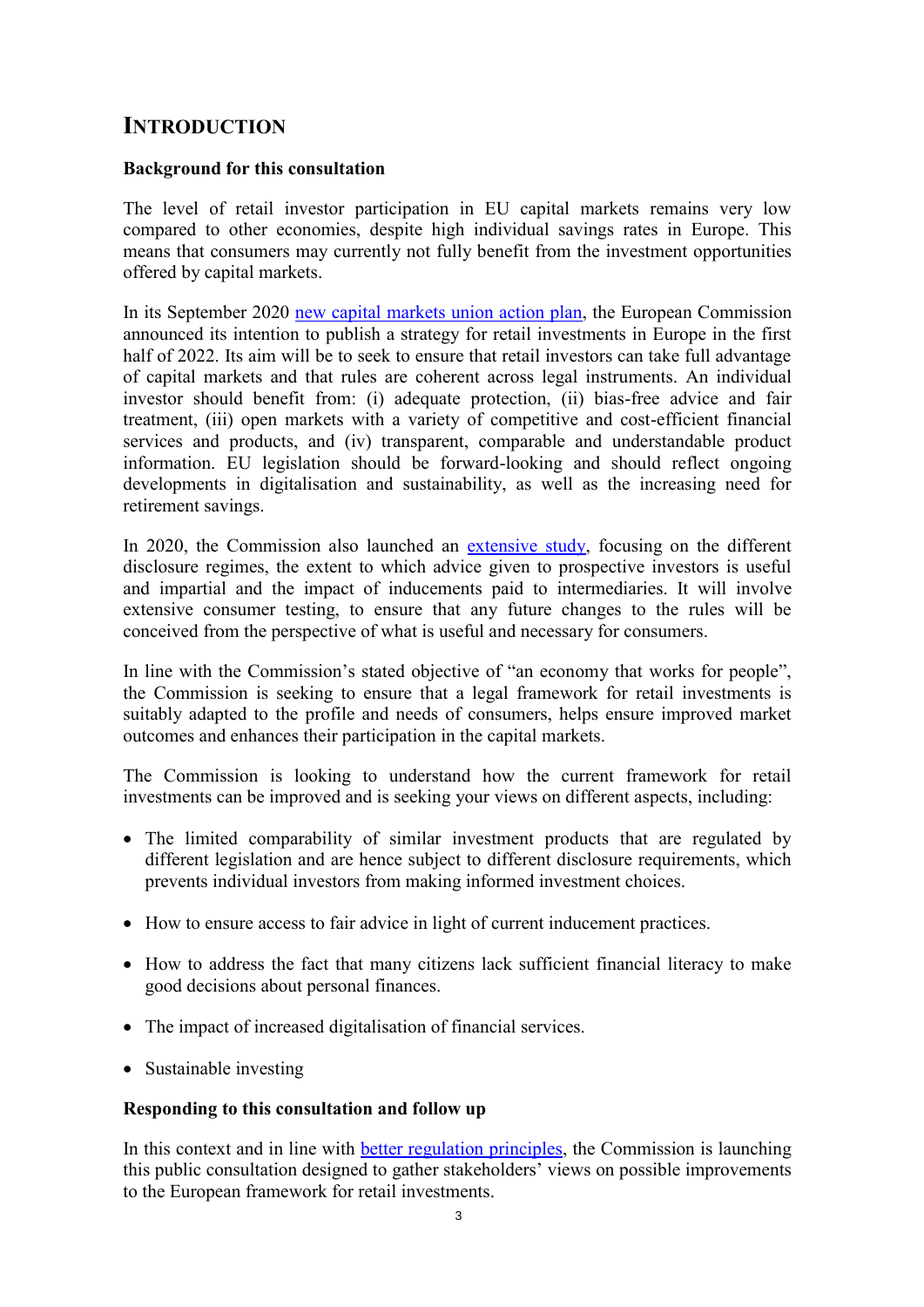Views are welcome from all stakeholders, in particular from persons/entities representing

- Citizens and households (in their quality as retail investors)
- Organisations representing consumer/retail investor interests
- Complaint-handling bodies e.g. Alternative Dispute Resolution bodies and European Consumer Centres
- Credit institutions
- Investment firms
- Insurance companies
- Financial intermediaries (investment/insurance brokers, online brokers, etc.)
- National and supranational authorities (e.g. national governments and EU public authorities, mandated authorities and bodies in charge of legislation in the field of retail investments)
- Academics and policy think-tanks
- Entities seeking financing on capital markets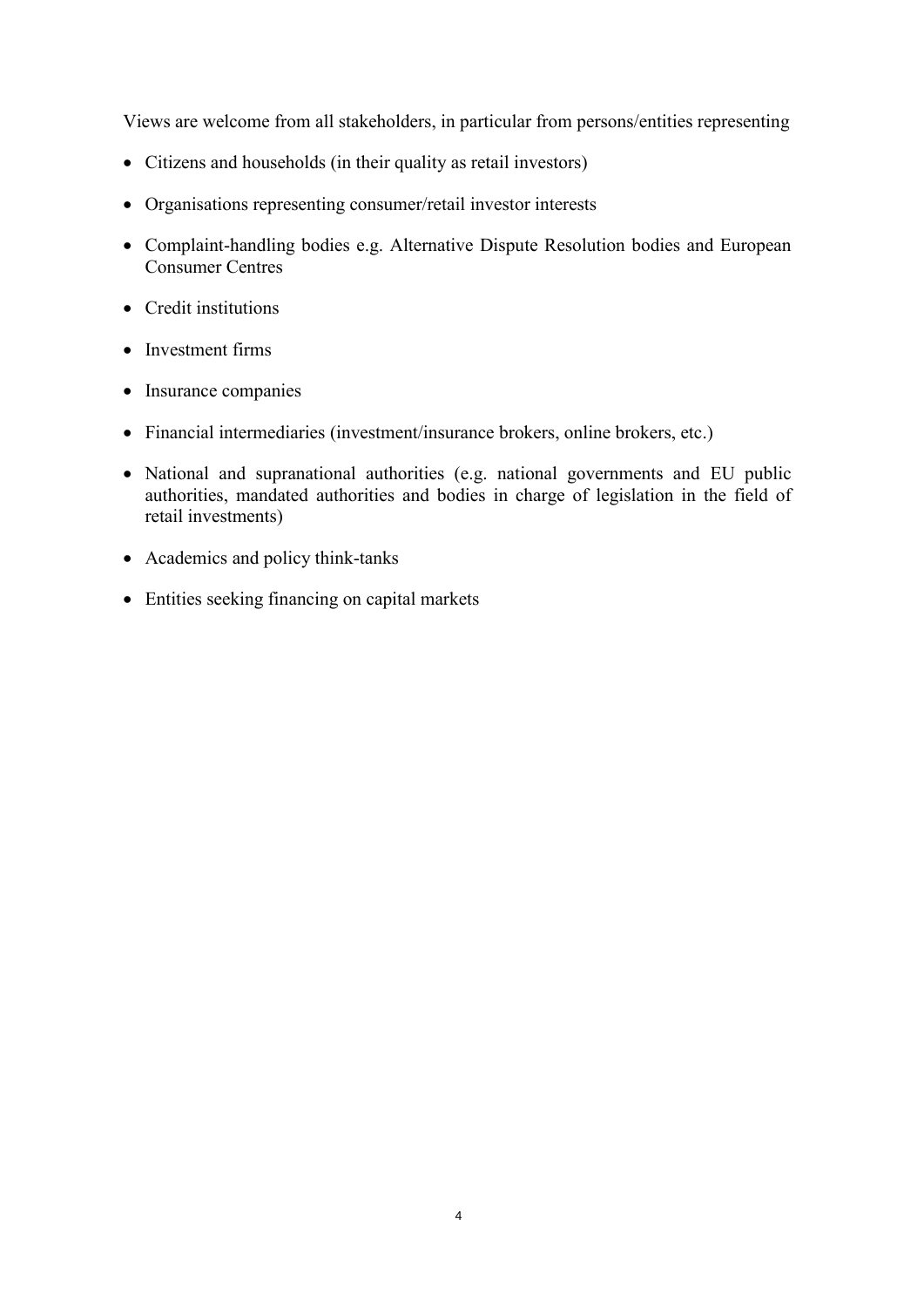#### **CONSULTATION QUESTIONS**

#### **1. GENERAL QUESTIONS**

Current EU rules regarding retail investors (e.g. [UCITS \(undertakings for the collective](https://eur-lex.europa.eu/legal-content/EN/TXT/?uri=CELEX:32009L0065)  [investment in transferable securities\),](https://eur-lex.europa.eu/legal-content/EN/TXT/?uri=CELEX:32009L0065) [PRIIPs \(packaged retail investment and insurance](https://eur-lex.europa.eu/legal-content/EN/TXT/?uri=CELEX:32014R1286)  [products\),](https://eur-lex.europa.eu/legal-content/EN/TXT/?uri=CELEX:32014R1286) [MiFID II \(Markets in Financial Instruments Directive\),](https://eur-lex.europa.eu/legal-content/EN/TXT/?uri=CELEX:32014L0065) [IDD \(Insurance](https://eur-lex.europa.eu/legal-content/EN/TXT/?uri=CELEX:32016L0097)  [Distribution Directive\),](https://eur-lex.europa.eu/legal-content/EN/TXT/?uri=CELEX:32016L0097) [PEPP \(Pan European Pension Product\)](https://eur-lex.europa.eu/legal-content/EN/TXT/?uri=CELEX:32019R1238) or [Solvency II \(Directive](https://eur-lex.europa.eu/legal-content/EN/TXT/?uri=CELEX:32009L0138)  [on the taking-up and pursuit of the business of insurance and reinsurance\)\)](https://eur-lex.europa.eu/legal-content/EN/TXT/?uri=CELEX:32009L0138) aim at empowering investors, in particular by creating transparency of the key features of investment and insurance products but also at protecting them, for example through safeguards against mis-selling.

### **Question 1.1 Does the EU retail investor protection framework sufficiently empower and protect retail investors when they invest in capital markets?**

#### **Yes/no/don't know**

#### **Please explain your answer and provide examples**

While aimed at protecting retail investors, some rules may require specific procedures to be followed (e.g. the need to use investment advice and complete a suitability assessment) or may limit investment by retail investors (e.g. by warning against purchase of certain investment products or even completely prohibiting access).

### **Question 1.2 Are the existing limitations justified, or might they unduly hinder retail investor participation in capital markets?**

**Yes, they are justified No, they unduly hinder retail investor participation Don't know** 

**Please explain your answer** 

**Question 1.3 Are there any retail investment products that retail investors are prevented from buying in the EU due to constraints linked to existing EU regulation?** 

**Yes/no/don't know**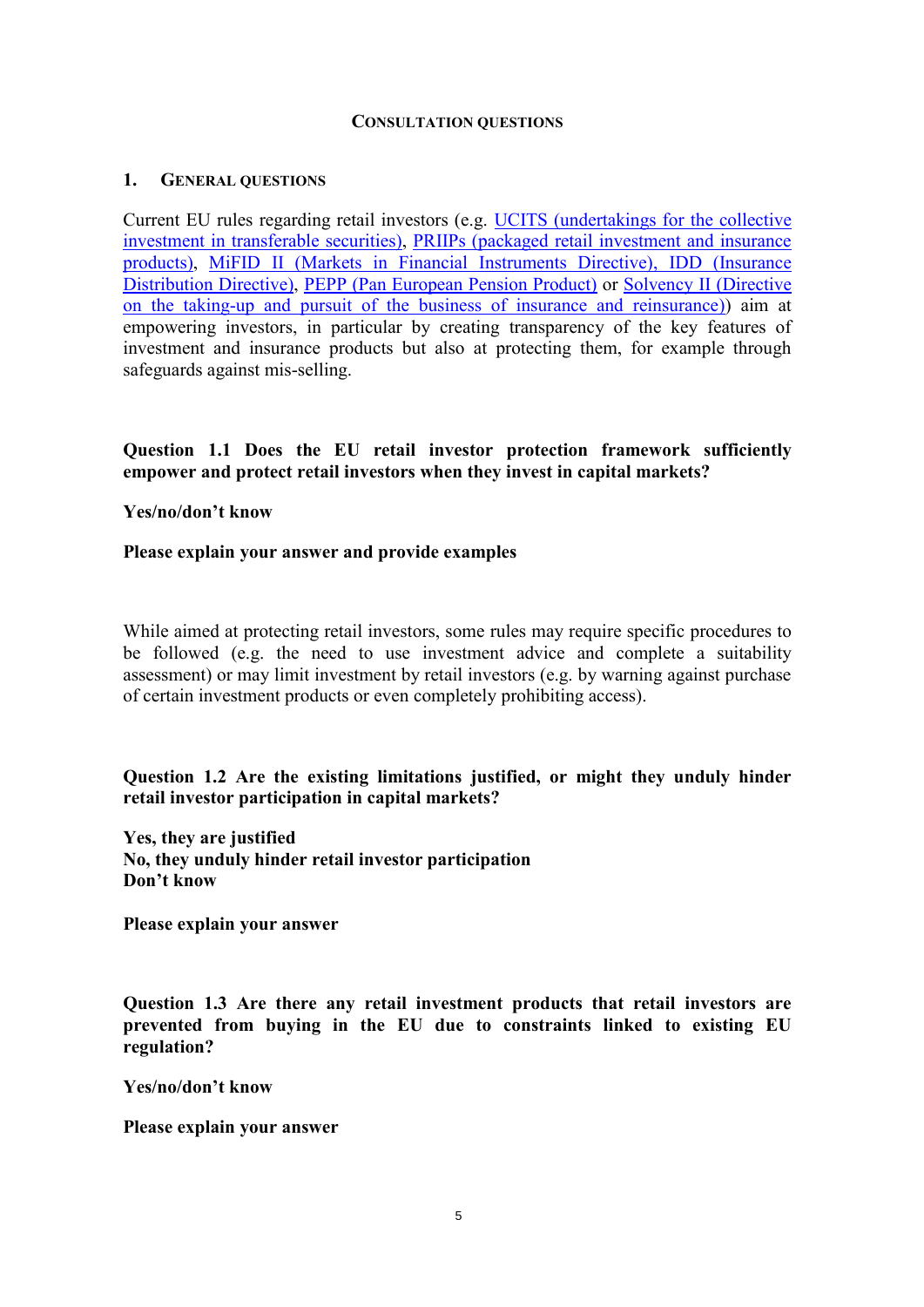### **Question 1.4 What do you consider to be factors which might discourage or prevent retail investors from investing?**

|                                                                                        | Strongly<br>disagree | Disagree | Neutral | Agree | Strongly<br>Agree |
|----------------------------------------------------------------------------------------|----------------------|----------|---------|-------|-------------------|
| Lack<br>of<br>understanding by<br>retail investors of<br>products?                     |                      |          |         |       |                   |
| Lack<br>of<br>understanding of<br>products<br>by<br>advisers?                          |                      |          |         |       |                   |
| Lack of trust in<br>products?                                                          |                      |          |         |       |                   |
| High<br>entry<br>or<br>management<br>costs?                                            |                      |          |         |       |                   |
| Lack of access to<br>reliable,<br>independent<br>advice?                               |                      |          |         |       |                   |
| Lack of access to<br>redress?                                                          |                      |          |         |       |                   |
| about<br>Concerns<br>the<br>risks<br>of<br>investing?                                  |                      |          |         |       |                   |
| Uncertainties<br>about<br>expected<br>returns?                                         |                      |          |         |       |                   |
| Lack of available<br>information<br>about products in<br>other<br>EU<br>Member States? |                      |          |         |       |                   |
| Other                                                                                  |                      |          |         |       |                   |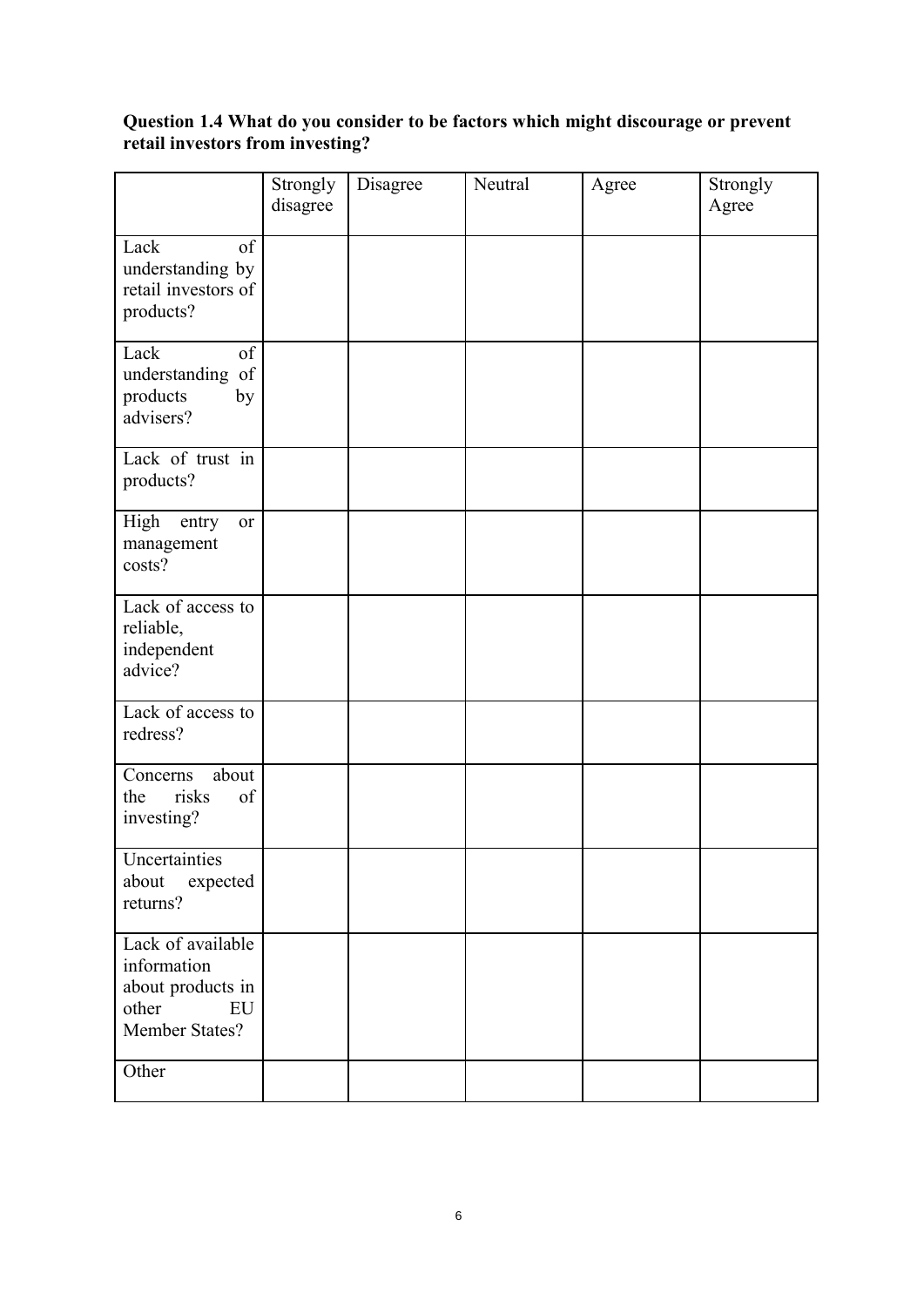|                                                                                   | Strongly<br>disagree | Disagree | Neutral | Agree | Strongly<br>Agree |
|-----------------------------------------------------------------------------------|----------------------|----------|---------|-------|-------------------|
| Sufficiently<br>accessible                                                        |                      |          |         |       |                   |
| Understandable<br>for<br>retail<br>investors                                      |                      |          |         |       |                   |
| Easy for<br>retail<br>investors<br>to<br>with<br>compare<br>other products        |                      |          |         |       |                   |
| Offered<br>at<br>competitively<br>priced conditions                               |                      |          |         |       |                   |
| Offered<br>alongside<br>a<br>sufficient<br>range<br>of<br>competitive<br>products |                      |          |         |       |                   |
| Adapted<br>to<br>modern<br>(e.g.<br>digital) channels                             |                      |          |         |       |                   |
| Adapted<br>to<br>Environmental,<br>Social<br>and<br>Governance<br>(ESG) criteria  |                      |          |         |       |                   |

**Question 1.5 Do you consider that products available to retail investors in the EU are:** 

**Question 1.6 Among the areas of retail investment policy covered by this consultation, in which area (or areas) would the main scope for improvement lie in order to increase the protection of investors?** 

### **Select all applicable choices:**

- financial literacy
- digital innovation,
- disclosure requirements,
- suitability and appropriateness assessment,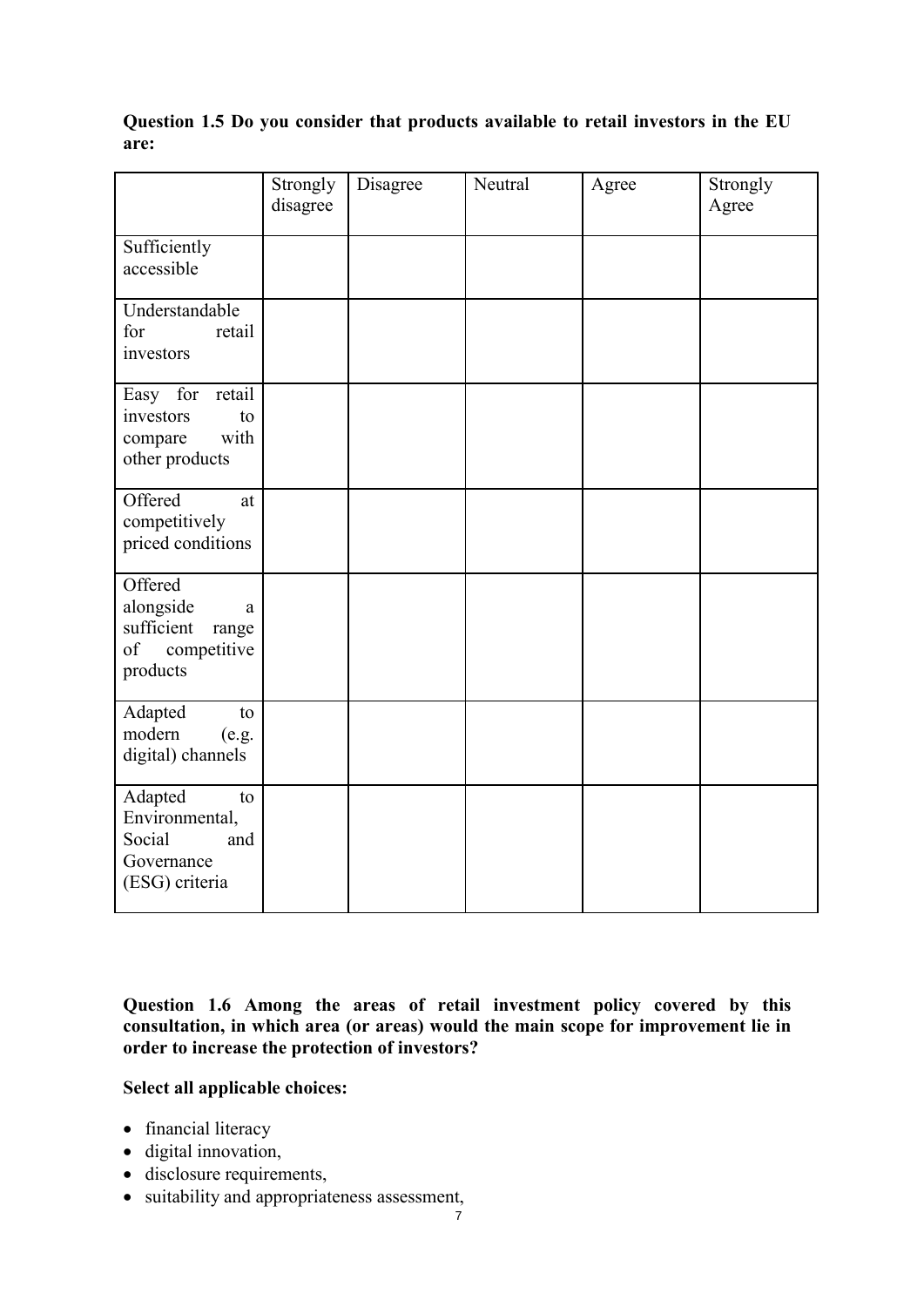- reviewing the framework for investor categorisation,
- inducements and quality of advice,
- addressing the complexity of products,
- redress,
- product intervention powers,
- $\bullet$  sustainable investing,
- other, and if so what area?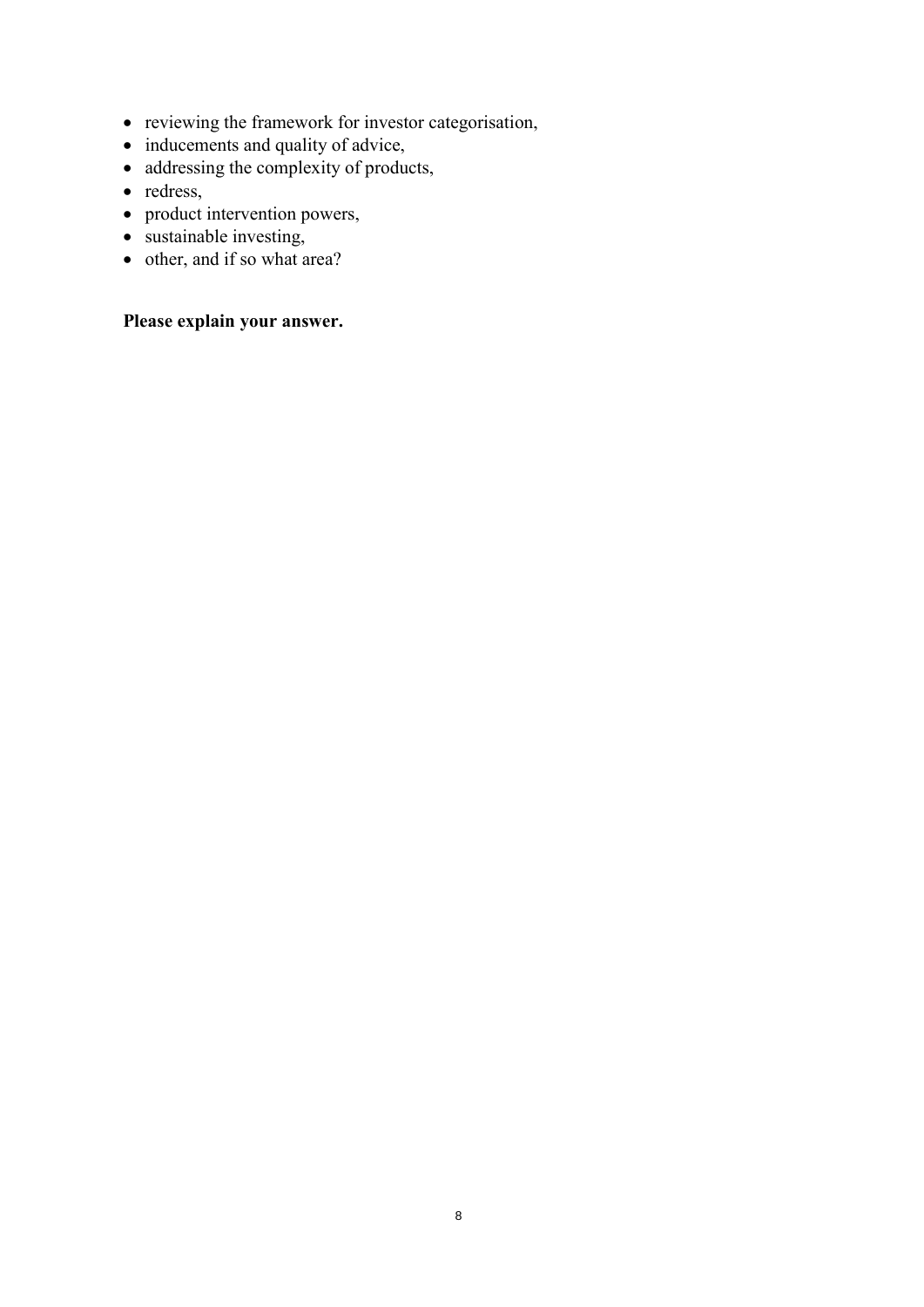### **2. FINANCIAL LITERACY**

For many individuals, financial products and services remain complex. To empower individuals to adequately manage their finances as well as invest, it is of crucial importance that they are able to understand the risks and rewards surrounding retail investing, as well as the different options available. However, as shown by the [OECD/INFE 2020 international survey of adult financial literacy,](https://www.oecd.org/financial/education/oecd-infe-2020-international-survey-of-adult-financial-literacy.pdf) many adults have major gaps in understanding basic financial concepts.

While the main responsibility for financial education lies with the Member States, there is scope for Commission initiatives to support and complement their actions. In line with the [2020 Capital Markets Union Action Plan,](https://eur-lex.europa.eu/legal-content/EN/TXT/?uri=COM:2020:590:FIN) DG FISMA published a [feasibility](https://ec.europa.eu/info/sites/default/files/business_economy_euro/banking_and_finance/documents/210408-report-financial-competence-framework_en.pdf)  [assessment report](https://ec.europa.eu/info/sites/default/files/business_economy_euro/banking_and_finance/documents/210408-report-financial-competence-framework_en.pdf) and will, together with the OECD, develop a financial competence framework in the EU. In addition, the need for a legislative proposal to require Member States to promote learning measures that support the financial education of individuals, in particular in relation to investing will be assessed.

|                                                            |  |  |  |  | Question 2.1 Please indicate whether you agree with the following statement. |
|------------------------------------------------------------|--|--|--|--|------------------------------------------------------------------------------|
| Increased financial literacy will help retail investors to |  |  |  |  |                                                                              |

|                                                                                                            | Strongly<br>disagree | Disagree | Neutral | Agree | Strongly<br>Agree |
|------------------------------------------------------------------------------------------------------------|----------------------|----------|---------|-------|-------------------|
| their<br>Improve<br>understanding<br>of<br>the<br>nature<br>and<br>main features of<br>financial products  |                      |          |         |       |                   |
| realistic<br>Create<br>expectations about<br>risk<br>the<br>and<br>of<br>performance<br>financial products |                      |          |         |       |                   |
| their<br>Increase<br>participation<br>in<br>financial markets                                              |                      |          |         |       |                   |
| Find<br>objective<br>investment<br>information                                                             |                      |          |         |       |                   |
| Better understand<br>disclosure<br>documents                                                               |                      |          |         |       |                   |
| Better understand<br>professional                                                                          |                      |          |         |       |                   |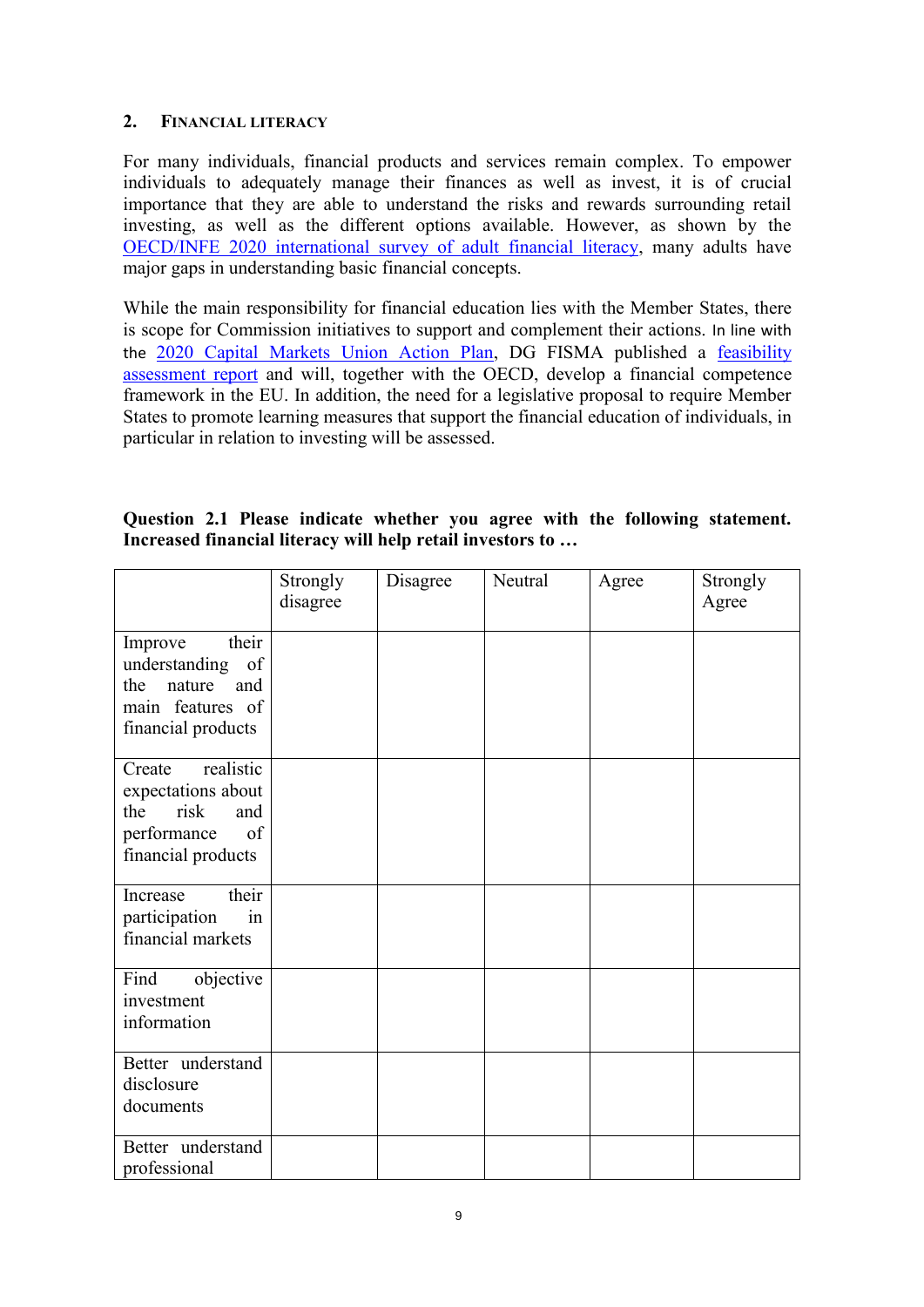| advice                                                                                            |  |  |  |
|---------------------------------------------------------------------------------------------------|--|--|--|
| Make investment<br>decisions that are<br>in line with their<br>investment needs<br>and objectives |  |  |  |
| Follow a long-<br>term investment<br>strategy                                                     |  |  |  |

**Question 2.2 Which further measures aimed at increasing financial literacy (e.g. in order to promote the OECD/Commission financial literacy competence framework) might be pursued at EU level?** 

**Please explain your answer (taking into account that the main responsibility for financial education lies with Member States).**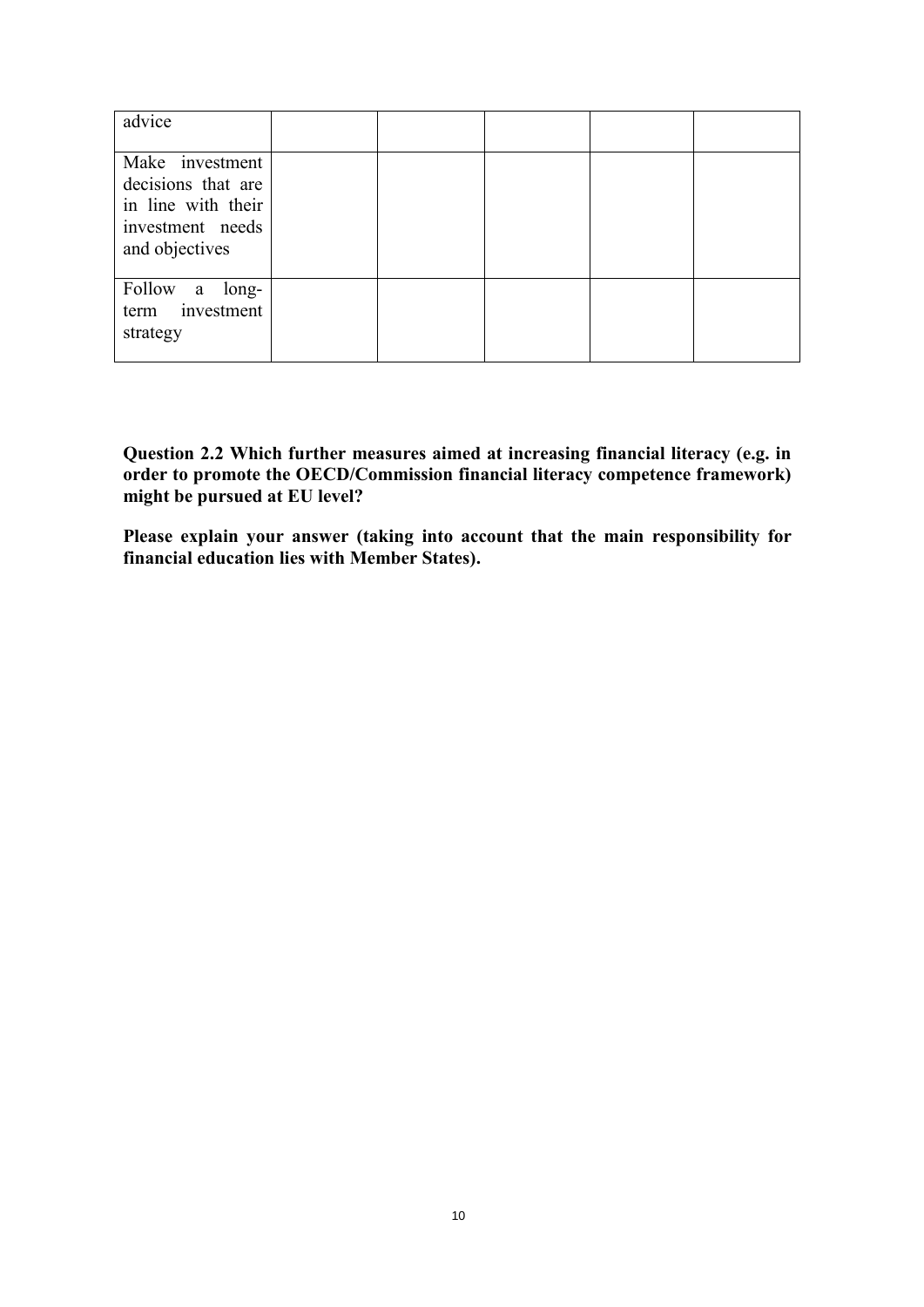#### **3. DIGITAL INNOVATION**

Digitalisation and technological innovation and the increasing popularity of investment apps and web-based platforms are having profound impacts on the way people invest, creating new opportunities (e.g. in terms of easier access to investment products and capital markets, easier comparability, lower costs, etc.). However technological change can also carry risks for consumers (e.g. easier access to potentially riskier products). These changes may pose challenges to existing retail investors, while investor protection rules may no longer be fit for purpose.

Open finance, (i.e. giving greater access to customer data held by financial institutions to third party service providers to enable them to offer more personalised services) can, in the field of investment services, lead to better financial products, better targeted advice and improved access for consumers and greater efficiency in business-to-business transactions. In the [September 2020 digital finance strategy,](https://ec.europa.eu/info/publications/200924-digital-finance-proposals_en) the Commission announced its intention to propose legislation on a broader open finance framework.

**Question 3.1 What might be the benefits or potential risks of an open finance approach (i.e. similar to that developed in the field of payment services which allowed greater access by third party providers to customer payment account information) in the field of retail investments (e.g. enabling more competition, tailored advice, data privacy, etc.)?** 

**Please explain your answer** 

**Question 3.2 What new tools or services might be enabled through open finance or other technological innovation (e.g. digital identity) in the financial sector?** 

#### **Please explain your answer**

By making the contents of publicly available documentation machine-readable, the data within them can be easily extracted and used for various purposes, such as aggregation, comparison, or analysis. In the field of retail investment, examples would include portfolio management apps, robo advisors, comparison websites, pension dashboards, etc. DG FISMA has already started work in this area in the context of the European Single Access Point. Machine-readability is also required by newly proposed legislation, such as the Markets in Crypto-Assets Regulation (MiCA), whilst legacy legal framework will need adaptation.

In the field of retail investment, applicable EU legislation does not currently require documents to be machine-readable. However, some private initiatives are already demonstrating that there is interest from market actors in more standardisation and machine-readability of the data provided within existing retail investment information documents, such as the PRIIPs KID or MiFID disclosures. Requiring machine readability of disclosure documents from scratch could help to open business opportunities for third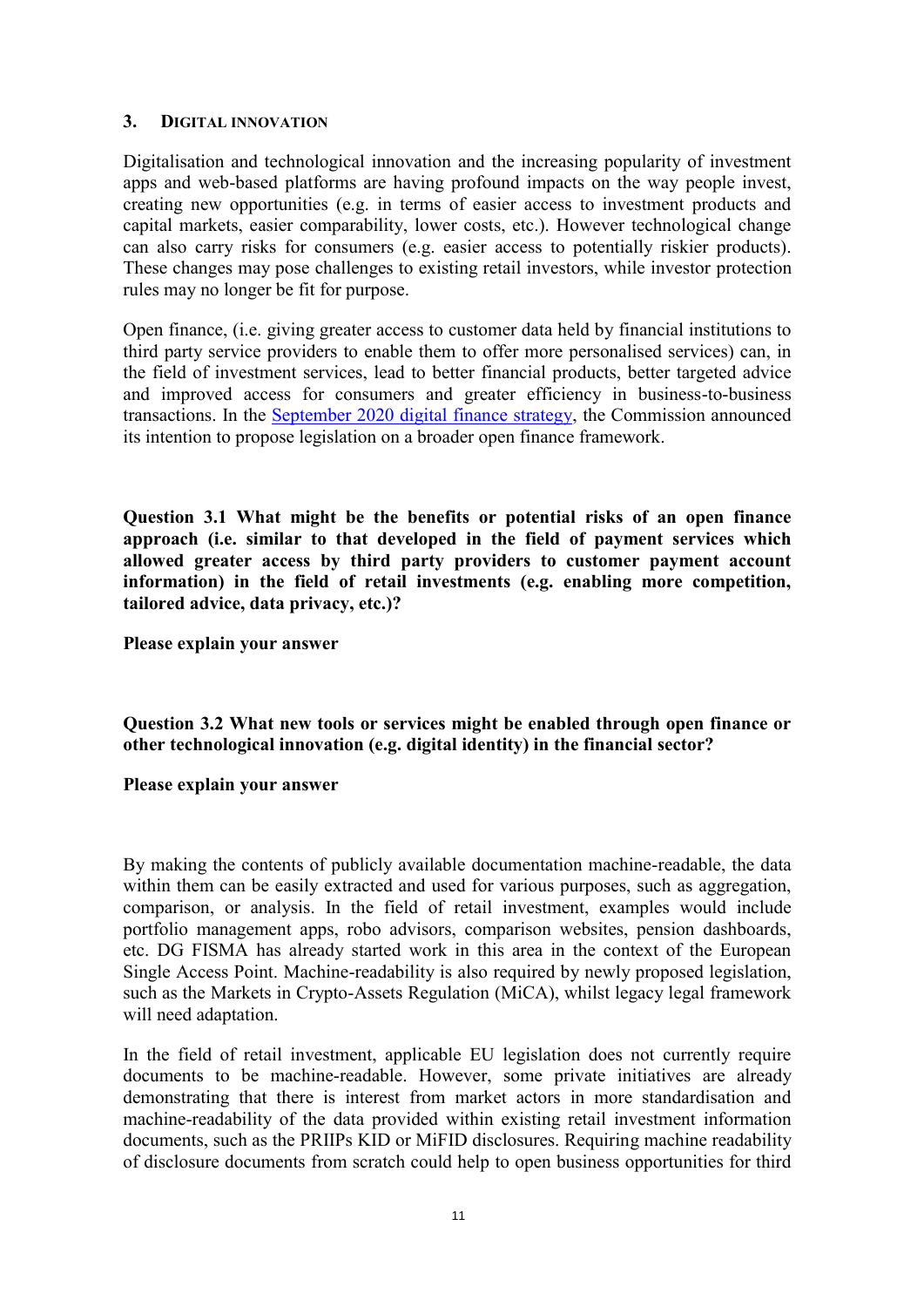parties, for example by catering to the needs of advisers and retail investors who prefer direct access to execution only venues.

### **Question 3.3 Should the information available in various pre-contractual disclosure documents be machine-readable?**

**Yes/no/don't know** 

**Please explain your answer** 

Rules on marketing and advertising of investment products remain predominantly a national competence, bound up in civil and national consumer protection law, although the [2019 legislative package on cross-border distribution of investment funds](https://ec.europa.eu/info/business-economy-euro/growth-and-investment/investment-funds_en#cross-border) does remove some cross-border national barriers.

**Question 3.4 Given the increasing use of digital media, would you consider that having different rules on marketing and advertising of investment products constitutes an obstacle for retail investors to access investment products in other EU markets?** 

**Yes/no/don't know** 

#### **Please explain your answer**

Under MiFID product governance rules, which also regulate marketing communication, firms are prevented from presenting products in ways which might mislead clients (e.g. the information should not disguise, diminish or obscure important items, the information should give a fair and prominent indication of any relevant risks when referencing any potential benefits of a financial instrument, all costs and charges should be disclosed, the nature of the product must be explained, etc.).

**Question 3.5 Might there be a need for stricter enforcement of rules on online advertising to protect against possible mis-selling of retail investment products?** 

**Yes/no/don't know** 

**Please explain your answer** 

**Question 3.6 Would you see a need for further EU coordination/harmonisation of national rules on online advertising and marketing of investment products?**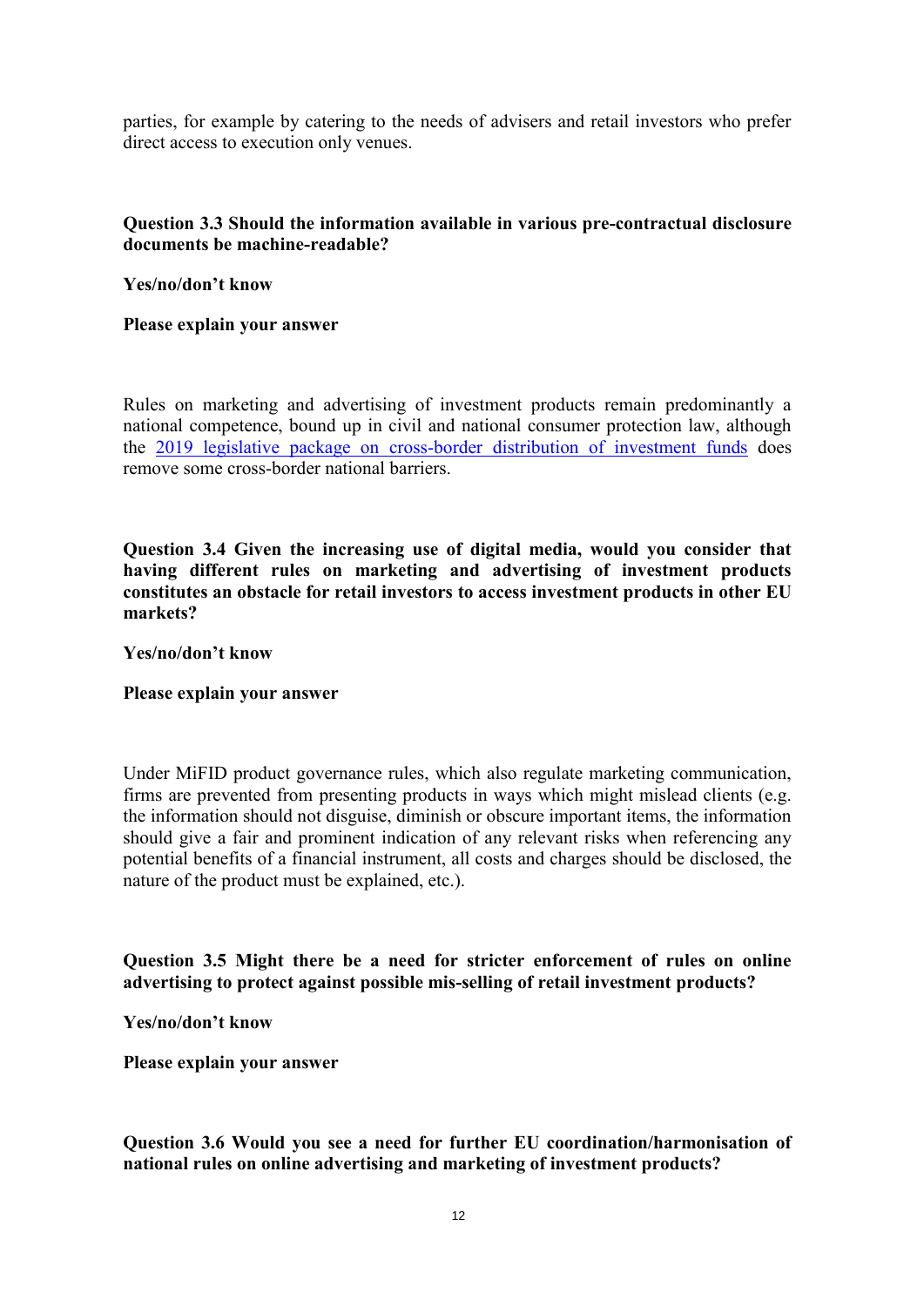### **Yes/no/don't know**

### **Please explain your answer, including which rules would require particular attention**

In February 2021, in the context of speculative trading of GameStop shares, [ESMA](https://www.esma.europa.eu/sites/default/files/library/esma70-155-11809_episodes_of_very_high_volatility_in_trading_of_certain_stocks_0.pdf)  [issued a statement](https://www.esma.europa.eu/sites/default/files/library/esma70-155-11809_episodes_of_very_high_volatility_in_trading_of_certain_stocks_0.pdf) urging retail investors to be careful when taking investment decisions based exclusively on information from social media and other unregulated online platforms, if they cannot verify the reliability and quality of that information.

| Not at all<br>important | <b>Rather not</b><br>important | <b>Neutral</b> | <b>Somewhat</b><br>important | <b>Very</b> important |
|-------------------------|--------------------------------|----------------|------------------------------|-----------------------|
|                         |                                |                |                              |                       |
|                         |                                |                |                              |                       |

**Question 3.8 Social media platforms may be used as a vehicle by some users to help disseminate investment related information and may also pose risks for retail investment, e.g. if retail investors rely on unverified information or on information not appropriate to their individual situation. How high do you consider this risk?** 

| Not at all  | Not so      | <b>Neutral</b> | <b>Somewhat</b> | <b>Very</b> |
|-------------|-------------|----------------|-----------------|-------------|
| significant | significant |                | significant     | significant |
|             |             |                |                 |             |

[MiFID II](https://eur-lex.europa.eu/legal-content/EN/TXT/?uri=CELEX:32014L0065) regulates the provision of investment advice and marketing communication suggesting, explicitly or implicitly, an investment strategy. Information about investment opportunities are increasingly circulating via social media, which can prompt people to decide to invest on the basis of information that is unverified, may be incorrect or unsuited to the individual customer situation. This information may be circulated by individuals without proper qualification or authorisation to do so. The [Market Abuse](https://eur-lex.europa.eu/legal-content/EN/TXT/?uri=CELEX:32014R0596)  [Regulation \(MAR\)](https://eur-lex.europa.eu/legal-content/EN/TXT/?uri=CELEX:32014R0596) also contains provisions which forbid the dissemination of false information and forbid collaboration between persons (e.g. brokers recommending a trading strategy) to commit market abuse.

**Question 3.9 Do the rules need to be reinforced at EU level with respect to dissemination of investment related information via social media platforms?** 

**Yes/no/don't know**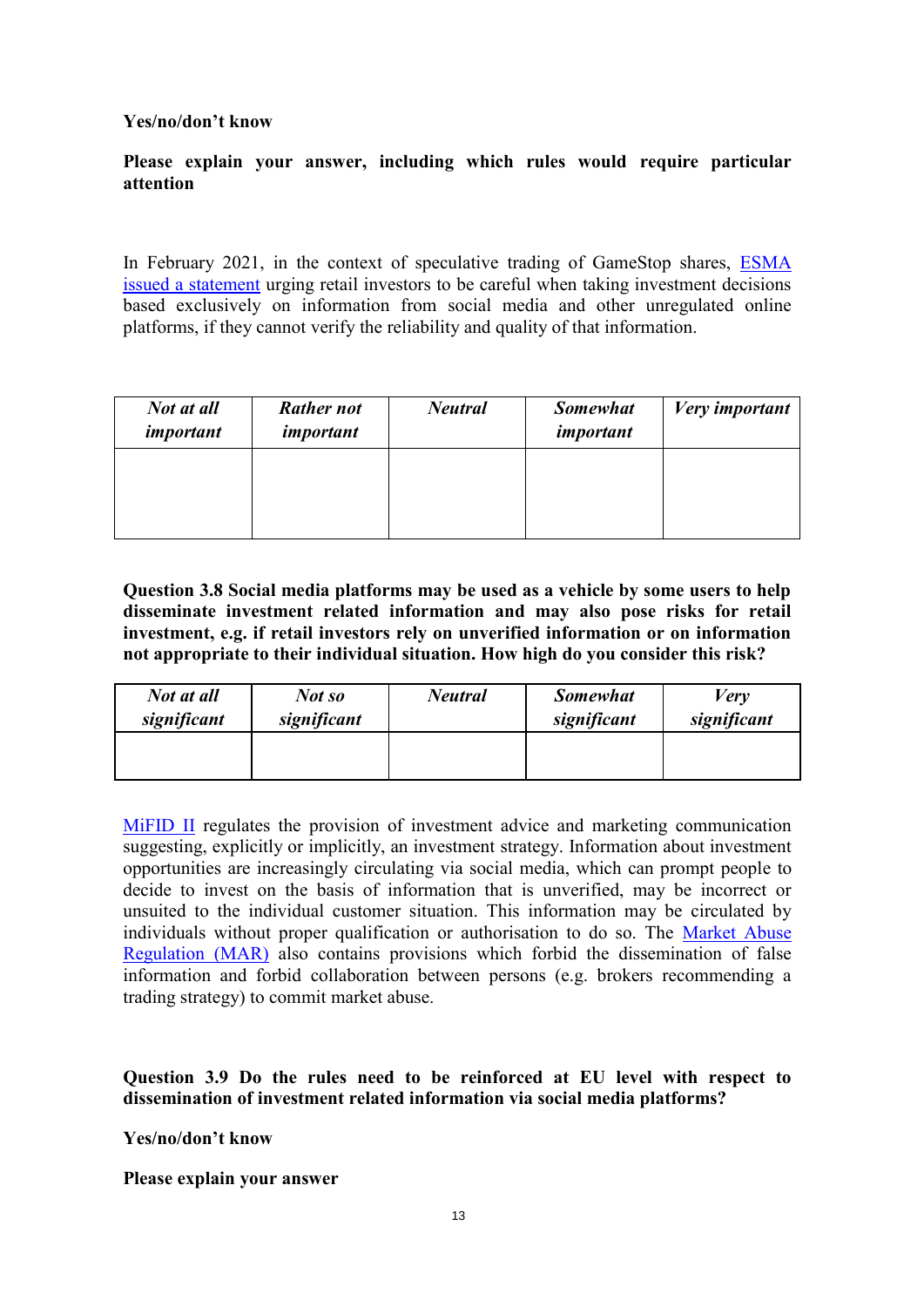On-line investment brokers, platforms or apps, which offer execution only services to retail investors, are subject to the relevant investor protection rules for such services under the MiFID framework. While such on-line investment platforms may offer advantages for retail investors, including a low level of fees and the ease of access to a large variety of investment products, such platforms may also present risks, e.g. in case of inadequacy of appropriateness checks, lack of understanding of individual investors lack or inadequate disclosure of costs.

**Question 3.10 Do you consider that retail investors are adequately protected when purchasing retail investments on-line, or do the current EU rules need to be updated?** 

**Yes, consumers are adequately protected No, the rules need to be updated Don't know** 

**Please explain your answer** 

**Question 3.11 When products are offered online (e.g. on comparison websites, apps, online brokers, etc.) how important is it that lower risk or not overly complex products appear first on listings?** 

| Not at all<br>important | <b>Rather not</b><br>important | <b>Neutral</b> | <b>Somewhat</b><br>important | Very important |
|-------------------------|--------------------------------|----------------|------------------------------|----------------|
|                         |                                |                |                              |                |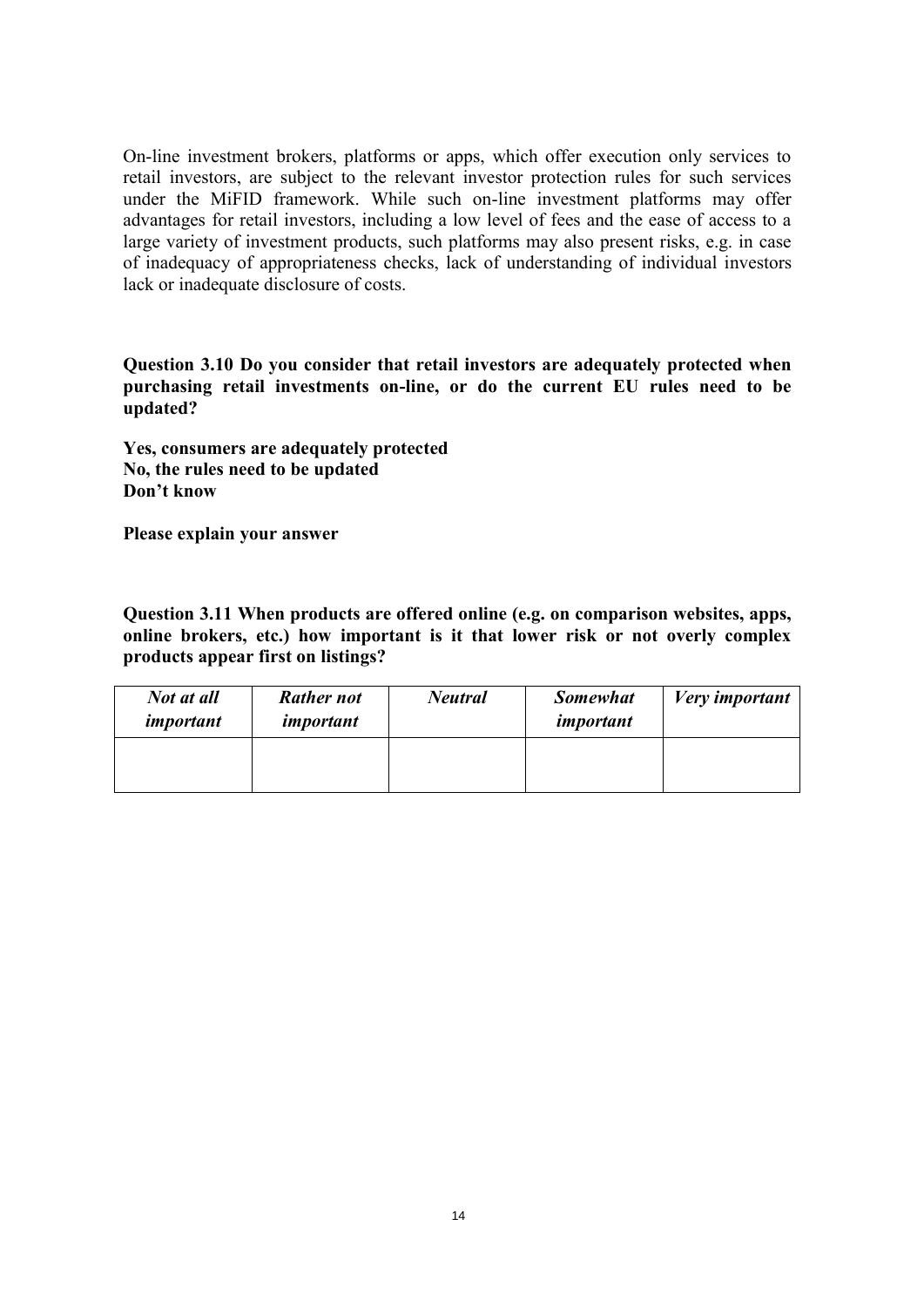#### **4. DISCLOSURE REQUIREMENTS**

Rules on pre-contractual and on-going disclosure requirements are set out for different products in [MiFID II,](https://eur-lex.europa.eu/legal-content/EN/TXT/?uri=CELEX:32014L0065) the [Insurance Distribution Directive,](https://eur-lex.europa.eu/legal-content/EN/TXT/?uri=CELEX:32016L0097) [AIFMD \(Alternative](https://eur-lex.europa.eu/legal-content/EN/TXT/?uri=CELEX:32011L0061)  [Investment Fund Managers Directive\),](https://eur-lex.europa.eu/legal-content/EN/TXT/?uri=CELEX:32011L0061) [UCITS,](https://eur-lex.europa.eu/legal-content/EN/TXT/?uri=CELEX:32009L0065) [PEPP](https://eur-lex.europa.eu/legal-content/EN/TXT/?uri=CELEX:32019R1238) and the [Solvency II](https://eur-lex.europa.eu/legal-content/EN/TXT/?uri=CELEX:32009L0138) framework, as well as in horizontal EU legislation (e.g. [PRIIPs](https://eur-lex.europa.eu/legal-content/EN/TXT/?uri=CELEX:32014R1286) or the [Distance Marketing Directive\)](https://ec.europa.eu/info/business-economy-euro/banking-and-finance/consumer-finance-and-payments/retail-financial-services/distance-marketing-financial-services_en) and national legislation. The rules can differ from one instrument to another, which may render comparison of different products more difficult.

**Question 4.1 Do you consider that pre-contractual disclosure documentation for retail investments, in cases where no Key Information Document is provided, enables adequate understanding of:** 

|                                                                              | <b>Strongly</b><br>disagree | <b>Disagree</b> | <b>Neutral</b> | Agree | <b>Strongly</b><br>Agree |
|------------------------------------------------------------------------------|-----------------------------|-----------------|----------------|-------|--------------------------|
| The nature and<br>functioning<br>of<br>the product                           |                             |                 |                |       |                          |
| <b>The</b><br>costs<br>associated with<br>the product                        |                             |                 |                |       |                          |
| <b>The</b><br>expected<br>under<br>returns<br>different market<br>conditions |                             |                 |                |       |                          |
| <b>The</b><br>risks<br>associated<br>with<br>the product                     |                             |                 |                |       |                          |

### **Question 4.2**

**a) Is the pre-contractual information provided to retail investors sufficiently understandable so as to help them take retail investment decisions?** 

**b) Is the pre-contractual information provided to retail investors sufficiently reliable so as to help them take retail investment decisions?** 

**c) Is the amount of information provided for each of the elements below insufficient, adequate, or excessive?**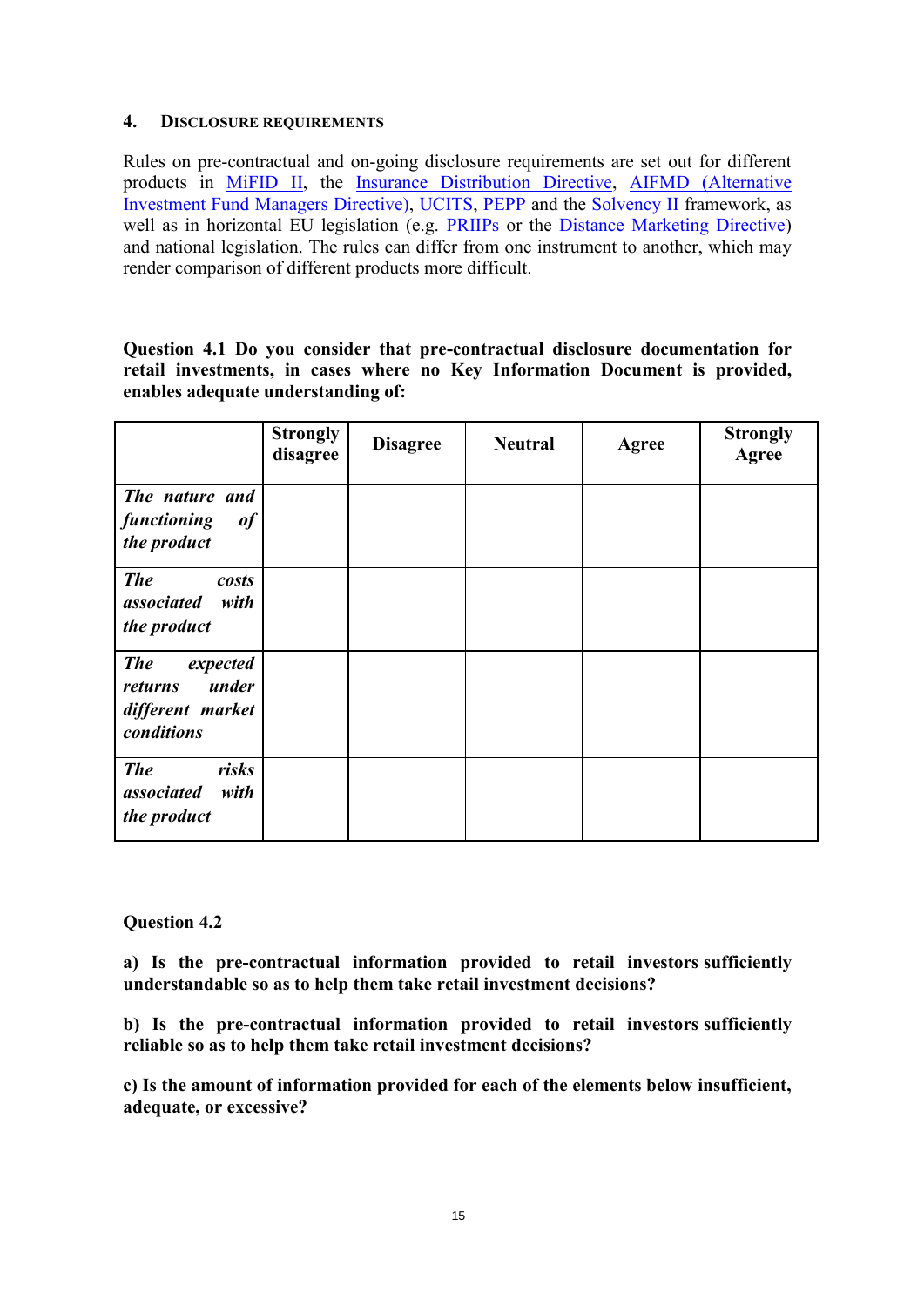|                                          | Understandabil<br>ity<br>(please assess<br>on a scale of 1-<br>5) | Reliability<br>(please assess<br>on a scale of 1-as insufficient.<br>5) | Amount of the<br>information<br>(please assess<br>adequate, or<br>excessive) | Please explain<br>your answer |
|------------------------------------------|-------------------------------------------------------------------|-------------------------------------------------------------------------|------------------------------------------------------------------------------|-------------------------------|
| <b>PRIIPs Key Information</b>            |                                                                   |                                                                         |                                                                              |                               |
| <b>Document</b> (as a whole)             |                                                                   |                                                                         |                                                                              |                               |
| Information about the type, objectives   |                                                                   |                                                                         |                                                                              |                               |
| and functioning of the product           |                                                                   |                                                                         |                                                                              |                               |
| Information on the risk-profile of the   |                                                                   |                                                                         |                                                                              |                               |
| product, and the summary risk            |                                                                   |                                                                         |                                                                              |                               |
| indicator                                |                                                                   |                                                                         |                                                                              |                               |
| Information about product performance    |                                                                   |                                                                         |                                                                              |                               |
| Information on cost and charges          |                                                                   |                                                                         |                                                                              |                               |
| Information on sustainability-aspects of |                                                                   |                                                                         |                                                                              |                               |
| the product                              |                                                                   |                                                                         |                                                                              |                               |
| <b>Insurance Product Information</b>     |                                                                   |                                                                         |                                                                              |                               |
| <b>Document</b> (as a whole)             |                                                                   |                                                                         |                                                                              |                               |
| Information about the insurance          |                                                                   |                                                                         |                                                                              |                               |
| distributor and its services             |                                                                   |                                                                         |                                                                              |                               |
| Information on the insurance product     |                                                                   |                                                                         |                                                                              |                               |
| (conditions, coverage etc.)              |                                                                   |                                                                         |                                                                              |                               |
| Information on cost and charges          |                                                                   |                                                                         |                                                                              |                               |
| <b>PEPP Key Information Document (as</b> |                                                                   |                                                                         |                                                                              |                               |
| a whole)                                 |                                                                   |                                                                         |                                                                              |                               |
| Information about the PEPP               |                                                                   |                                                                         |                                                                              |                               |
| provider and its services                |                                                                   |                                                                         |                                                                              |                               |
| Information about the safeguarding       |                                                                   |                                                                         |                                                                              |                               |
| of investments                           |                                                                   |                                                                         |                                                                              |                               |
| Information on cost and charges          |                                                                   |                                                                         |                                                                              |                               |
| Information on the pay-out phase         |                                                                   |                                                                         |                                                                              |                               |

**Question 4.3 Do you consider that the language used in pre-contractual documentation made available to retail investors is at an acceptable level of understandability, in particular in terms of avoiding the use of jargon and sector specific terminology?** 

**Yes/no/don't know** 

**Please explain your answer** 

**Question 4.4 At what stage of the retail investor decision making process should the Key Information Document (PRIIPs KID, PEPP KID, Insurance Product Information Document) be provided to the retail investor?**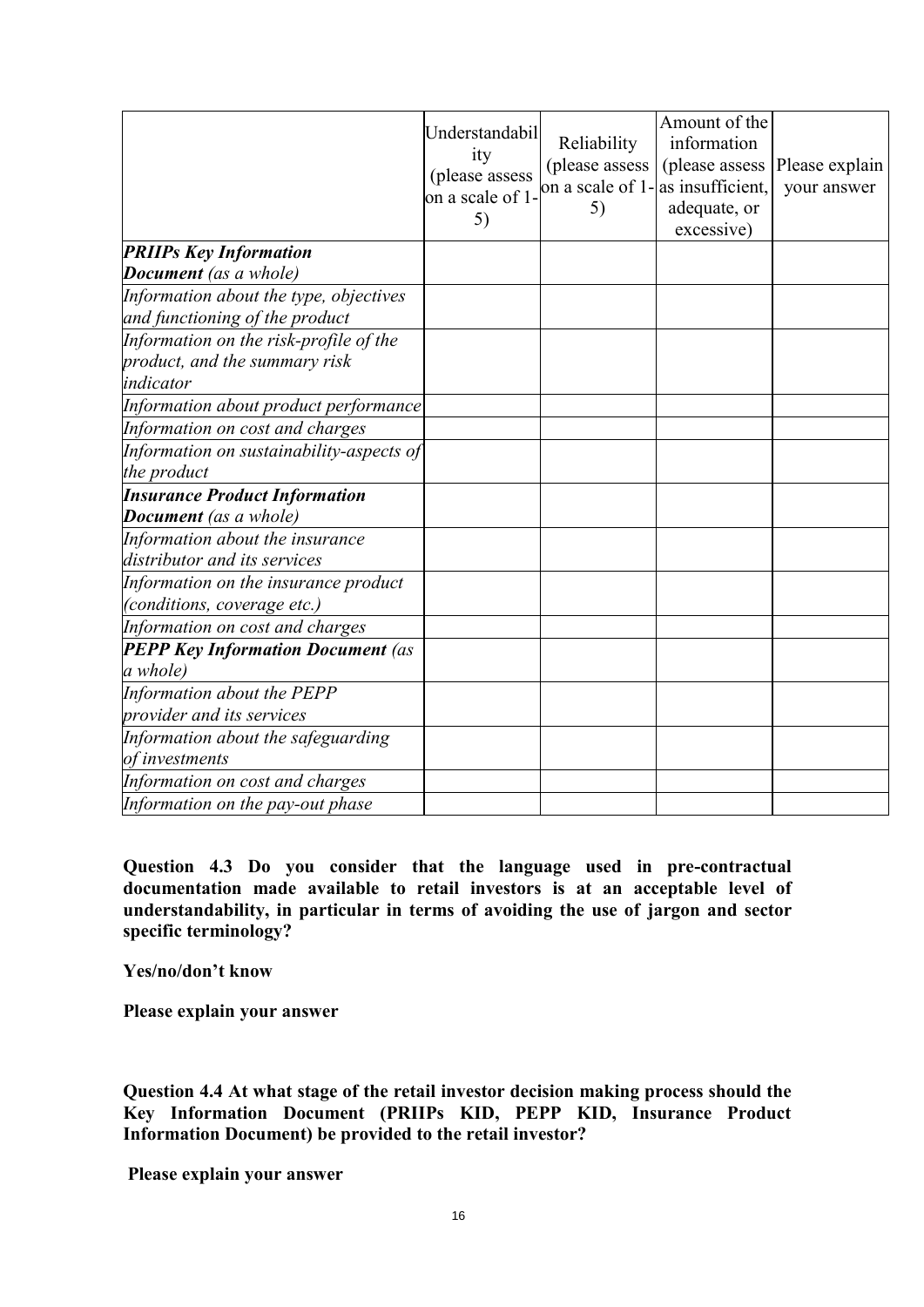**Question 4.5 Does pre-contractual documentation for retail investments enable a clear comparison between different investment products?** 

**Yes/no/don't know** 

**Please explain your answer** 

**Question 4.6 Should pre-contractual documentation for retail investments enable as far as possible a clear comparison between different investment products, including those offered by different financial entities (for example, with one product originating from the insurance sector and another from the investment funds sectors)?** 

**Yes/no/don't know** 

**Please explain your answer** 

**Question 4.7 Are you aware of any overlaps, inconsistencies, redundancies, or gaps in the EU disclosure rules (e.g. PRIIPS, MiFID, IDD, PEPP, etc.) with respect to the way:** 

**a) Product cost information is calculated and presented?**

**Yes/no/don't know** 

**Please explain and indicate which information documents are concerned.** 

**b) Risk information is calculated and presented?** 

**Yes/no/don't know** 

**Please explain and indicate which information documents are concerned.** 

**c) Performance information is calculated and presented?** 

**Yes/no/don't know** 

**Please explain and indicate which information documents are concerned.** 

**d) Other**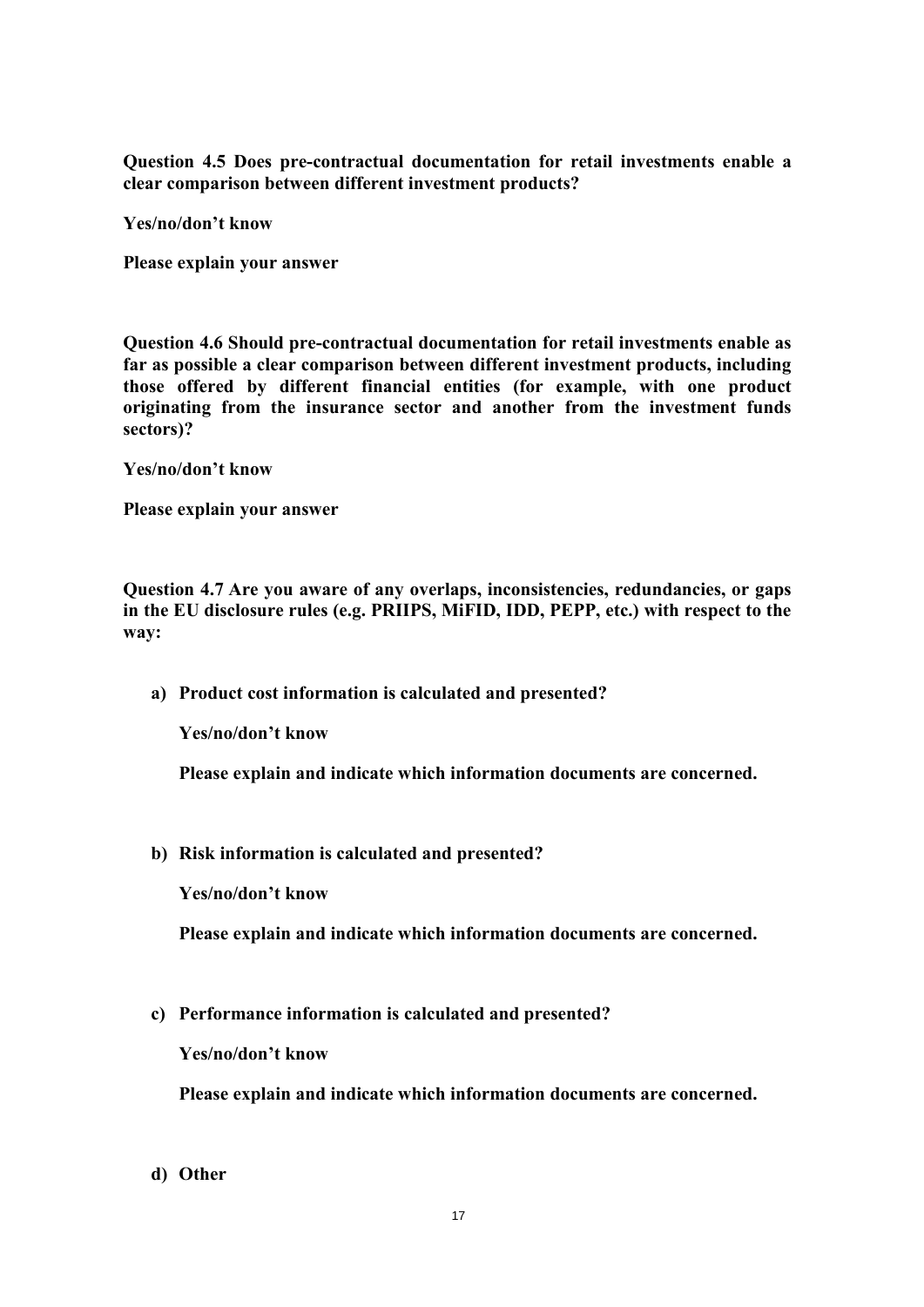# **Question 4.8 How important are the following types of product information when considering retail investment products?**

| Information about:          | Not.<br>relevant | Relevant, but not<br>crucial | Essential |
|-----------------------------|------------------|------------------------------|-----------|
| Product objectives/main     |                  |                              |           |
| product features            |                  |                              |           |
| Costs                       |                  |                              |           |
| Past performance            |                  |                              |           |
| Guaranteed returns          |                  |                              |           |
| Capital protection          |                  |                              |           |
| Forward-looking             |                  |                              |           |
| performance expectation     |                  |                              |           |
| <b>Risk</b>                 |                  |                              |           |
| Ease with which the product |                  |                              |           |
| can be converted into cash  |                  |                              |           |
| Other (please specify)      |                  |                              |           |

**Please explain your answer.** 

MiFID II has established a comprehensive cost disclosure regime that includes requiring that appropriate information on costs in relation to financial products as well as investment and ancillary services is provided in good time to the clients (i.e. before any transaction is concluded and on an annual basis, in certain cases).

**Question 4.9 Do you consider that the current regime is sufficiently strong to ensure costs and cost impact transparency for retail investors? In particular, would an annual ex post information on costs be useful for retail investors in all cases?** 

**Yes/no/don't know** 

#### **Please explain your answer**

Studies show that due to the complexity of products and the amount of the aggregate precontractual information provided to retail investors, there is a risk that investors are not able to absorb all the necessary information due to information overload. This can lead to suboptimal investment decisions.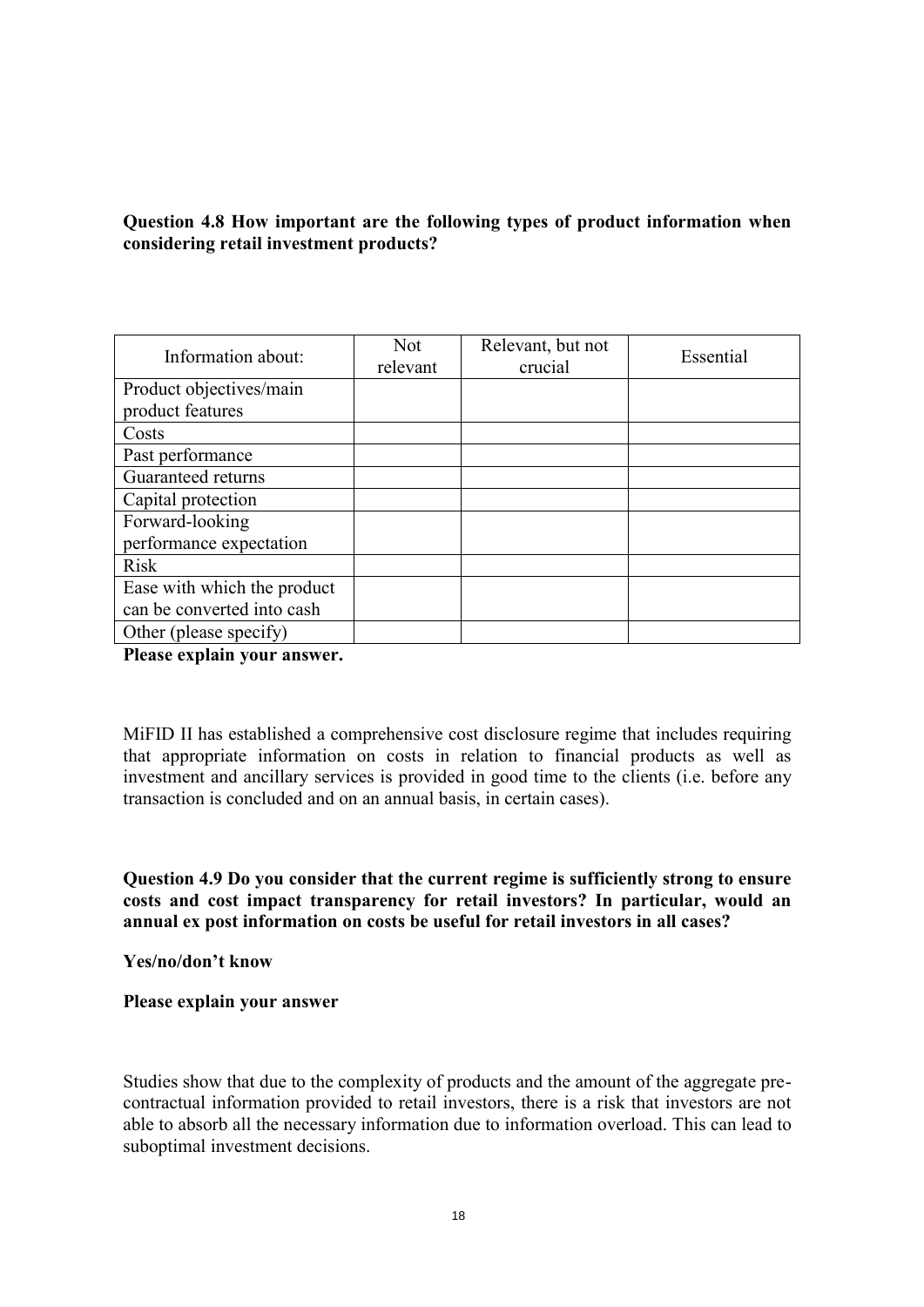**Question 4.10 What should be the maximum length of the PRIIPs Key Information Document, or a similar pre-contractual disclosure document, in terms of number of words?** 

**Please explain your answer.** 

**Question 4.11 How should disclosure requirements for products with more complex structures, such as derivatives and structured products, differ compared to simpler products, for example in terms of additional information to be provided, additional explanations, additional narratives, etc.?** 

**Please explain your answer.** 

**Question 4.12 Should distributors of retail financial products be required to make pre-contractual disclosure documents available:** 

- **On paper by default?**
- **In electronic format by default, but on paper upon request?**
- **In electronic format only?**
- **Don't know**

**Please explain your answer** 

**Question 4.13 How important is it that information documents be translated into the official language of the place of distribution?** 

| Not at all<br>important | <b>Rather not</b><br>important | <b>Neutral</b> | <b>Somewhat</b><br>important | Very important |
|-------------------------|--------------------------------|----------------|------------------------------|----------------|
|                         |                                |                |                              |                |

**Question 4.14 How can access, readability and intelligibility of pre-contractual retail disclosure documents be improved in order to better help retail investors make investment decisions?**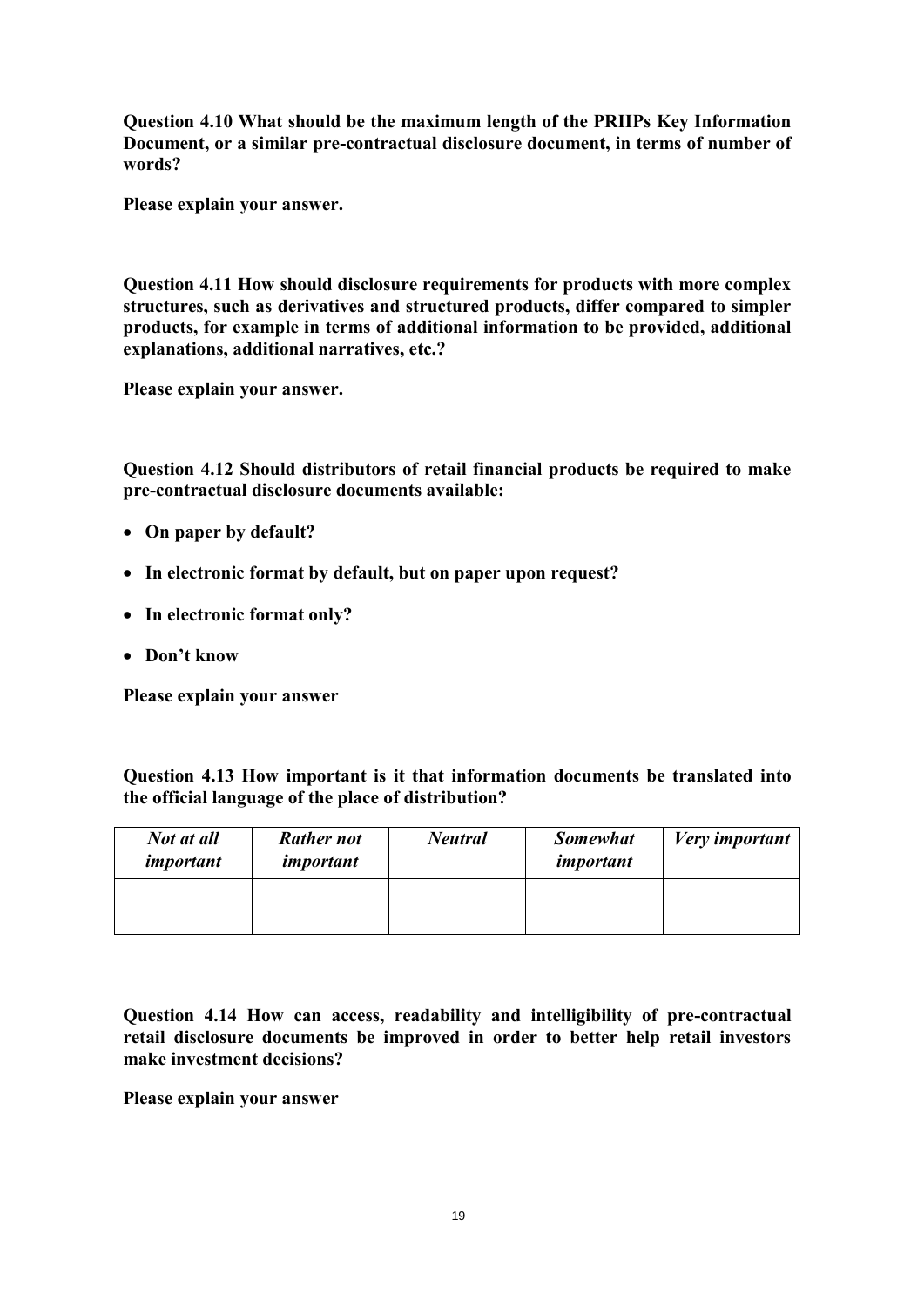**Question 4.15 When information is disclosed via digital means, how important is it that:** 

|                                                                                                                                                                                                                                     | Not at all<br>important | Rather<br>not<br>important | <b>Neutral</b> | <b>Somewhat</b><br>important | <b>Very</b><br>important |
|-------------------------------------------------------------------------------------------------------------------------------------------------------------------------------------------------------------------------------------|-------------------------|----------------------------|----------------|------------------------------|--------------------------|
| There are clear rules to<br>prescribe presentation<br>formats (e.g. readable<br>size,<br>font<br>of<br>use<br>designs/colours, etc.)?                                                                                               |                         |                            |                |                              |                          |
| Certain key information<br>fees,<br>charges,<br>(e.g.<br>payment of inducements,<br>information relative to<br><i>performance, etc.)</i><br>$\boldsymbol{i}$ s<br>displayed in ways which<br>highlight<br>the<br><i>prominence?</i> |                         |                            |                |                              |                          |
| of<br><b>Format</b><br>the<br>information is adapted to<br>use on different kinds of<br>device (for<br>example<br>through<br>of<br>use<br><i>layering</i> )?                                                                        |                         |                            |                |                              |                          |
| <i><b>Appropriately</b></i><br>labeled<br>and relevant hyperlinks<br>used to provide<br>are<br>access to supplementary<br>information?                                                                                              |                         |                            |                |                              |                          |
| Use of hyperlinks is<br>limited (e.g. one click<br>only - no cascade of<br>links)?                                                                                                                                                  |                         |                            |                |                              |                          |
| <b>Contracts</b><br>be<br>cannot<br>concluded<br>until<br>the<br>consumer has scrolled to<br><i>the</i><br>end<br>of<br>the<br>document?                                                                                            |                         |                            |                |                              |                          |
| Other (please explain)?                                                                                                                                                                                                             |                         |                            |                |                              |                          |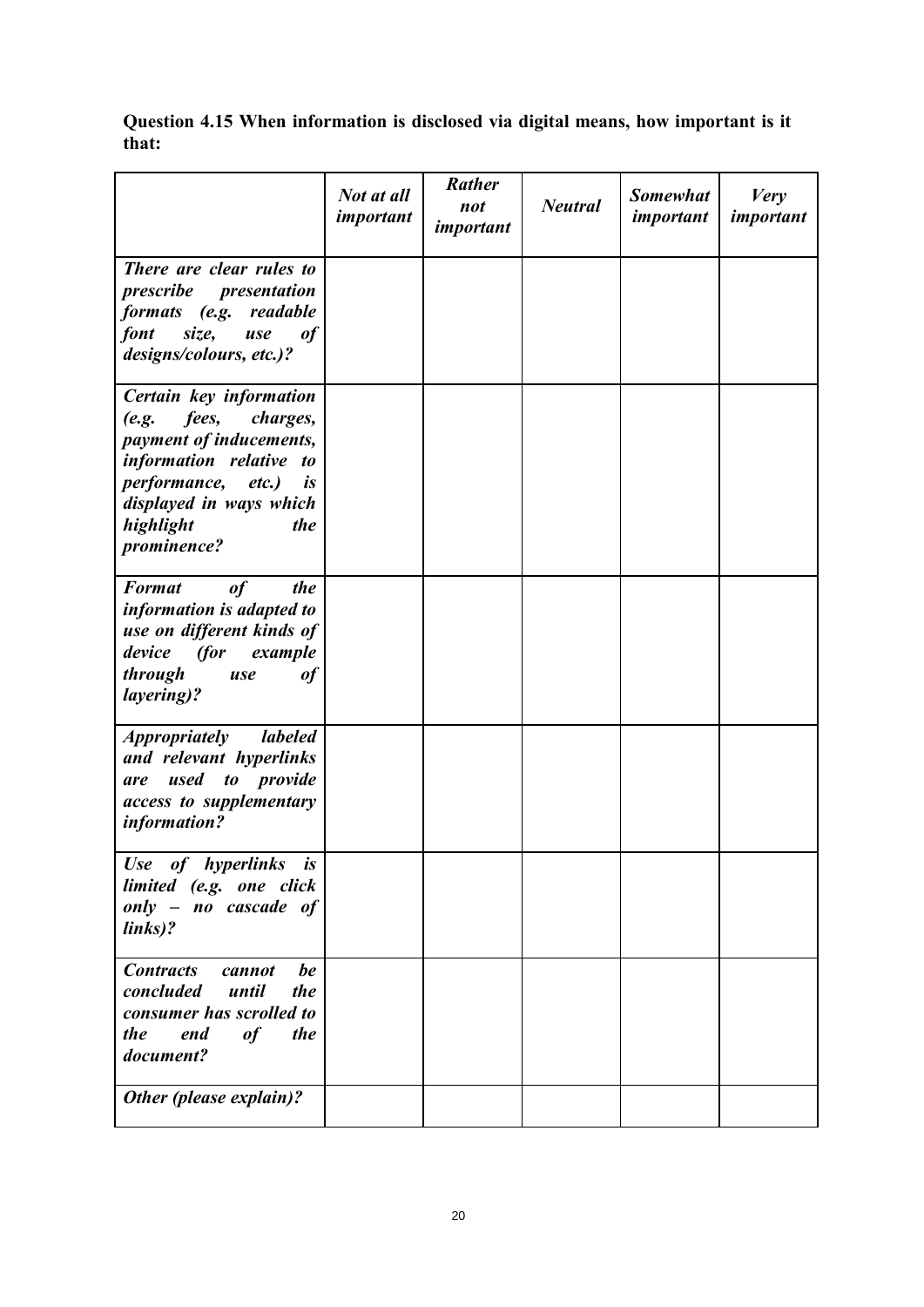# **5. THE PRIIPS REGULATION**

In accordance with the PRIIPs Regulation, and as part of the retail investment strategy, the Commission is seeking views on the PRIIPs Regulation. In February 2021, [the ESAs](https://www.esma.europa.eu/sites/default/files/library/jc_2021_13_letter_to_the_european_commission_priips.pdf)  [agreed on a draft amending Regulatory Technical Standard](https://www.esma.europa.eu/sites/default/files/library/jc_2021_13_letter_to_the_european_commission_priips.pdf) aimed at improving the delegated regulation. The Commission is now assessing the PRIIPS Regulation level 1 rules, in line with the review clause contained in the Regulation.

# **Core objectives of the PRIIPs Regulation**

# **Question 5.1 Has the PRIIPs Regulation met the following core objectives:**

|                                                                                                                                                                                                                                                                    | Yes/no – Please explain your answer |
|--------------------------------------------------------------------------------------------------------------------------------------------------------------------------------------------------------------------------------------------------------------------|-------------------------------------|
| Improving the level of understanding that<br>retail investors have of retail investment<br>products                                                                                                                                                                |                                     |
| Improving the ability of retail investors to<br>compare different retail investment<br>products, both within and among different<br><i>product types</i>                                                                                                           |                                     |
| Reducing the frequency of mis-selling of<br>retail investment products and the number<br>of complaints                                                                                                                                                             |                                     |
| Enabling retail investors to correctly<br><i>identify and choose the investment products</i><br>that are suitable for them, based on their<br>individual sustainability preferences,<br>financial situation, investment objectives<br>and needs and risk tolerance |                                     |

# **Question 5.2 Are retail investors easily able to find and access PRIIPs KIDs and PEPP KIDs?**

**Yes/no/don't know** 

**Please explain your answer** 

# **What could be done to improve the access to PRIIPs KIDs and PEPP KIDs?**

|                                        | Yes/no |
|----------------------------------------|--------|
| Requiring PRIIPs KIDs and PEPP KIDs to |        |
| be uploaded onto a searchable EU-wide  |        |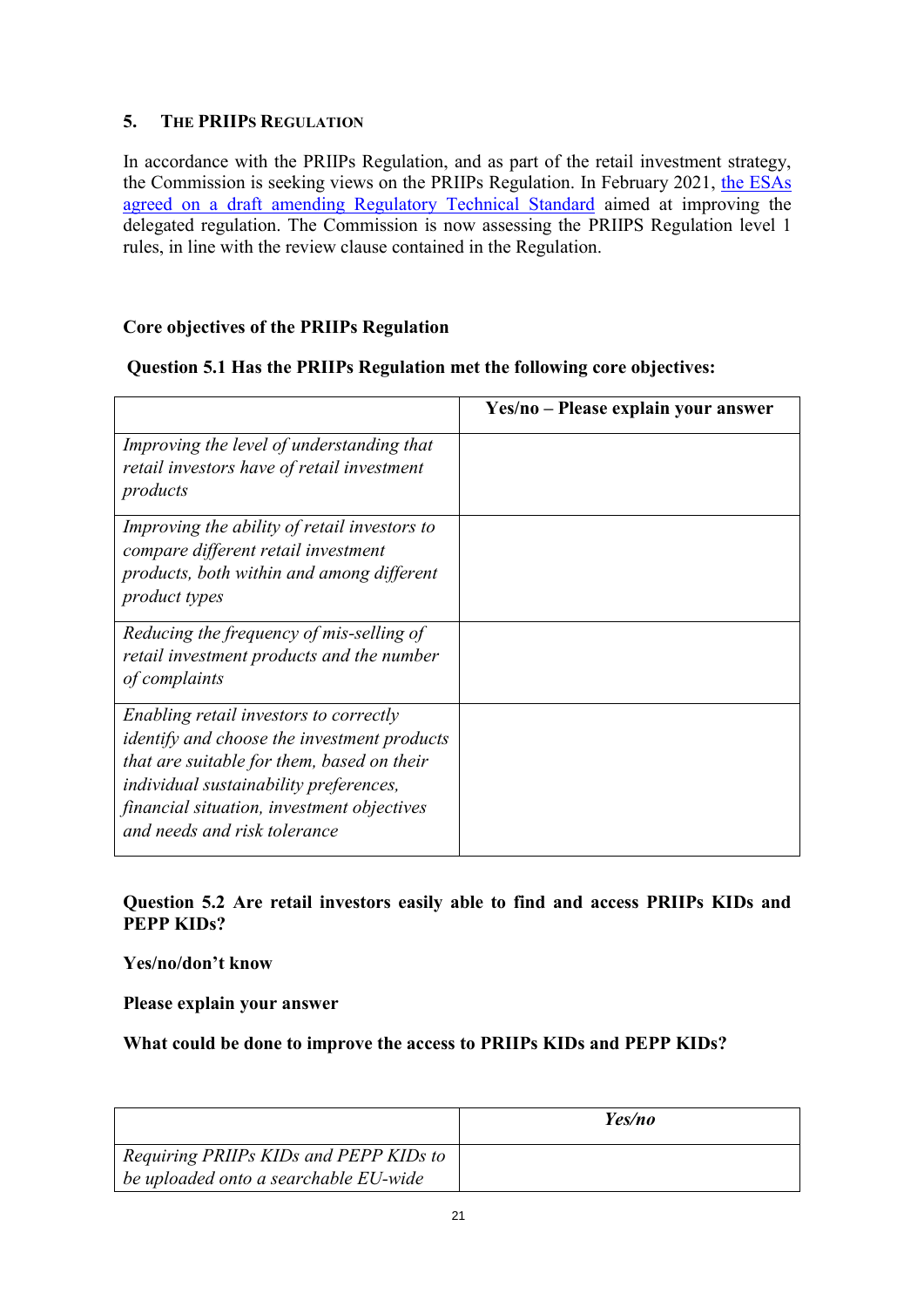| database                                                                                                                       |  |
|--------------------------------------------------------------------------------------------------------------------------------|--|
| Requiring PRIIPs KIDs and PEPP KIDs to<br>be uploaded onto a searchable national<br>database                                   |  |
| Requiring PRIIPs KIDs and PEPP KIDs to<br>be made available in a dedicated section on<br>manufacturer and distributor websites |  |
| Other                                                                                                                          |  |

**Please explain your answer.** 

### **The PRIIPs KID**

**Question 5.3 Should the PRIIPs KID be simplified, and if so, how (while still fulfilling its purpose of providing uniform rules on the content of a KID which shall be accurate, fair, clear, and not misleading)?** 

**Yes/no/don't know** 

**Please explain your answer** 

**Implementation and supervision of the PRIIPs Regulation** 

**Question 5.4 Can you point to any inconsistencies or discrepancies in the actual implementation of the PRIIPs Regulation across PRIIPs manufacturers, distributors, and across Member States?** 

**Yes/no/don't know** 

**Please explain your answer** 

**Question 5.5 In your experience, is the supervision of PRIIPs KIDs consistent across Member States?** 

**Yes/no/don't know** 

**Please explain your answer** 

**Question 5.6 What is in your experience as a product manufacturer, the cost of manufacturing:**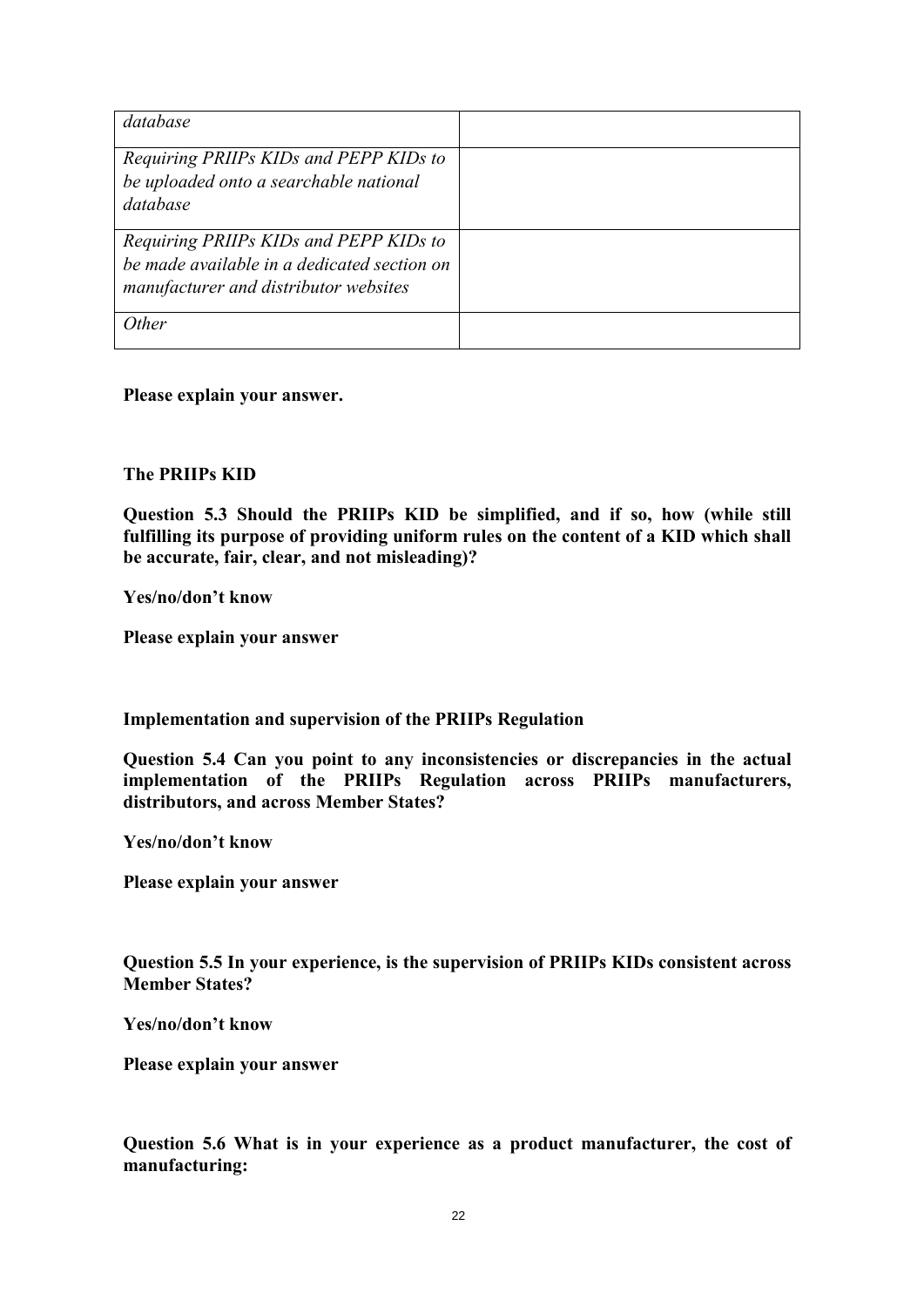|                                        | Cost in $\epsilon$ per individual product |
|----------------------------------------|-------------------------------------------|
| A single PRIIPs KID                    |                                           |
| A single PEPP KID                      |                                           |
| A single Insurance Product Information |                                           |
| Document                               |                                           |

### **Please explain your answer**

## **Question 5.7 What is in your experience as a product manufacturer the cost of updating:**

|                                        | Cost in $\epsilon$ per individual product |
|----------------------------------------|-------------------------------------------|
| $\vert$ A single PRIIPs KID            |                                           |
| $\vert$ A single PEPP KID              |                                           |
| A single Insurance Product Information |                                           |
| Document                               |                                           |

**Question 5.8 Which factors of preparing, maintaining, and distributing the KID are the most costly?** 

- **Collecting product data/inputs**
- **Performing the necessary calculations**
- **Updating IT systems**
- **Quality and content check**
- **Outsourcing costs**
- **Other**

### **Please explain your answer**

### **Multiple Option Products**

For PRIIPs offering the retail investor a range of options for investments (Multiple Option Products) the PRIIPs Regulation currently provides the manufacturer with two different approaches for how to structure the KID:

A separate KID can be prepared for each investment option (Article  $10(a)$ )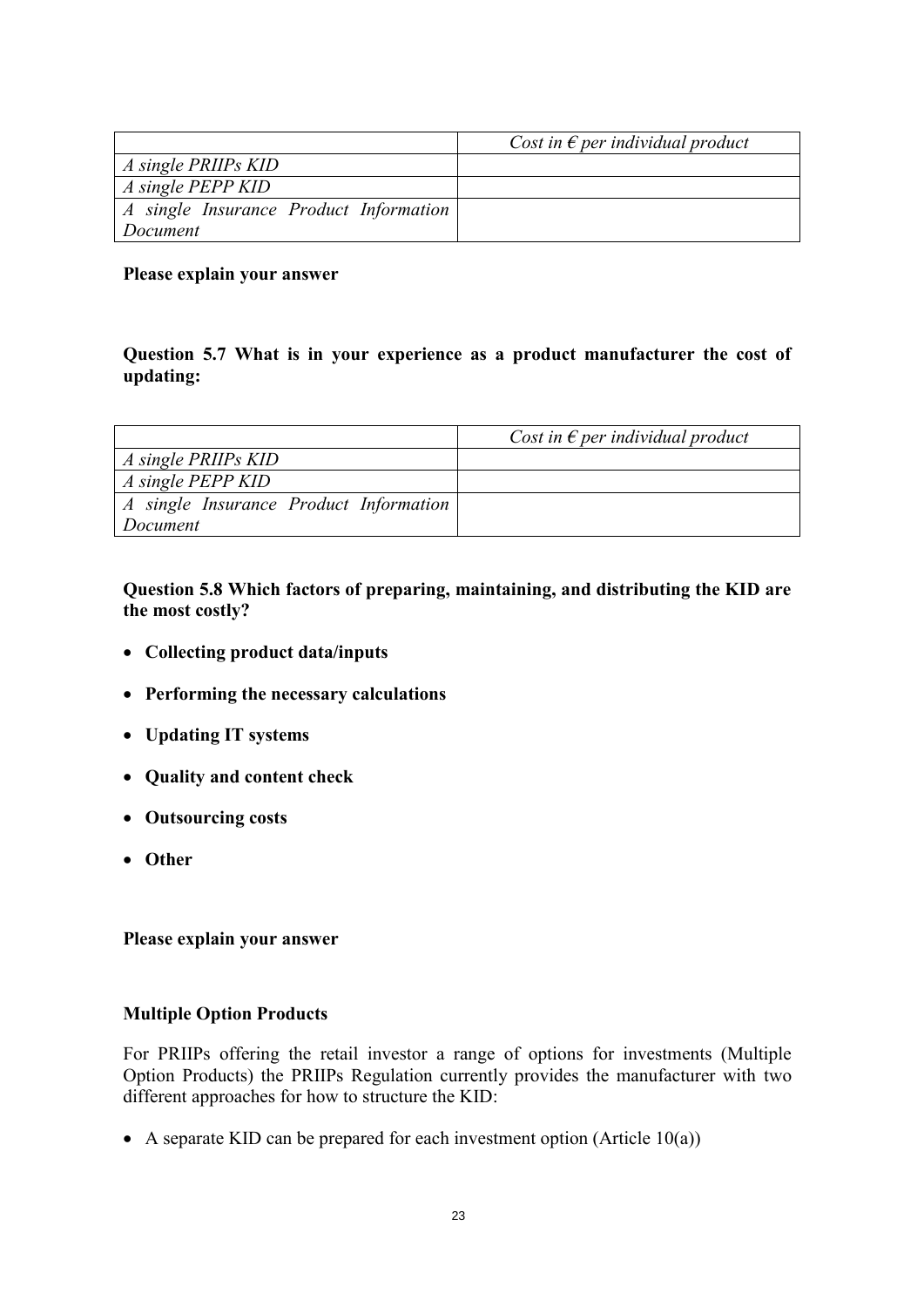A generic KID covering in general terms the types of investment options offered and separate information on each underlying investment option (Article 10(b))

According to feedback, both of these options present drawbacks, including challenges for retail investors to compare multiple option products with each other, in particular regarding costs.

An alternative approach would therefore be to require the provision of only one information document for the whole Multiple-Option Product, depending on the underlying investment options that the retail investors would prefer.

**Question 5.9 Should distributors and/or manufacturers of Multiple Option Products be required to provide retail investors with a single, tailor-made, KID, reflecting the preferred underlying portfolio of each investor? What should happen in the case of ex-post switching of the underlying investment options?** 

**Yes/no/don't know** 

**Please explain your answer** 

### **Scope**

The scope of the PRIIPs Regulation currently excludes certain pension products, despite qualifying under the definition of packaged retail investment products. These include pension products which, under national law, are recognised as having the primary purpose of providing the investor with an income in retirement and which entitle the investor to certain benefits. These also include individual pension products for which a financial contribution from the employer is required by national law and where the employer or the employee has no choice as to the pension product or provider.

### **Question 5.10 Should the scope of the PRIIPs Regulation include the following products? If so, why?**

| Product                                                     | Should be in PRIIPs |
|-------------------------------------------------------------|---------------------|
|                                                             | Regulation scope    |
|                                                             | [include/exclude]   |
| Pension products which, under national law,<br>are          |                     |
| recognised as having the primary purpose of providing the   |                     |
| investor with an income in retirement and which entitle the |                     |
| <i>investor to certain benefits;</i>                        |                     |
| Individual pension products for which a financial           |                     |
| contribution from the employer is required by national law  |                     |
| and where the employer or the employee has no choice as     |                     |
| to the pension product or provider.                         |                     |
| <i>Other</i>                                                |                     |
|                                                             |                     |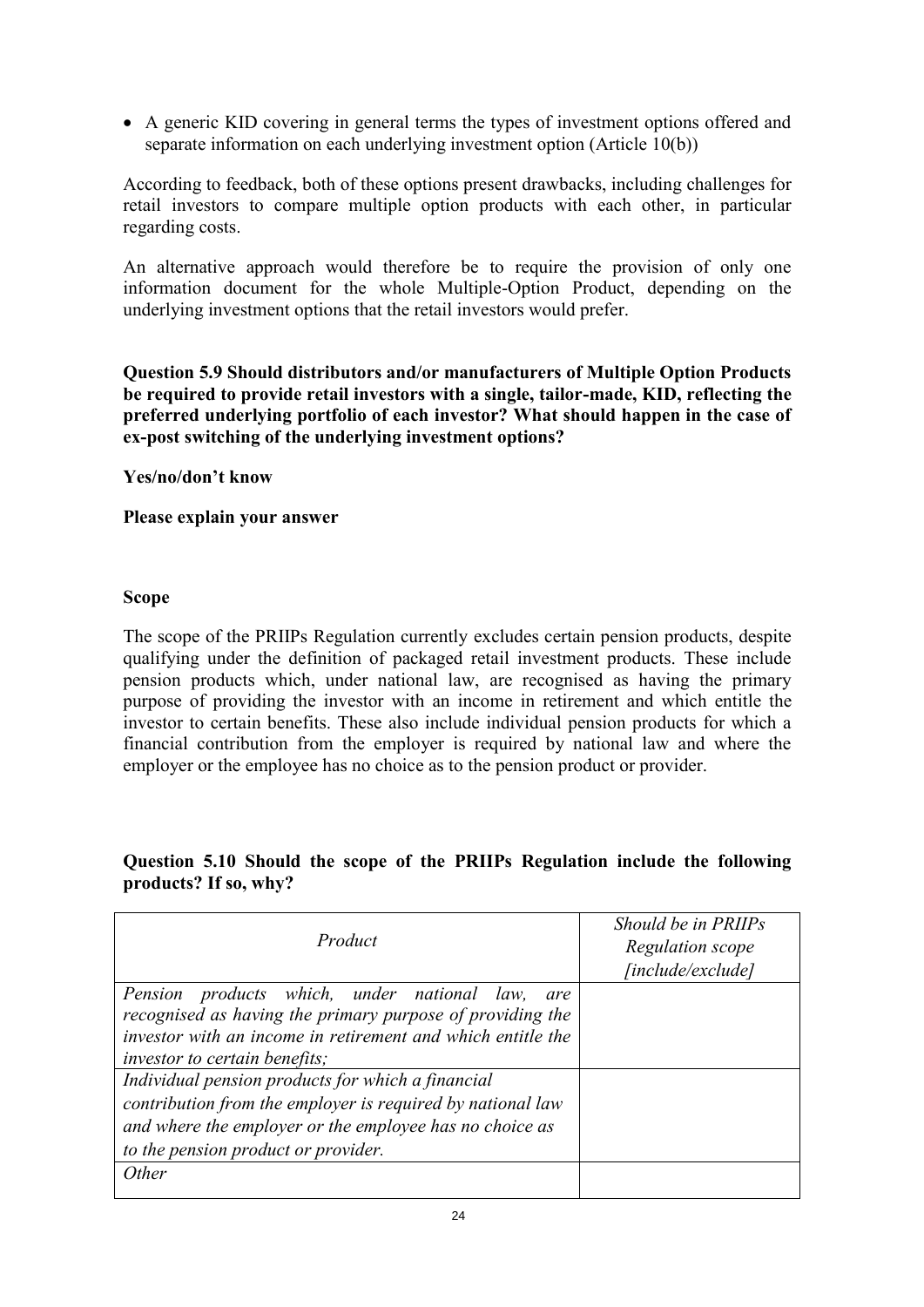The ability to access past versions of PRIIPS KIDs from a manufacturer is useful in showing how its product portfolio has evolved (e.g. evolution of risk indicators, costs, investment strategies, performance scenarios, etc.) that cannot be understood from simply looking at the latest versions of PRIIPS disclosure documents of currently marketed products.

**Question 5.11 Should retail investors be granted access to past versions of PRIIPs KIDs?** 

**Yes/No/don't know** 

**Please explain your answer** 

**Question 5.12 The PRIIPs KIDs should be reviewed at least every 12 months and if the review concludes that there is a significant change, also updated. Should the review and update occur more regularly? Should this depend on the characteristics of the PRIIPs? What should trigger the update of PRIIP KIDs?** 

**Yes/no/don't know**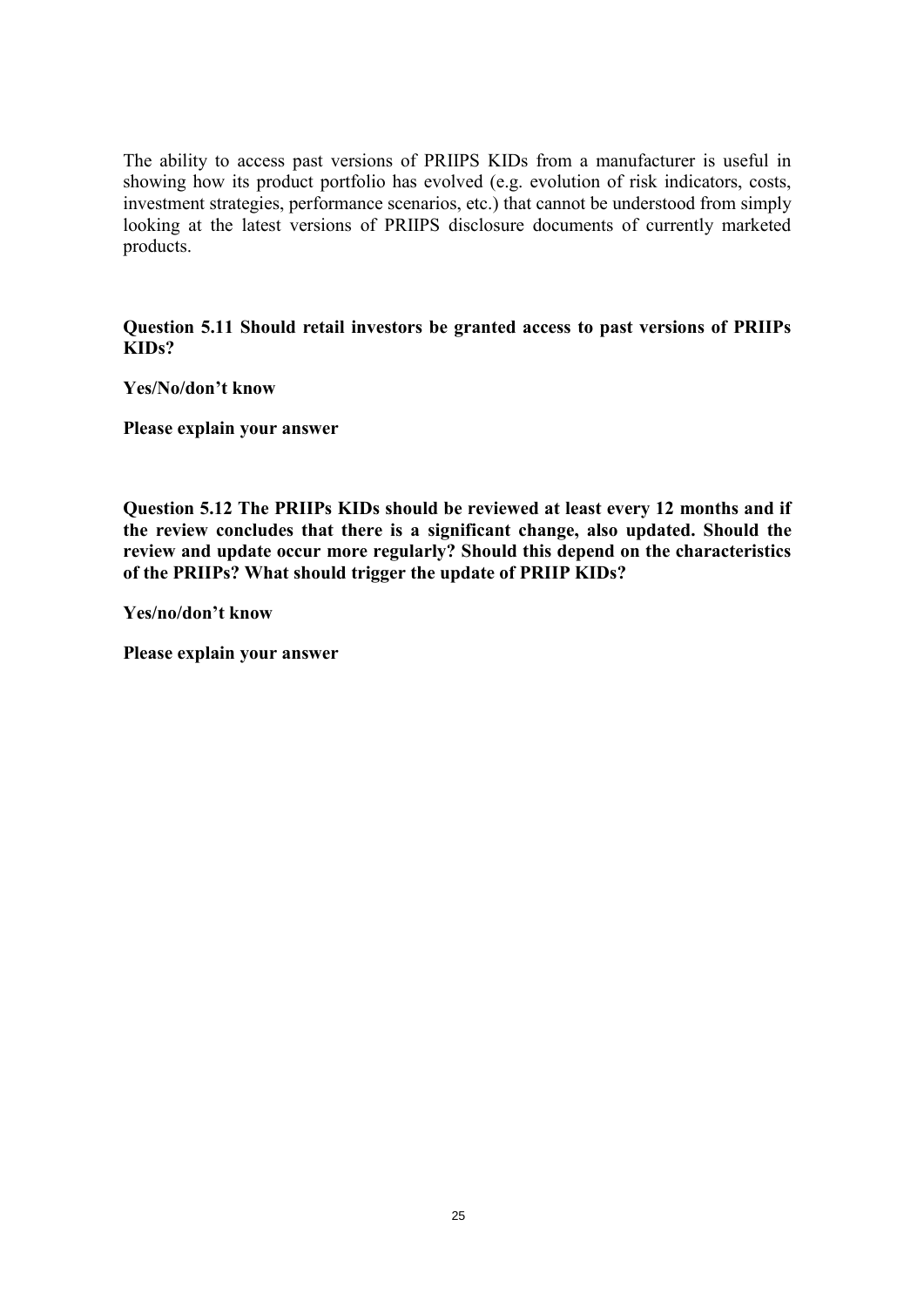#### **6. SUITABILITY AND APPROPRIATENESS ASSESSMENT**

Under current EU rules, an investment firm providing advice or portfolio management to a retail investor must collect information about the client and make an assessment that a given investment product is suitable for them before it can recommend a product to a client or invest in it on the client's behalf. Similar rules exist for the sale of insurancebased investment products and of Pan-European Pension Products. The objective of these rules is to protect retail investors and ensure that they are not advised to buy products that may not be suitable for them. The suitability assessment process may however sometimes be perceived as lengthy and ineffective.

**Question 6.1 To what extent do you agree that the suitability assessment conducted by an investment firm or by a seller of insurance-based investment products serves retail investor needs and is effective in ensuring that they are not offered unsuitable products?** 

| Strongly<br>disagree | Disagree | Neutral | Agree | Strongly agree |
|----------------------|----------|---------|-------|----------------|
|                      |          |         |       |                |

**Please explain your answer** 

**Question 6.2 Can you identify any problems with the suitability assessment and if so, how might they be addressed?** 

**Please explain your answer** 

**Question 6.3 Are the rules on suitability assessments sufficiently adapted to the increasing use of online platforms or brokers when they are providing advice?** 

**Yes/no/don't know** 

### **Please explain your answer**

Where investment firms do not provide advice or portfolio management, they are still required to request information on the knowledge and experience of clients to assess whether the investment service or product is appropriate, and to issue a warning in case it is deemed inappropriate. Similar rules apply to sales of insurance-based investment products where in specific cases the customer has made use of a right provided under national law to opt out of a full suitability assessment.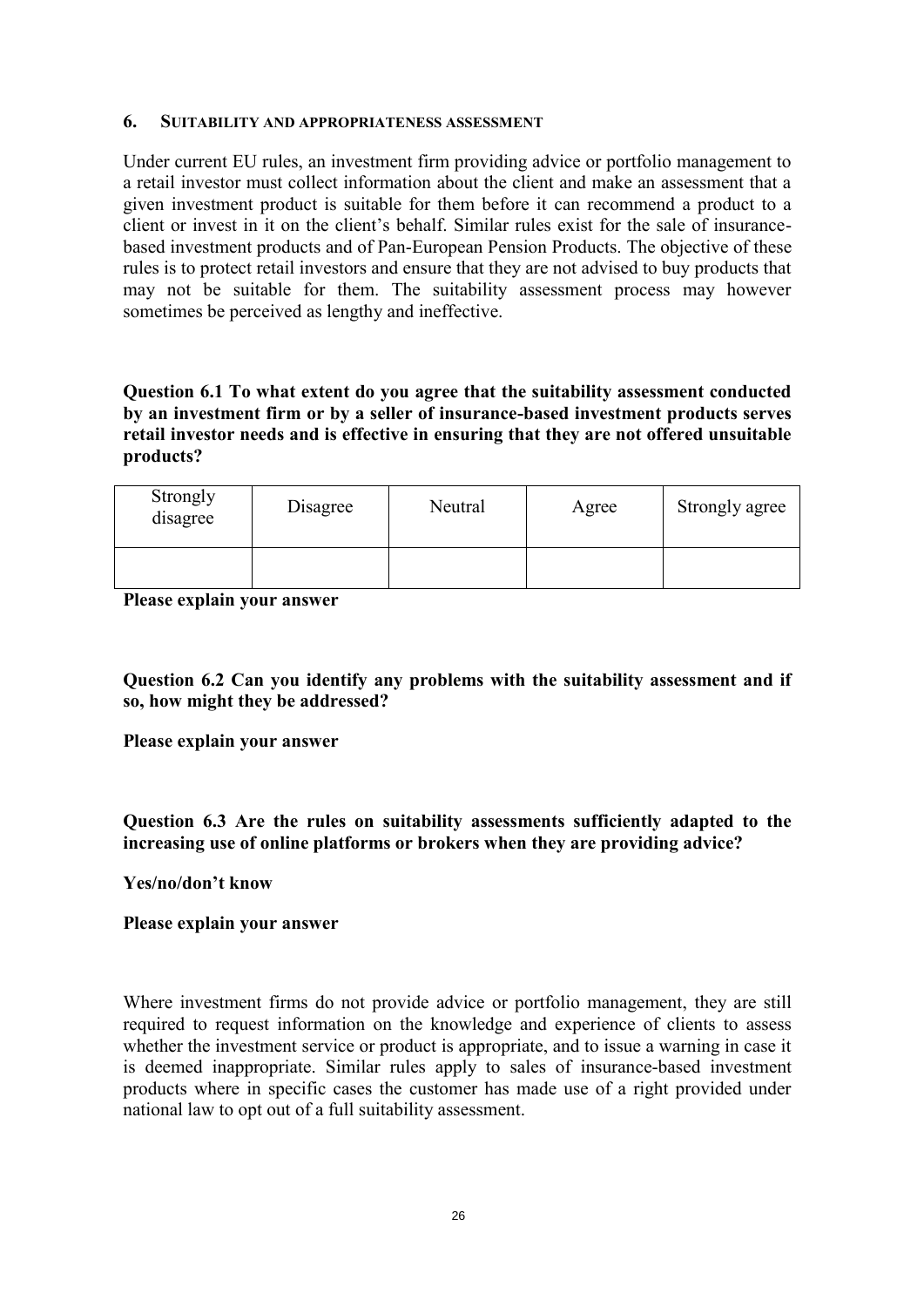# **Question 6.4 To what extent do you agree that the appropriateness test serves retail investor needs and is effective in ensuring that they do not purchase products they are not able to understand or that are too risky for their client profile?**

| Strongly<br>disagree | Disagree | Neutral | Agree | Strongly agree |
|----------------------|----------|---------|-------|----------------|
|                      |          |         |       |                |

**Please explain your answer** 

**Question 6.5 Can you identify any problems with the test and if so, how might they be addressed (e.g. is the appropriateness test adequate in view of the risk of investors purchasing products that may not be appropriate for them)?** 

**Yes/no/don't know** 

**Please explain your answer** 

**Question 6.6 Are the rules on appropriateness tests sufficiently adapted to the increasing use of online platforms or brokers?** 

**Yes/no/don't know** 

**Please explain your answer** 

**Question 6.7 Do you consider that providing a warning about the fact that a product is inappropriate is sufficient protection for retail investors?** 

**Yes/no/don't know** 

**Please explain your answer** 

In case of the execution of orders or transmission and reception of orders of certain noncomplex products, at the initiative of the client, no appropriateness test is required. The investment firm must only inform the client that the appropriateness of the service or product has not been assessed and that he/she does not benefit from the protection of the relevant rules on conduct of business.

**Question 6.8 Do you agree that no appropriateness test should be required in such situations?** 

**Yes/no/don't know**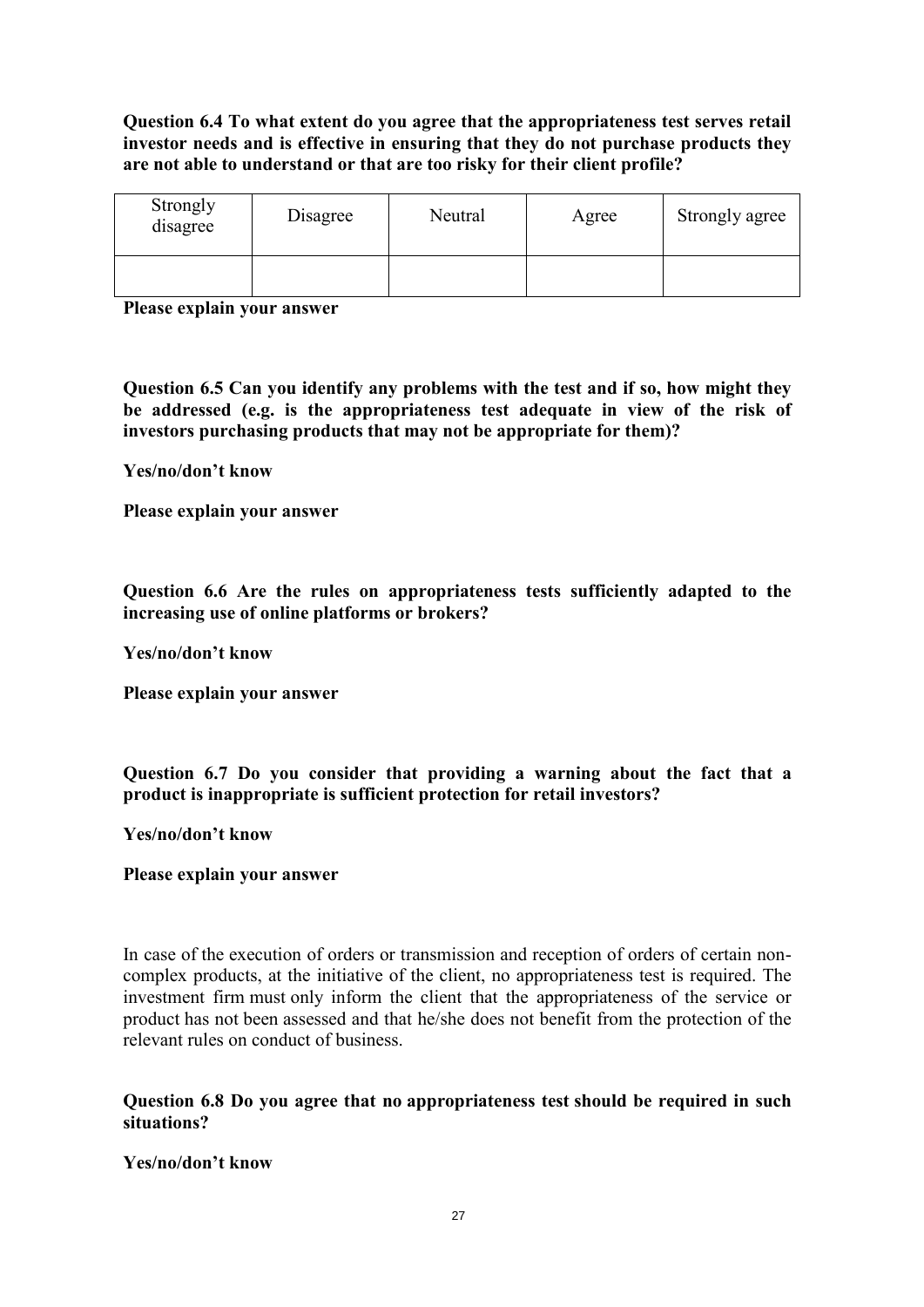### **Please explain your answer**

MiFID II requires that when investment firms manufacture financial instruments for sale to clients, they must make sure that:

- those instruments are designed to meet the needs of an identified target market of end clients
- the strategy for distribution of the financial instruments is compatible with the identified target market
- and they must take reasonable steps to ensure that the financial instrument is distributed to the identified target market

The investment firms that offer or recommend such financial instruments (the distributors) must be able to understand them, assess their compatibility with the needs of their clients and take into account the identified target market of end clients.

**Question 6.9 Does the target market determination process (at the level of both manufacturers and distributors) need to be improved or clarified?** 

**Yes/no/don't know** 

**Please explain your answer** 

# **Demands and needs test (Specific to the Insurance Distribution Directive (IDD))**

Before selling an insurance product or insurance-based investment product, insurance distributors are obliged to have a dialogue with their customers to determine their demands and needs so that they are able to propose products offering adequate characteristics and coverage for the specific situation of the customer. Any products proposed must be consistent with the customer's demands and needs. In the case of insurance-based investment products, this requirement comes in addition to the suitability assessment.

**Question 6.10 To what extent do you agree that, in its current form, the demands and needs test is effective in avoiding mis-selling of insurance products and in ensuring that products distributed correspond to the individual situation of the customer?** 

| Strongly<br>disagree | Disagree | Neutral | Agree | Strongly agree |
|----------------------|----------|---------|-------|----------------|
|                      |          |         |       |                |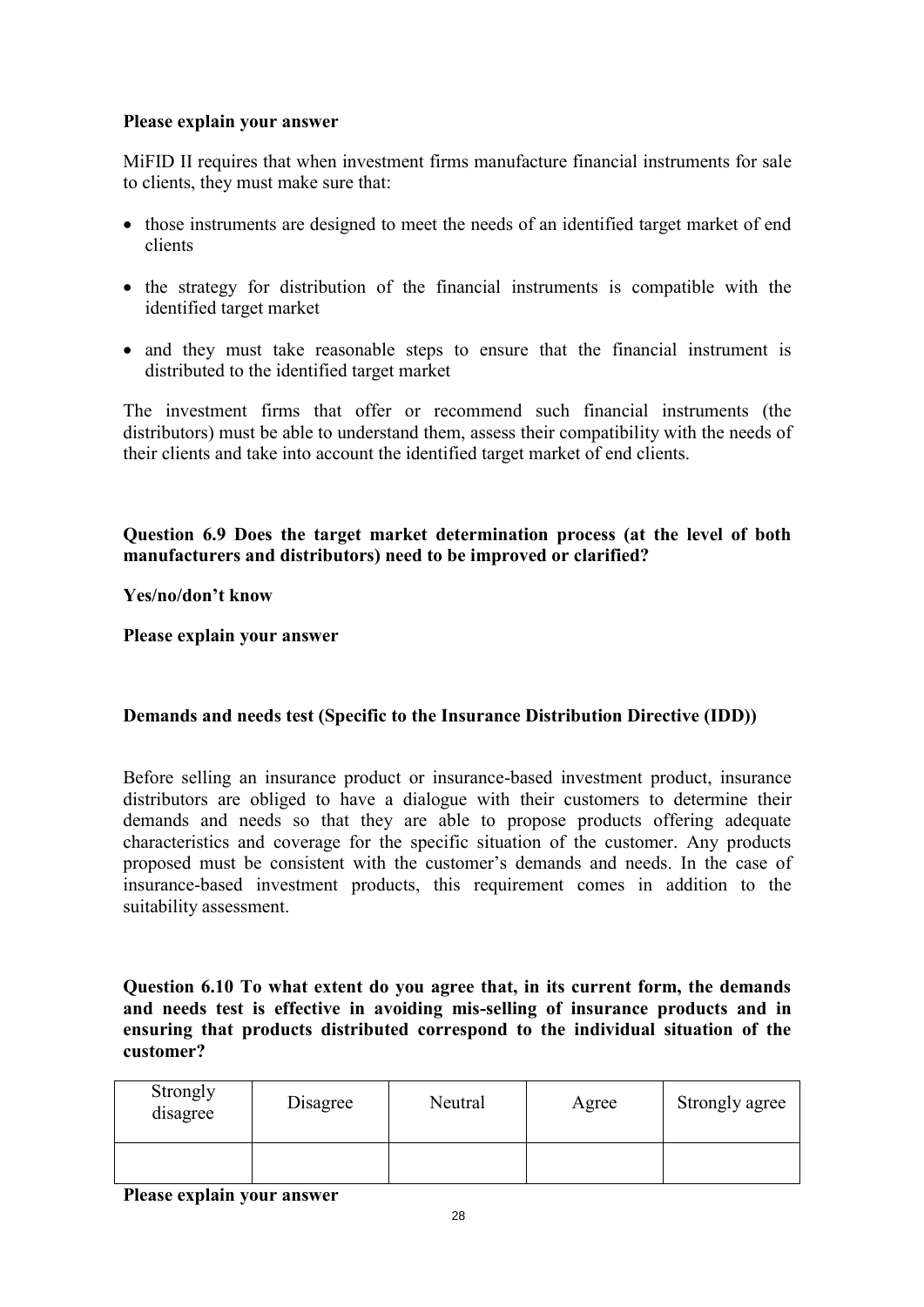**Question 6.11 Can you identify any problems with the demands and needs test, in particular its application in combination with the suitability assessment in the case of insurance-based investment products? If so, how might they be addressed?** 

**Yes/no/don't know** 

**Please explain your answer.** 

The IDD does not contain detailed rules on the demands and needs test and leaves it to Member States to decide on the details of how the test is applied in practice. This results in differences between Member States.

**Question 6.12 Are more detailed rules needed in EU law regarding the demands and needs test to make sure that it is applied in the same manner throughout the internal market?** 

**Yes/no/don't know** 

**Please explain your answer.** 

**Question 6.13 Is the demands and needs test sufficiently adapted to the online distribution of insurance products? Are procedural improvements or additional rules or guidance needed to ensure the correct and efficient application of the test in cases of online distribution?** 

**Yes/no/don't know**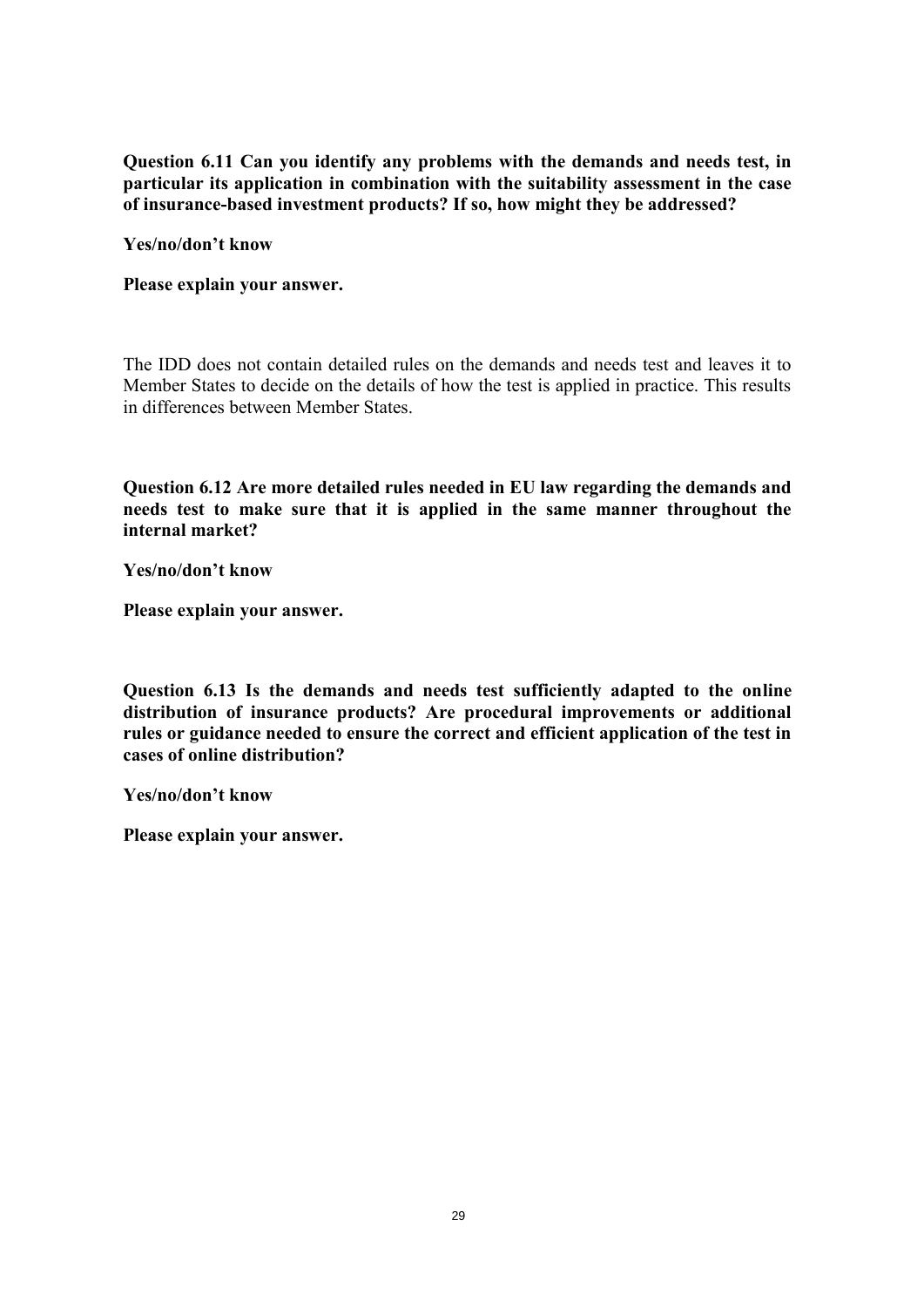### **7. REVIEWING THE FRAMEWORK FOR INVESTOR CATEGORISATION**

As announced under Action 8 of the [capital markets union action plan,](https://ec.europa.eu/info/business-economy-euro/growth-and-investment/capital-markets-union/capital-markets-union-2020-action-plan_en) the Commission intends to assess the appropriateness of the existing investor categorisation framework and, if appropriate, adopt a legislative proposal aimed at reducing the administrative burden and information requirements for a subset of retail investors. This will involve the review of the existing investor categorisation (namely the criteria required to qualify as a professional investor) or the introduction of a new category of qualified investor in [MiFID II.](https://eur-lex.europa.eu/legal-content/EN/TXT/?uri=CELEX:32014L0065)

Currently, under MiFID II, retail investors are defined as those that do not qualify to be professional investors. Where investors choose to opt into the professional category, the intermediary must warn the investor of the level of protection they will cease to have and the investor must comply with at least two of the three following criteria:

- the client has carried out transactions, in significant size, on the relevant market for the financial instrument or for similar instruments with an average frequency of at least 10 transactions per quarter over the previous four quarters
- the size of the client's financial instrument portfolio composed of cash deposits and financial instruments must be larger than  $\epsilon$ 500,000
- the client currently holds or has held for at least one year a professional position in the financial sector which requires knowledge of the envisaged financial transactions or services

Retail investors are currently subject to a number of additional investment protection measures, such as prohibition to acquire certain products as well as additional disclosure information. Some stakeholders have argued that for certain investors that currently fall under the retail investor category, these protections are not necessary. The creation of a new client category or the modification of the existing requirements for professional clients on request could thus give a subset of investors a broader and more comprehensive access to the capital markets and would bring additional sources of funding to the EU economy.

A well-developed set-up could allow the preservation of the necessary investor protection while improving the engagement in the capital markets.

The 2020 [consultation](https://ec.europa.eu/info/law/better-regulation/have-your-say/initiatives/12167-Review-of-the-regulatory-framework-for-investment-firms-and-market-operators-MiFID-2-1-/public-consultation) on MiFID already addressed the Question of a possible new category of semi professional investor, and the following questions follow-up on the main findings.

**Question 7.1 What would you consider the most appropriate approach for ensuring more appropriate client categorisation?**

|                                                                           | Yes/no |
|---------------------------------------------------------------------------|--------|
| Introduction of an additional client category (semi-professional) of      |        |
| investors.                                                                |        |
| Adjusting the definition of professional investors on request             |        |
| No changes to client categorisation (other measures, <i>i.e.</i> increase |        |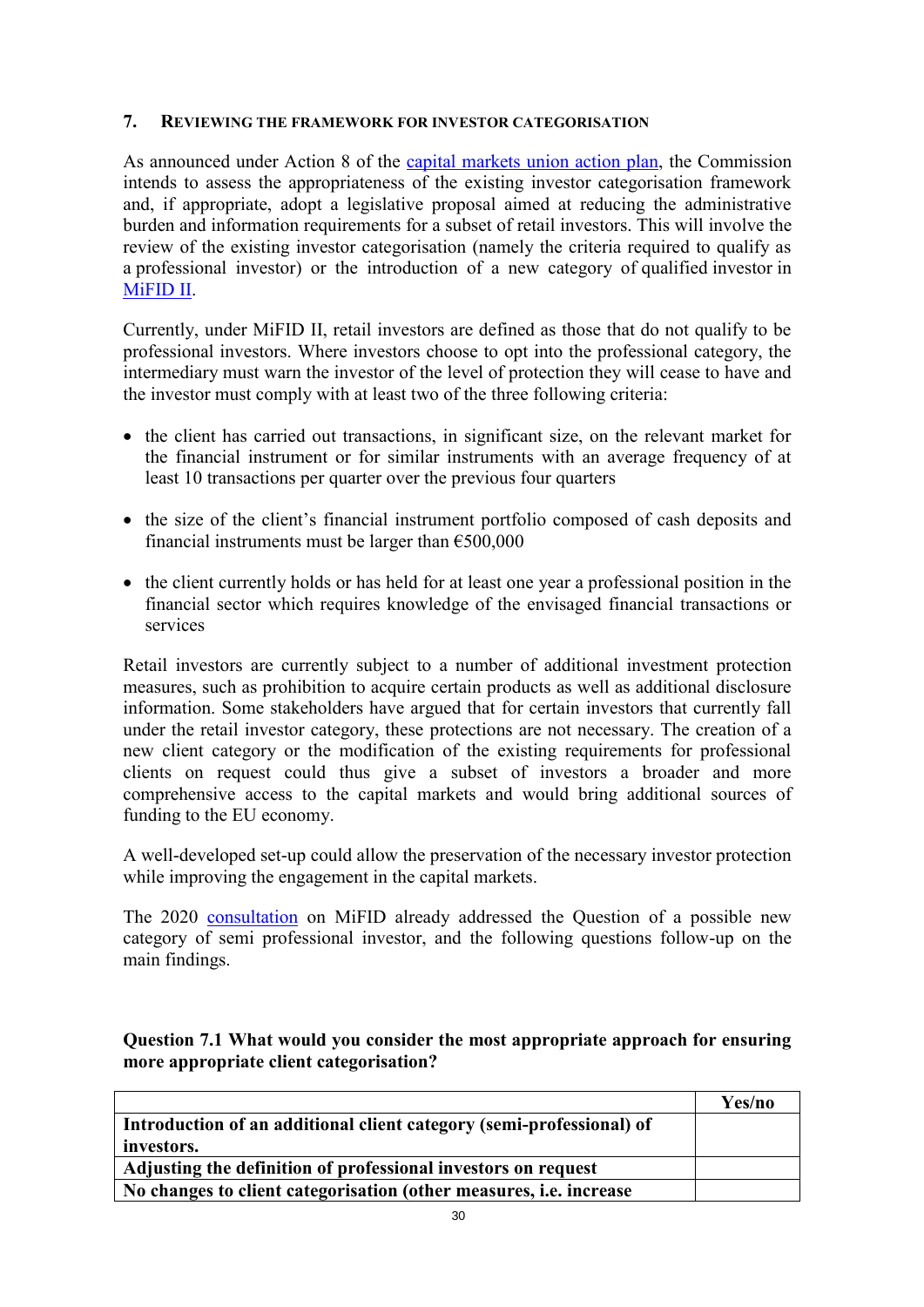| product access and lower information requirements for all retail |  |
|------------------------------------------------------------------|--|
| investors)                                                       |  |

# **Question 7.2 How might the following criteria be amended for professional investors upon request?**

| "the client has carried out transactions, in significant size, on the relevant market at |
|------------------------------------------------------------------------------------------|
| an average frequency of 10 per quarter over the previous four quarters"                  |
| No change                                                                                |
| 30 transactions on financial instruments over the last 12                                |
| months, on the relevant market                                                           |
|                                                                                          |
| 10 transactions on financial instruments over the last 12                                |
| months, on the relevant market                                                           |
| Other criteria to measure a client's experience:                                         |
| please specify                                                                           |
| "the size of the client's financial instrument portfolio, defined as including cash      |
| deposits and financial instruments exceeds EUR 500,000"                                  |
| No change                                                                                |
| Exceeds Euro 250,000                                                                     |
|                                                                                          |
| Exceeds Euro 100,000                                                                     |
|                                                                                          |
| Exceeds Euro 100,000 and a minimum annual income of                                      |
| EUR 100,000                                                                              |
| Other criteria to measure a client's capacity to bear loss:                              |
| please specify                                                                           |
| "the client works or has worked in the financial sector for at least one year in a       |
| professional position, which requires knowledge of the transactions or services          |
| envisaged"                                                                               |
| No change                                                                                |
| Extend definition to include relevant experience beyond the                              |
| financial sector (e.g. in a finance department of a company).                            |
| Adjust the reference to the term 'transactions' in the criteria                          |
| to instead refer to 'financial instruments'                                              |
| Other criteria to measure a client's financial knowledge:                                |
| please specify                                                                           |
| Clients need to qualify for 2 out of the existing 3 criteria to qualify as professional  |
| investors. Should there be an additional fourth criterion, and if so, which one?         |
| No change                                                                                |
| Relevant certified education or training that allows to                                  |
| understand financial instruments, markets and their related                              |
| risks.                                                                                   |
| An academic degree in the area                                                           |
| of finance/business/economics.                                                           |
| Experience as an executive or board member of a company                                  |
| of a significant size.                                                                   |
| Experience as a business angel (i.e. evidenced by                                        |
| membership of a business angel association).                                             |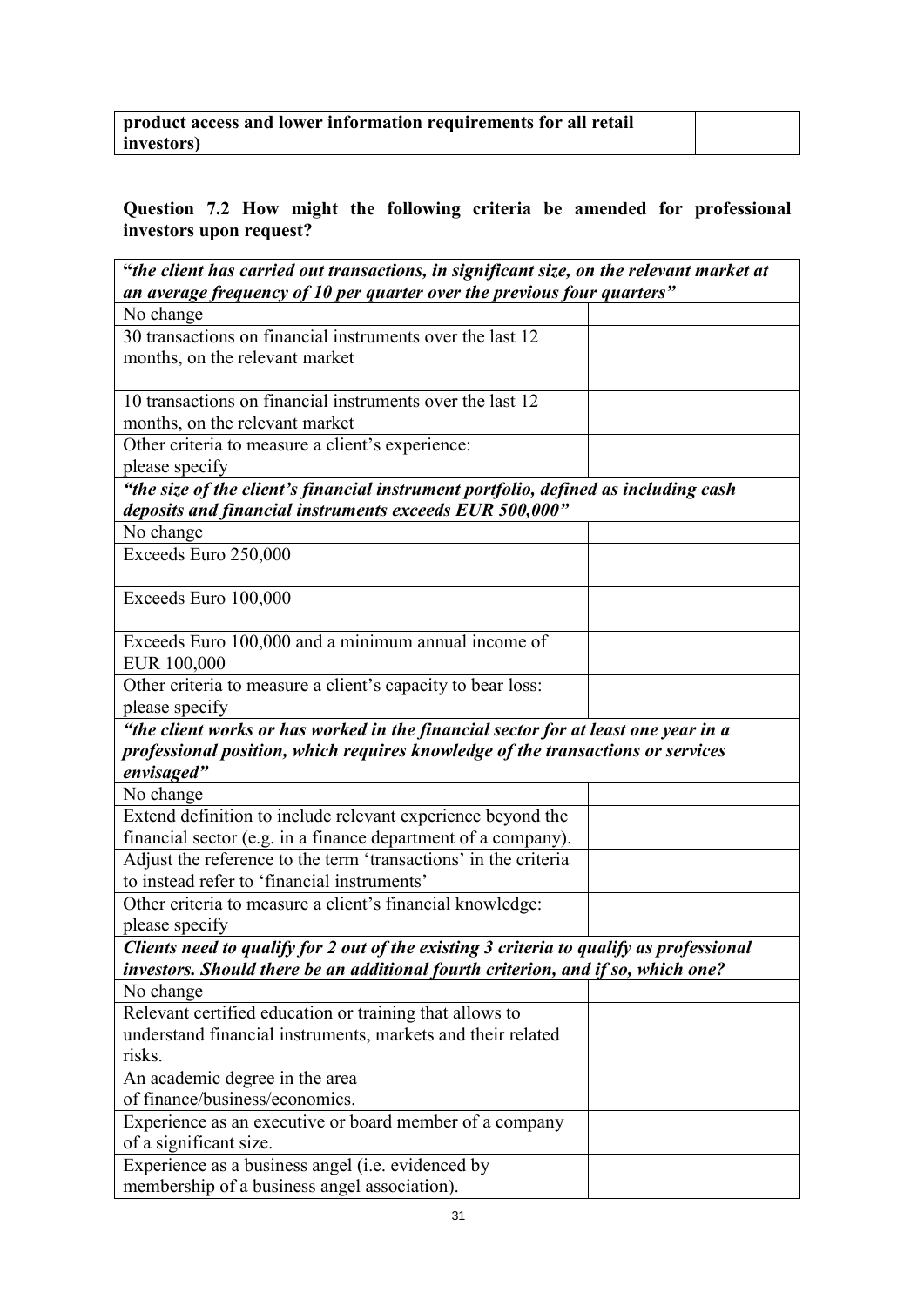| Other criteria to assess a client's ability to make informed |  |
|--------------------------------------------------------------|--|
| investment decisions: please specify.                        |  |

Companies below the thresholds currently set out in MiFID II (2 of 3: turnover of €40 mln, balance sheet of €20 mln and own funds of €2 mln) would also qualify as retail investors.

**Question 7.3 Would you see merit in reducing these thresholds in order to make it easier for companies to carry out transactions as professional clients?** 

- **No change.**
- **Reduce thresholds by half.**
- **Other criteria to allow companies to qualify as professional clients: please specify.**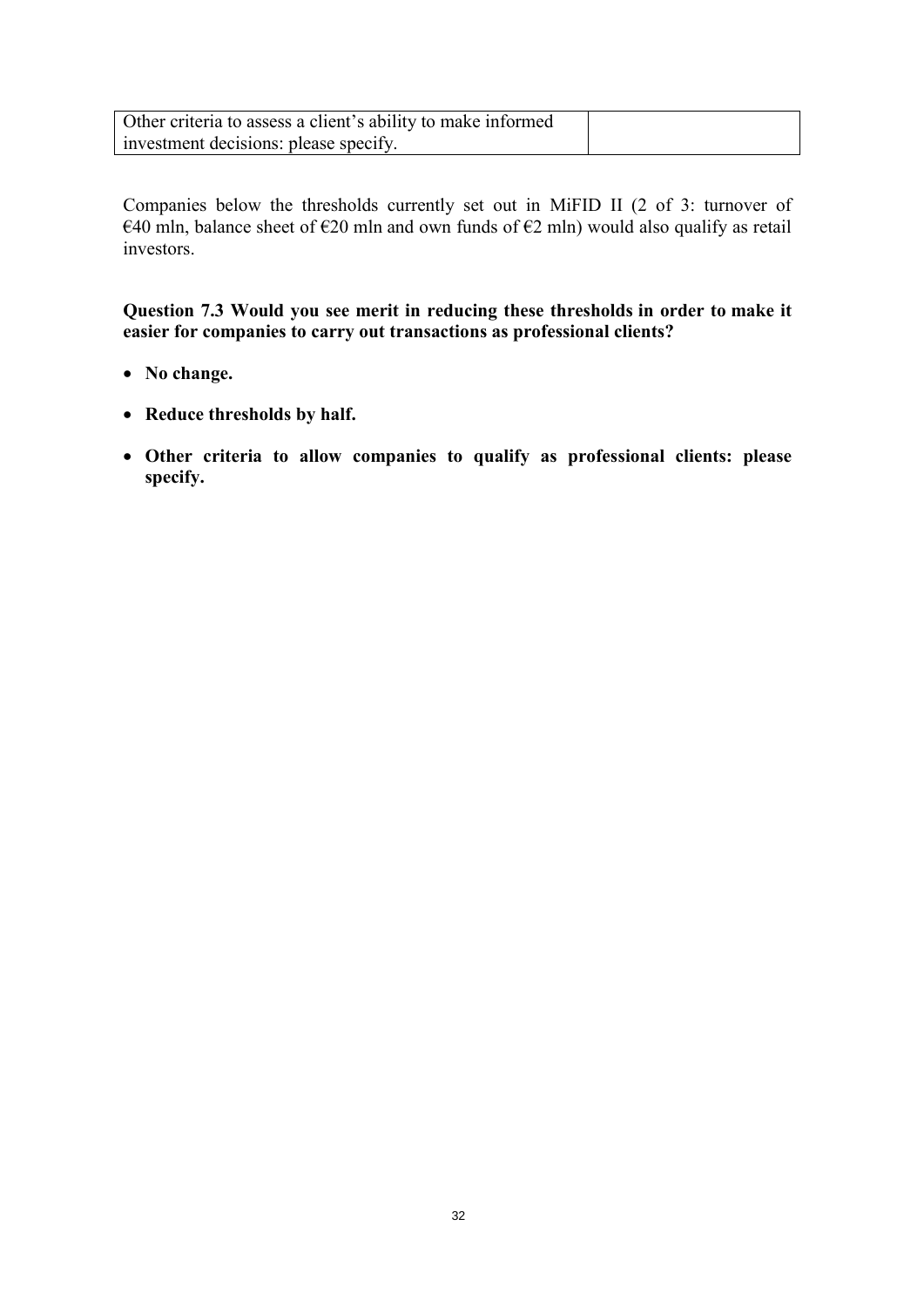#### **8. INDUCEMENTS AND QUALITY OF ADVICE**

EU legislation sets out requirements on the provision of investment advice and around the payment of commissions and other forms of inducements to sellers of financial products. In the case of investment services and activities, investment firms must, for example, inform the prospective client whether any advice provided is on an independent basis, about the range of products being offered and any conflicts of interest that may impair independence. Use of inducements is restricted (i.e. any payment must be designed to enhance the quality of the relevant service to the client and it must not impair compliance with the investment firm's duty to act honestly, fairly and professionally in accordance with the best interest of its clients). Any payments to investment firms for the distribution of investment products must also be clearly disclosed. The rules slightly differ for the sale of insurance-based investment products: inducements may only be received if they do not have a detrimental impact on the quality of the service to the customer. However, there is no general prohibition on the payment of inducements if the seller declares that advice is given independently. Under UCITS and AIFMD, asset managers are also subject to rules on conflict of interests and inducements.

However despite these rules, concerns have been expressed that the payment of inducements may lead to conflicts of interest and biased advice, since salespersons may be tempted to recommend products that pay the highest inducements, irrespective of whether or not it is the best product for the client. For this reason, the Netherlands has banned the payment of inducements. On the other hand, other stakeholders have argued that the consequence of banning inducements might be that certain retail investors would be unable or unwilling to obtain advice, for which they would need to pay. Questions on inducements have also been asked in the [MiFID/R consultation](https://ec.europa.eu/info/publications/finance-consultations-2020-mifid-2-mifir-review_en) which was conducted at the beginning of 2020.

| Question 8.1 How effective do you consider the following measures to/would be in       |  |
|----------------------------------------------------------------------------------------|--|
| protecting retail investors against receiving biased advice due to potential conflicts |  |
| of interest?                                                                           |  |

|                                                                        | Not at<br>all<br>effective | <b>Rather</b><br>not<br>effective | <b>Neutral</b> | <b>Somewhat</b><br>effective | <b>Very</b><br>effective |
|------------------------------------------------------------------------|----------------------------|-----------------------------------|----------------|------------------------------|--------------------------|
| <b>Ensuring transparency of</b><br><i>inducements for clients</i>      |                            |                                   |                |                              |                          |
| An obligation to disclose the                                          |                            |                                   |                |                              |                          |
| amount of inducement paid                                              |                            |                                   |                |                              |                          |
| Allowing inducements only                                              |                            |                                   |                |                              |                          |
| under certain conditions, e.g.<br><i>if they serve the improvement</i> |                            |                                   |                |                              |                          |
| of quality                                                             |                            |                                   |                |                              |                          |
| <b>Obliging distributors to assess</b>                                 |                            |                                   |                |                              |                          |
| the investment products they                                           |                            |                                   |                |                              |                          |
| recommend against similar<br>products available on the                 |                            |                                   |                |                              |                          |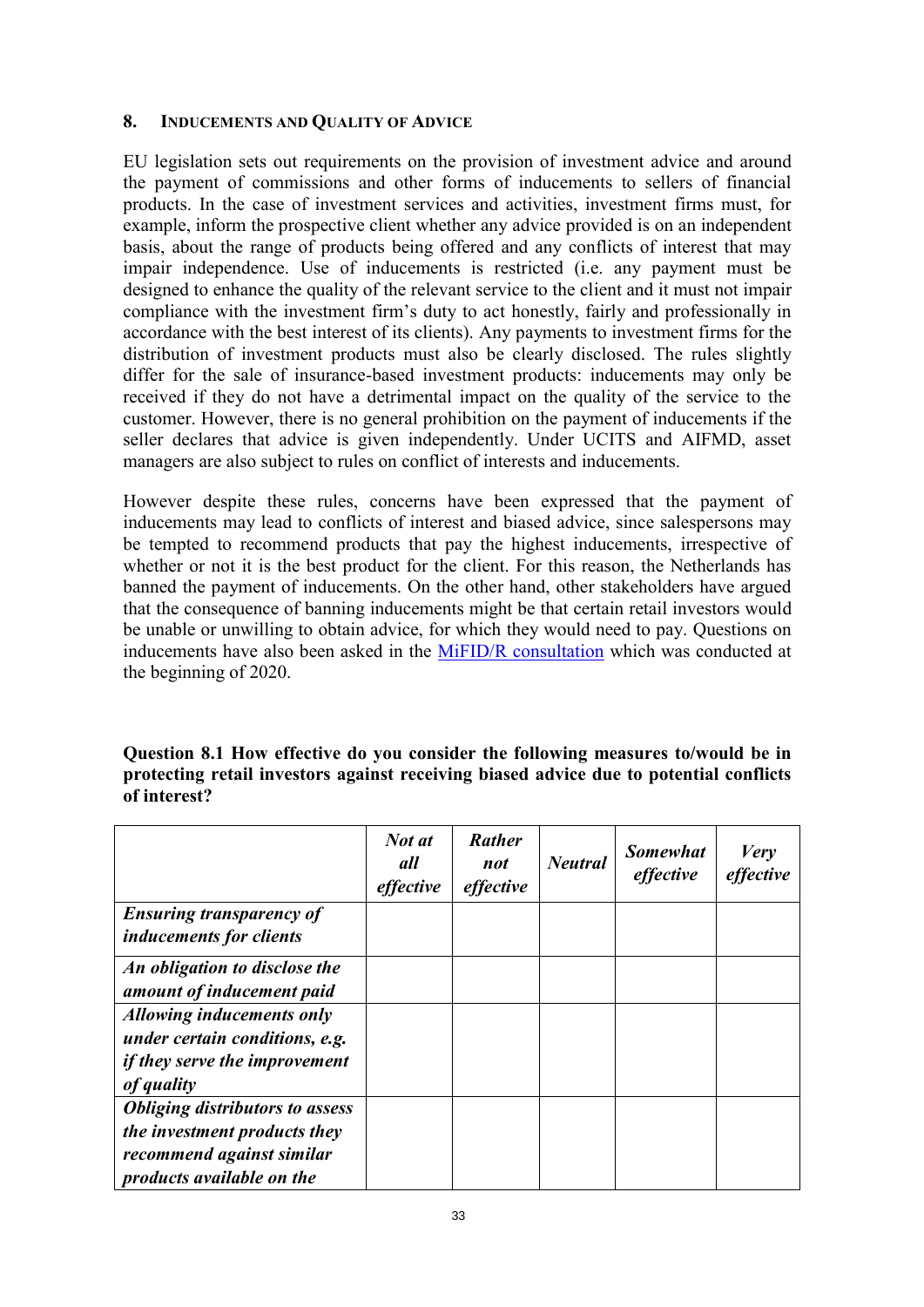| market in terms of overall cost<br>and expected performance |  |  |  |
|-------------------------------------------------------------|--|--|--|
| Introducing specific record-                                |  |  |  |
| keeping and reporting                                       |  |  |  |
| requirements for distributors                               |  |  |  |
| of retail investment products                               |  |  |  |
| to provide a breakdown of                                   |  |  |  |
| products distributed, thus                                  |  |  |  |
| <i>allowing for supervisory</i>                             |  |  |  |
| scrutiny and better                                         |  |  |  |
| enforcement of the existing                                 |  |  |  |
| rules on inducements                                        |  |  |  |
| Introducing a ban on all                                    |  |  |  |
| forms of inducements for                                    |  |  |  |
| every retail investment                                     |  |  |  |
| <i>product across the Union</i>                             |  |  |  |

**Please explain your answers** 

**Question 8.2 If all forms of inducement were banned for every retail investment product across the Union, what impacts would this have on:** 

- **The availability of advice for retail investors?**
- **The quality of advice for retail investors?**
- **The way in which retail investors would invest in financial instruments?**
- **How much retail investors would invest in financial instruments?**

**Please explain your answers** 

**Question 8.3 Do the current rules on advice and inducements ensure sufficient protection for retail investors from receiving poor advice due to potential conflicts of interest:** 

|                                                                                            | <b>Yes</b> | $\bf{N}$ o |
|--------------------------------------------------------------------------------------------|------------|------------|
| In the case of investment products distributed under<br>the MiFID II framework?            |            |            |
| In the case of insurance-based investment products<br>distributed under the IDD framework? |            |            |
| In the case of inducements paid to providers of online<br>platforms/comparison websites?   |            |            |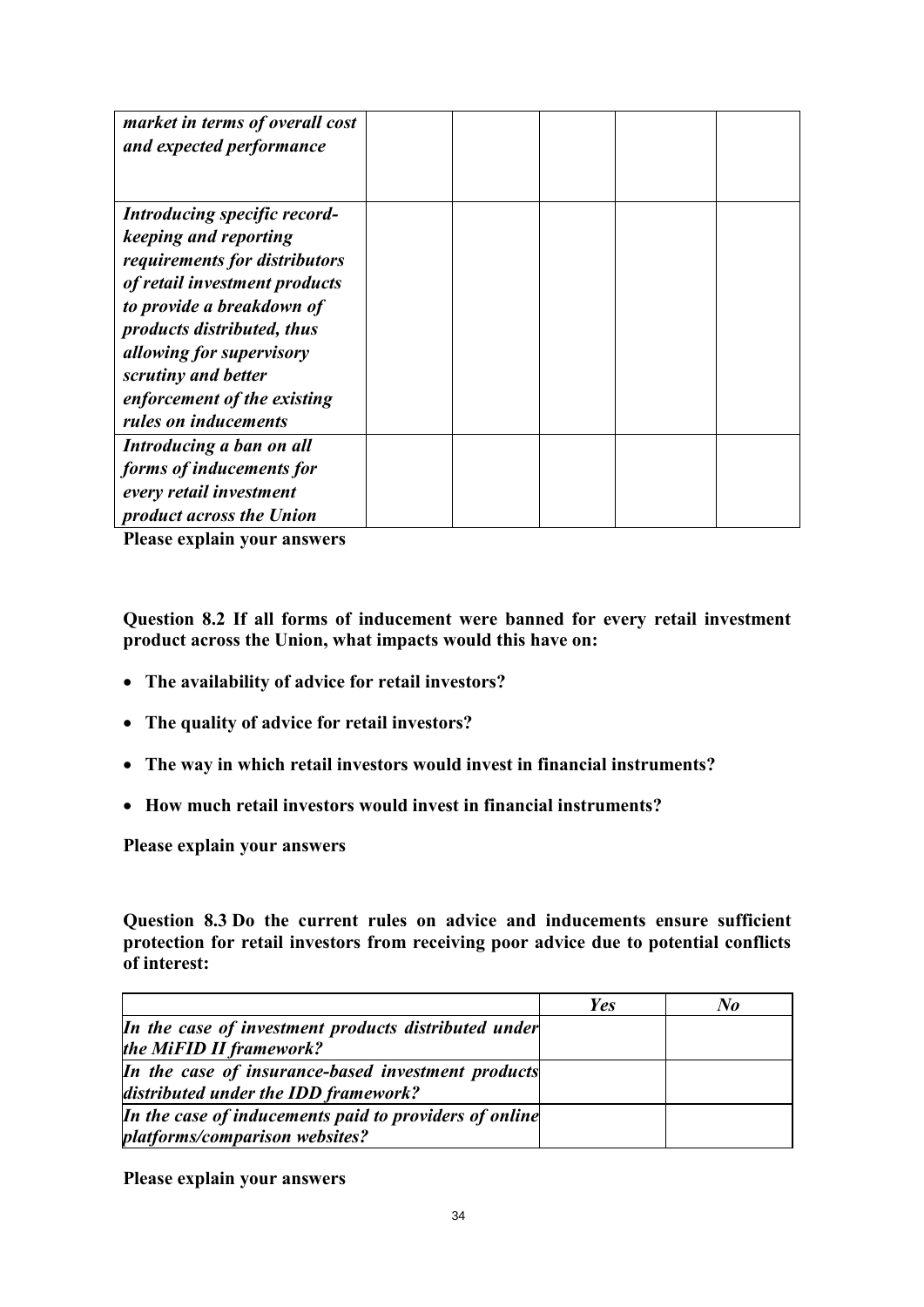**Question 8.4 Should the rules on the payment of inducements paid to distributors of products sold to retail investors be aligned across MiFID and IDD?**

**Yes/no/don't know** 

**Please explain your answer** 

#### **Question 8.5 How should inducements be regulated?**

|                                                                               | Yes/no |
|-------------------------------------------------------------------------------|--------|
| <b>Ensuring transparency of inducements for clients</b>                       |        |
| Ensuring transparency of inducements for clients, including an obligation to  |        |
| disclose the amount of inducement paid                                        |        |
| Allowing inducements only under certain conditions, e.g. if they serve the    |        |
| <i>improvement of quality</i>                                                 |        |
| Obliging distributors to assess the investment products they recommend        |        |
| against similar products available on the market                              |        |
| Introducing specific record-keeping and reporting requirements for            |        |
| distributors of retail investment products to provide a breakdown of products |        |
| distributed, thus allowing for supervisory scrutiny and better enforcement of |        |
| the existing rules on inducements                                             |        |
| Introducing a ban on all forms of inducements for every retail investment     |        |
| <i>product across the Union</i>                                               |        |

The use of payments for order flow (PFOF), where a broker (or an investment firm) directs the orders of its clients to a single third party for execution against remuneration, appears to be increasingly popular as a business model, in particular in the context of online brokerage. This practice is raising concerns in terms of potential conflicts of interest due to payment of inducements and possible breach of the obligations surrounding best execution of the client's orders (i.e. an obligation to execute orders on terms that are most favourable to the client).

**Question 8.6 Do you see a need for legislative changes (or other measures) to address conflicts of interest, receipt of inducements and/or best execution issues surrounding the compensation of brokers (or firms) based on payment for order flow from third parties?** 

**Yes/No/don't know** 

**If yes, please detail the changes you would consider relevant?**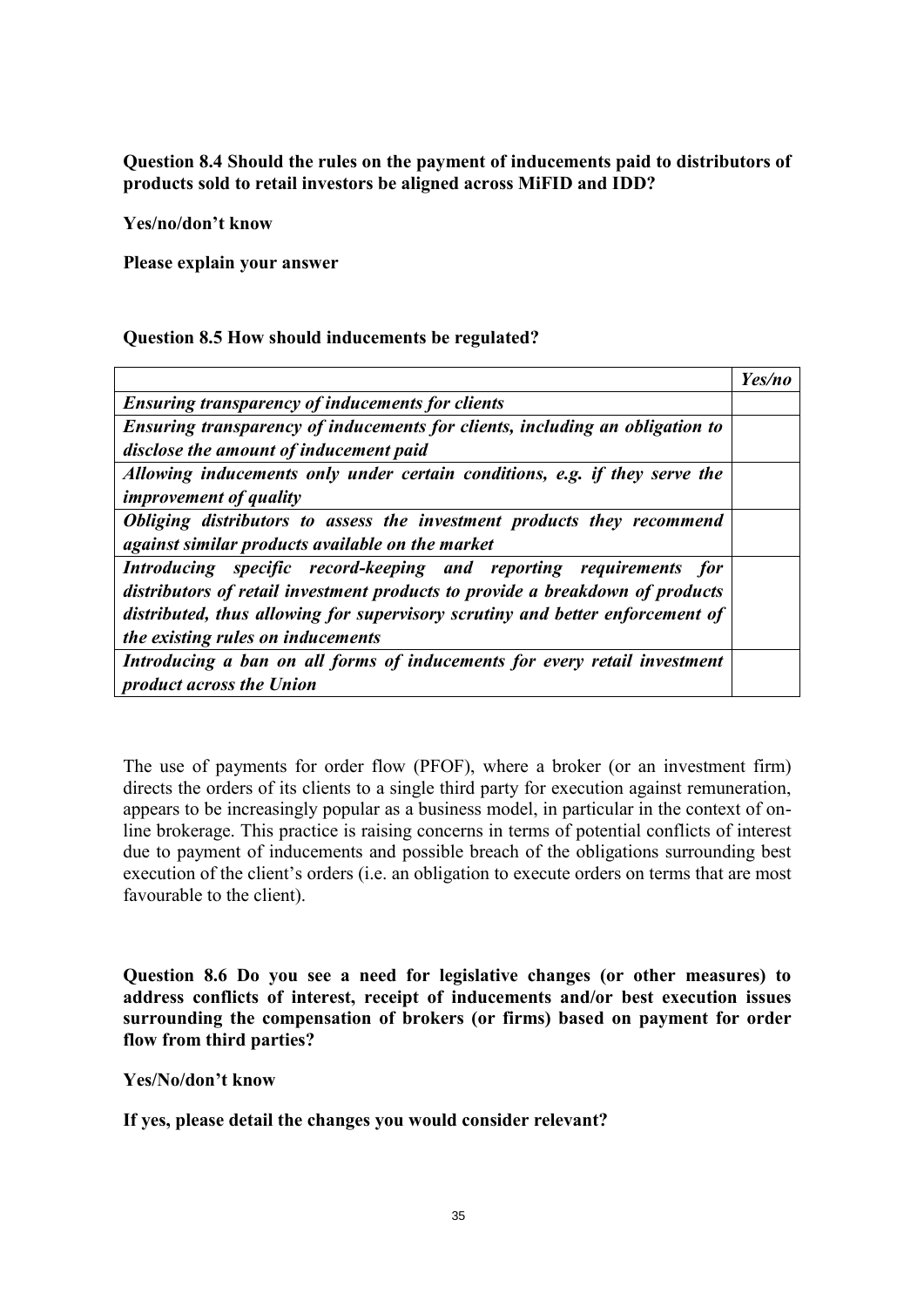**Question 8.7 Do you see a need to improve the best execution regime in order to ensure that retail investors always get the best possible terms for the execution of their orders?** 

#### **Yes/no/don't know**

#### **Please explain your answer**

Financial advisors play a critical role in the distribution of retail investment products, however standards (levels of qualifications, knowledge, skills, etc.) differ across Member States. In order to reduce the risk of mis-selling, increase individual investors' confidence in advice and create a level playing field for market operators offering advice in different Member States, the 2020 CMU action plan proposed that certain professional standards for advisors should be set or further improved.

**Question 8.8 Would you see merit in developing a voluntary pan-EU label for financial advisors to promote high-level common standards across the EU?** 

**Yes/No/don't know** 

**Please explain your answer and indicate what would be the main advantages and disadvantages.** 

**If yes, what would you consider the essential characteristics of such a label and how should it be similar to or different from those that already exist in the market?** 

Robo-advisors, i.e. online platforms providing automated investment advice (and in many cases also portfolio management) are in principle subject to the same investor protection rules as traditional "human" advisors under the MiFID and IDD frameworks. While robo-advisors may offer advantages for retail investors, in particular lower fees, accessible investment thresholds and in principle often impartial advice (unbiased by payment of inducements), robo-advisors may also present risks resulting from, e.g. simplistic non-dynamic algorithms which may not create efficient investment portfolios.

### **Question 8.9 Are robo-advisors (or hybrid advisors) regulated in a manner sufficient to protect retail investors?**

**Yes/no/don't know**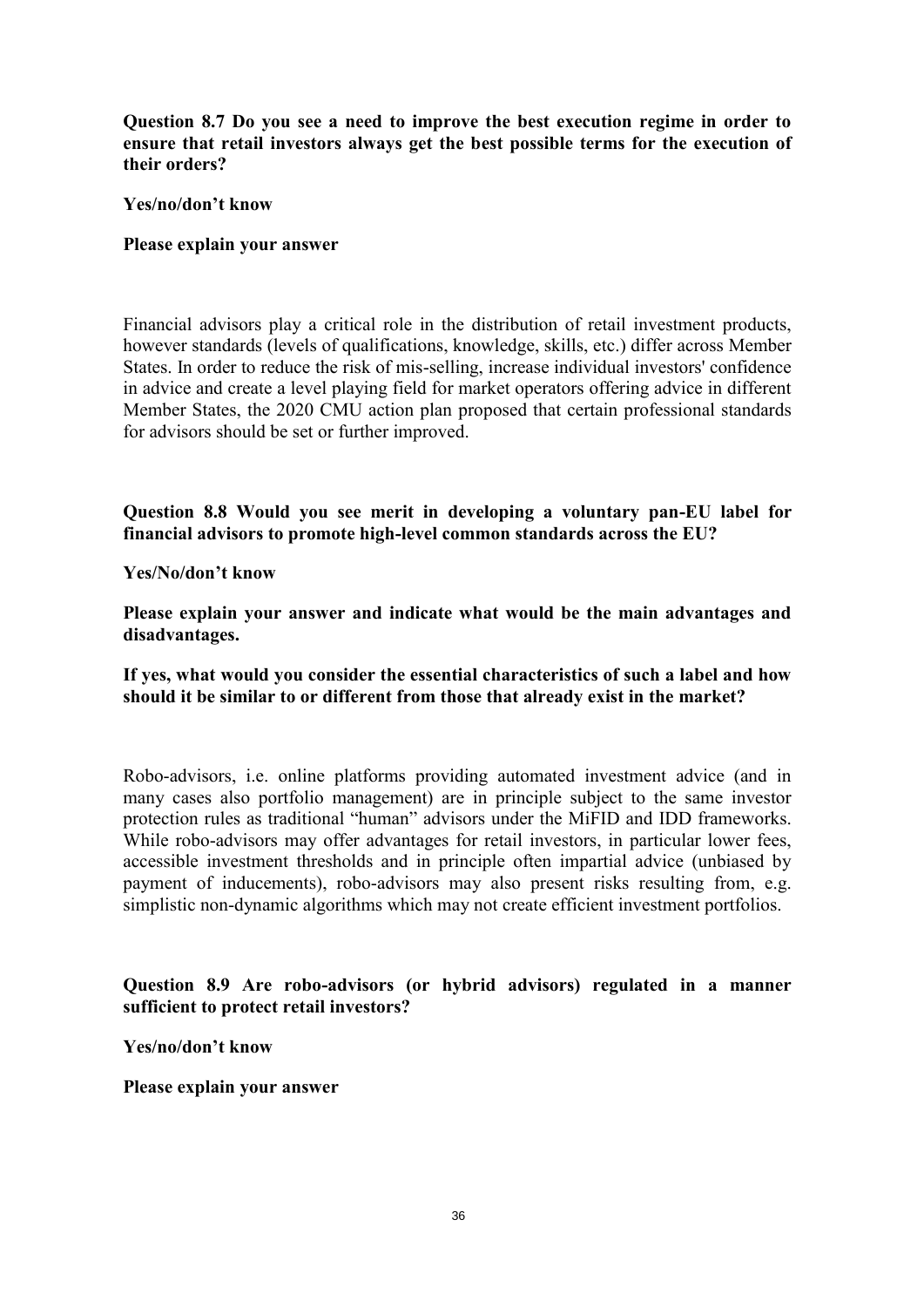**Question 8.10 The use of robo-advisors, while increasing, has not taken off as might have been expected and remains limited in the EU. What do you consider to be the main reason for this?** 

- **Lack of awareness about the existence of robo-advisors**
- **Greater trust in human advice**
- **Other**

**Please explain your answer** 

**Question 8.11 Are there any unnecessary barriers hindering the take-up of roboadvice? If so, which measures could be taken to address them?** 

**Yes/no/don't know** 

**Please explain your answer** 

### **9. ADDRESSING THE COMPLEXITY OF PRODUCTS**

Financial products, including those targeted at retail investors, are often highly complex and often not properly understood by retail investors. Consumer representatives have therefore been regularly calling for simple, transparent and cost-efficient products. Less complex products suitable for retail investors exist in different areas, such as UCITS and certain Exchange Traded Funds (ETFs), and have been set as the default option of PEPP.

**Question 9.1 Do you consider that further measures should be taken at EU level to facilitate access of retail investors to simpler investment products?** 

**Yes/no/don't know** 

**Please explain your answer** 

**Question 9.2 If further measures were to be taken by the EU to address the complexity of products, should they aim to:**

|                                                                                                                                                           | Yes/no/don't know (please explain) |
|-----------------------------------------------------------------------------------------------------------------------------------------------------------|------------------------------------|
| Reinforce or adapt<br>execution of orders rules<br>to better suit digital and<br><i>online purchases</i><br>of<br>complex products by retail<br>investors |                                    |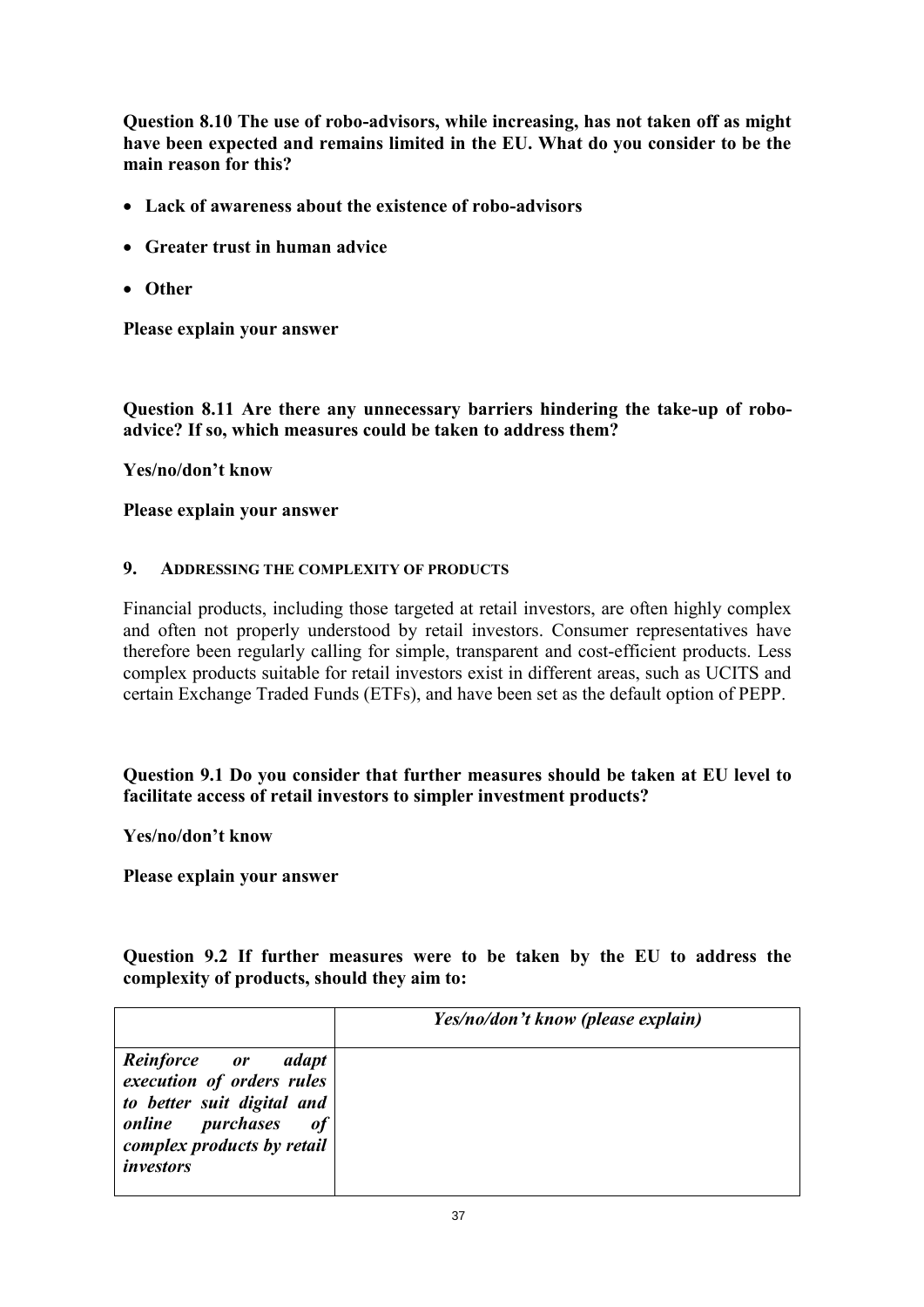| Make more explicit the<br>rules which prohibit<br>excess complexity of<br>products that are sold to<br>retail investors                  |  |
|------------------------------------------------------------------------------------------------------------------------------------------|--|
| Develop a new label for<br>simple products                                                                                               |  |
| <b>Define</b> and<br>regulate<br>simple, products (e.g.<br>similar to PEPP)                                                              |  |
| <i>the</i><br><b>Tighten</b><br>rules<br>restricting the sale of very<br>complex products<br>to<br>certain categories<br>of<br>investors |  |
| Other (please explain)                                                                                                                   |  |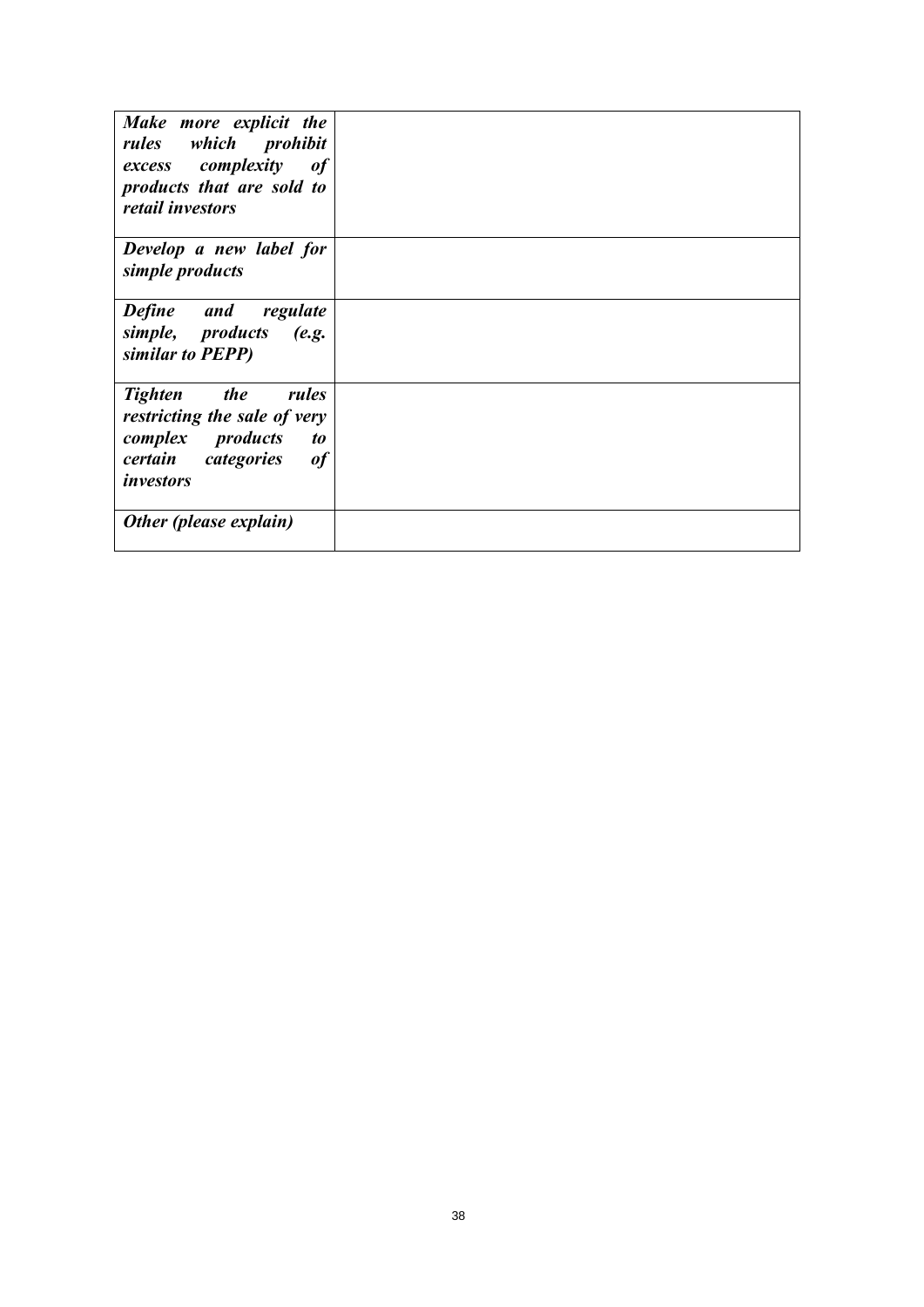#### **10. REDRESS**

There will be occasions when things go wrong with an investment, e.g. if products have been mis-sold to the retail investor. Retail investors have the possibility to address their complaint directly to the firm: MiFID, for example, requires investment firms to establish, implement and maintain effective and transparent complaints management policies and procedures for the prompt handling of clients' complaints and similar provisions are contained in the recent [Crowdfunding Regulation.](https://eur-lex.europa.eu/legal-content/EN/TXT/?uri=CELEX:32020R1503) Redress can also be sought through non-judicial dispute resolution procedures or can be obtained in national courts. In certain cases, where large numbers of consumers have suffered harm, collective redress can also be obtained.

**Question 10.1 How important is it for retail investors when taking an investment decision (in particular when investing in another Member State), that they will have access to rapid and effective redress should something go wrong?** 

| Not at all<br>important | <b>Rather not</b><br>important | <b>Neutral</b> | <b>Somewhat</b><br>important | <b>Very</b> important |
|-------------------------|--------------------------------|----------------|------------------------------|-----------------------|
|                         |                                |                |                              |                       |

**Please explain your answer** 

**Question 10.2 According to MIFID II, investment firms must publish the details of the process to be followed when handling a complaint. Such information must be provided to the client on request or when acknowledging a complaint and the firm must enable the client to submit their complaint free of charge. Is the MiFID II requirement sufficient to ensure an efficient and timely treatment of the clients' complaints?** 

**Yes / No / don't know** 

**Please explain your answer** 

**Question 10.3 As a retail investor, would you know where to turn in case you needed to obtain redress through an out of court (alternative dispute resolution) procedure?** 

**Yes/no/don't know** 

**Please explain your answer** 

**Question 10.4 How effective are existing out of court/alternative dispute resolution procedures at addressing consumer complaints related to retail investments/insurance based investments?**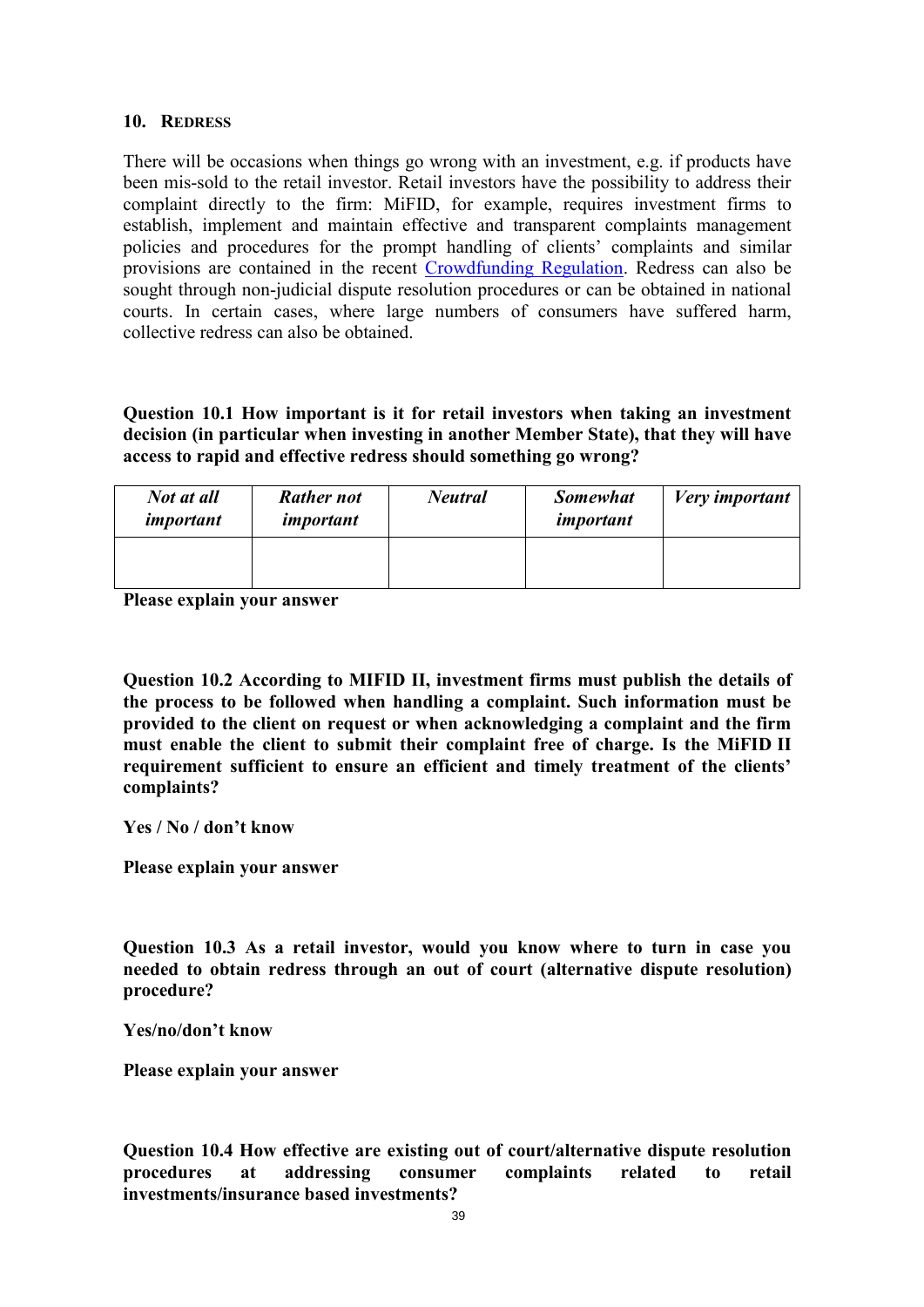| Not at all<br>effective | <b>Rather not</b><br>effective | <b>Neutral</b> | <b>Somewhat</b><br>effective | Very effective |
|-------------------------|--------------------------------|----------------|------------------------------|----------------|
|                         |                                |                |                              |                |

**Please explain your answer** 

## **Question 10.5 Are further efforts needed to improve redress in the context of retail investment products:**

- **Domestically?**
- **In a cross border context?**

### **Please explain your answer**

Certain groups of consumers (e.g. the elderly, over-indebted or those with disabilities) can be particularly vulnerable and may need specific safeguards. If the process of obtaining redress is too complex and burdensome for such consumers and lacks a specially adapted process (e.g. assistance on the phone), redress may not be an effective option for them.

#### **Question 10.6 To what extent do you think that consumer redress in retail investment products is accessible to vulnerable consumers (e.g. over-indebted, elderly, those with disabilities)?**

| Not accessible at | <b>Rather not</b> | <b>Neutral</b> | <b>Somewhat</b> | <b>Very</b> |
|-------------------|-------------------|----------------|-----------------|-------------|
| all               | accessible        |                | accessible      | accessible  |
|                   |                   |                |                 |             |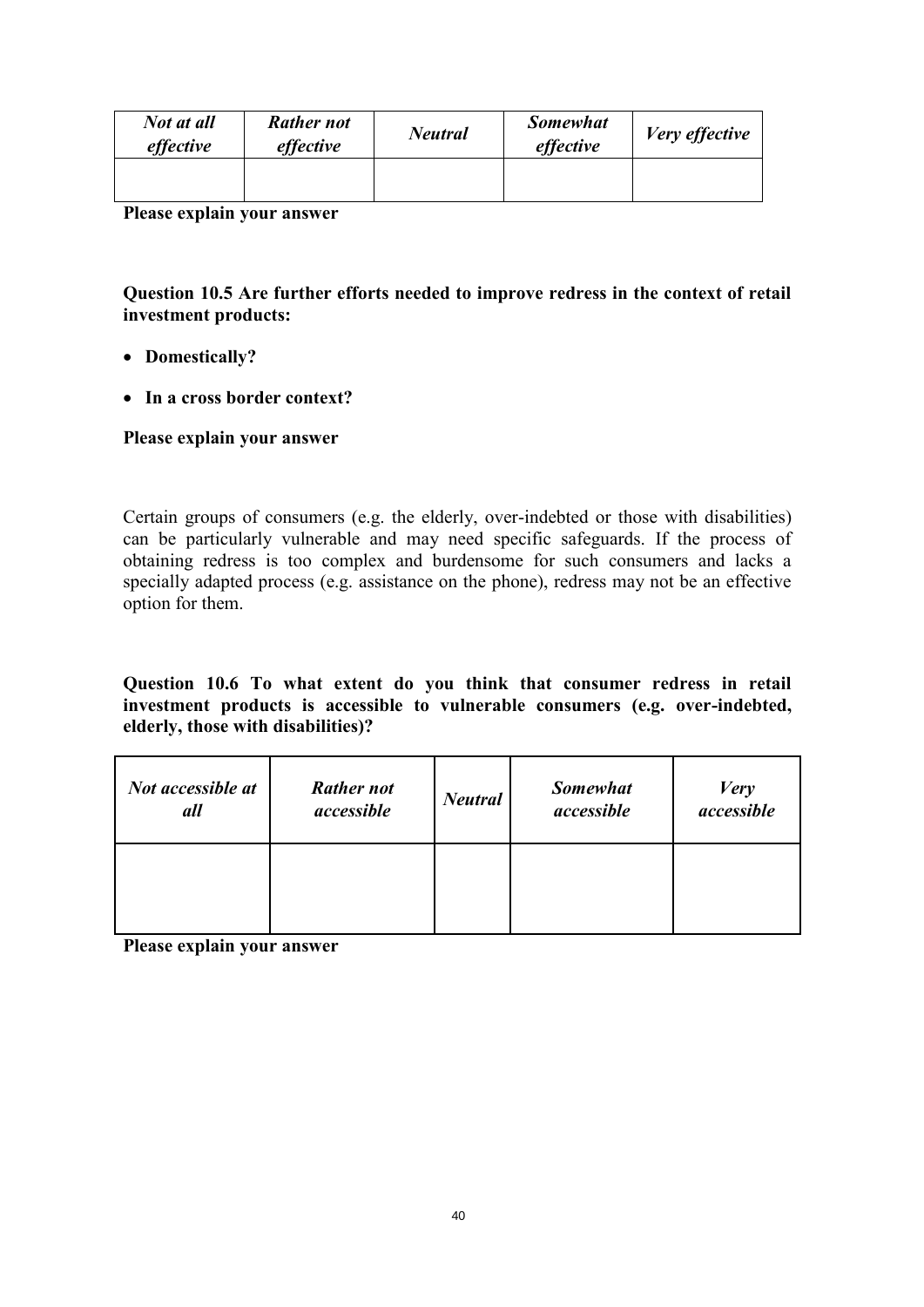### **11. PRODUCT INTERVENTION POWERS**

ESMA has been given the power to temporarily prohibit or restrict the marketing, distribution or sale of financial instruments with certain specified features or a type of financial activity or practice (these are known as "product intervention powers"). EIOPA has similar powers with regard to insurance-based investment products. These powers have been used by ESMA in the past for certain types of high risk product e.g. binary options and contracts for differences (CFDs).

**Question 11.1 Are the European Supervisory Authorities and/or national supervisory authorities making sufficiently effective use of their existing product intervention powers?** 

**Yes/no/don't know** 

**Please explain your answer** 

**Question 11.2 Does the application of product intervention powers available to national supervisory authorities need to be further converged?** 

**Yes/no/don't know** 

**Please explain your answer** 

**Question 11.3 Do the product intervention powers of the European Supervisory Authorities need to be reinforced?** 

**Yes/no/don't know**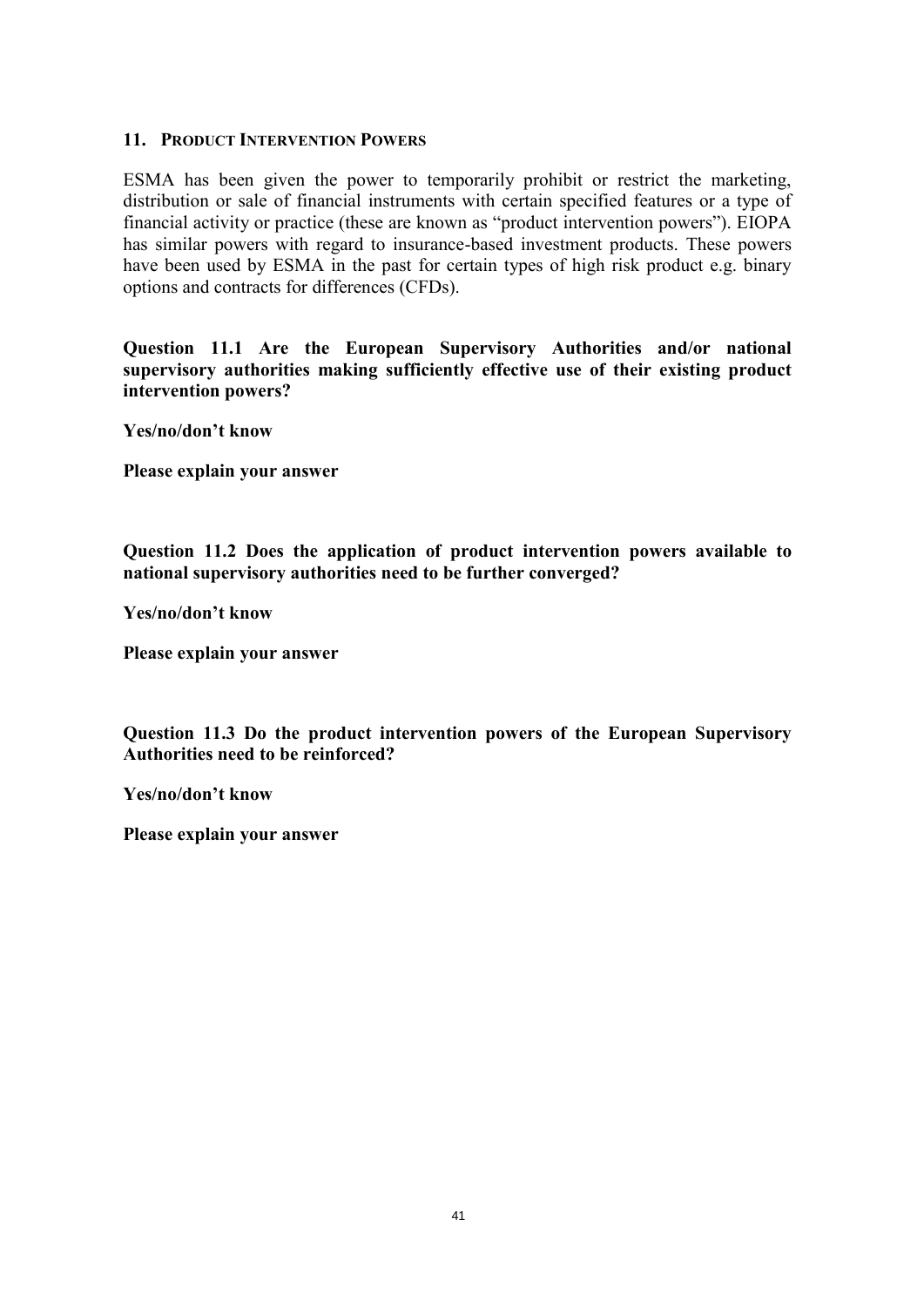#### **12. SUSTAINABLE INVESTING**

Citizens are today increasingly aware of the serious economic, environmental and social risks arising from climate change. As retail investors, they are also becoming conscious of the potential contribution they might make towards mitigating those risks by making more sustainable choices when investing and managing their savings. The 2018 European Commission's Action Plan on Financing Sustainable Growth set the basis for increasing the level of transparency on sustainability investments, through disclosure rules (e.g. Sustainable Finance Disclosure Regulation) and labels (e.g. EU Ecolabel), thereby substantially reducing the risk of greenwashing. In addition, the integration of retail investors' sustainability preferences as a top-up to the suitability assessment and financial advice in IDD and MIFID II delegated acts will ensure that clients are offered financial products and instruments that meet their sustainability preferences.

|  |  | Question 12.1 What is most important to you when investing your savings? |  |
|--|--|--------------------------------------------------------------------------|--|
|  |  |                                                                          |  |

|                                                              | Please rank your       |
|--------------------------------------------------------------|------------------------|
|                                                              | answers $(1, 2, or 3)$ |
| An investment that contributes positively to the environment |                        |
| and society                                                  |                        |
| An investment that reduces the harm on the environment and   |                        |
| society (e.g. environmental pollution, child labour etc.)    |                        |
| Financial returns                                            |                        |

# **Question 12.2 What would help you most to take an informed decision as regards a sustainable investment?**

|                                                                                                                   | Please indicate on a<br>scale of 1-5 |
|-------------------------------------------------------------------------------------------------------------------|--------------------------------------|
| Measurements demonstrating positive sustainability impacts of                                                     |                                      |
| investments                                                                                                       |                                      |
| Measurements demonstrating negative or low sustainability impacts<br>of investments                               |                                      |
| Information on financial returns of sustainable investments                                                       |                                      |
| compared to those of mainstream investments                                                                       |                                      |
| Information on the share of financial institutions' activities that<br>are sustainable                            |                                      |
| Require all financial products and instruments to inform about their<br>sustainability ambition                   |                                      |
| Obligation for financial advisers to offer at least one financial<br>product with minimum sustainability ambition |                                      |
| All financial products offered should have a minimum of<br>sustainability ambition                                |                                      |

### **Question 12.3 What are the main factors preventing more sustainable investment?**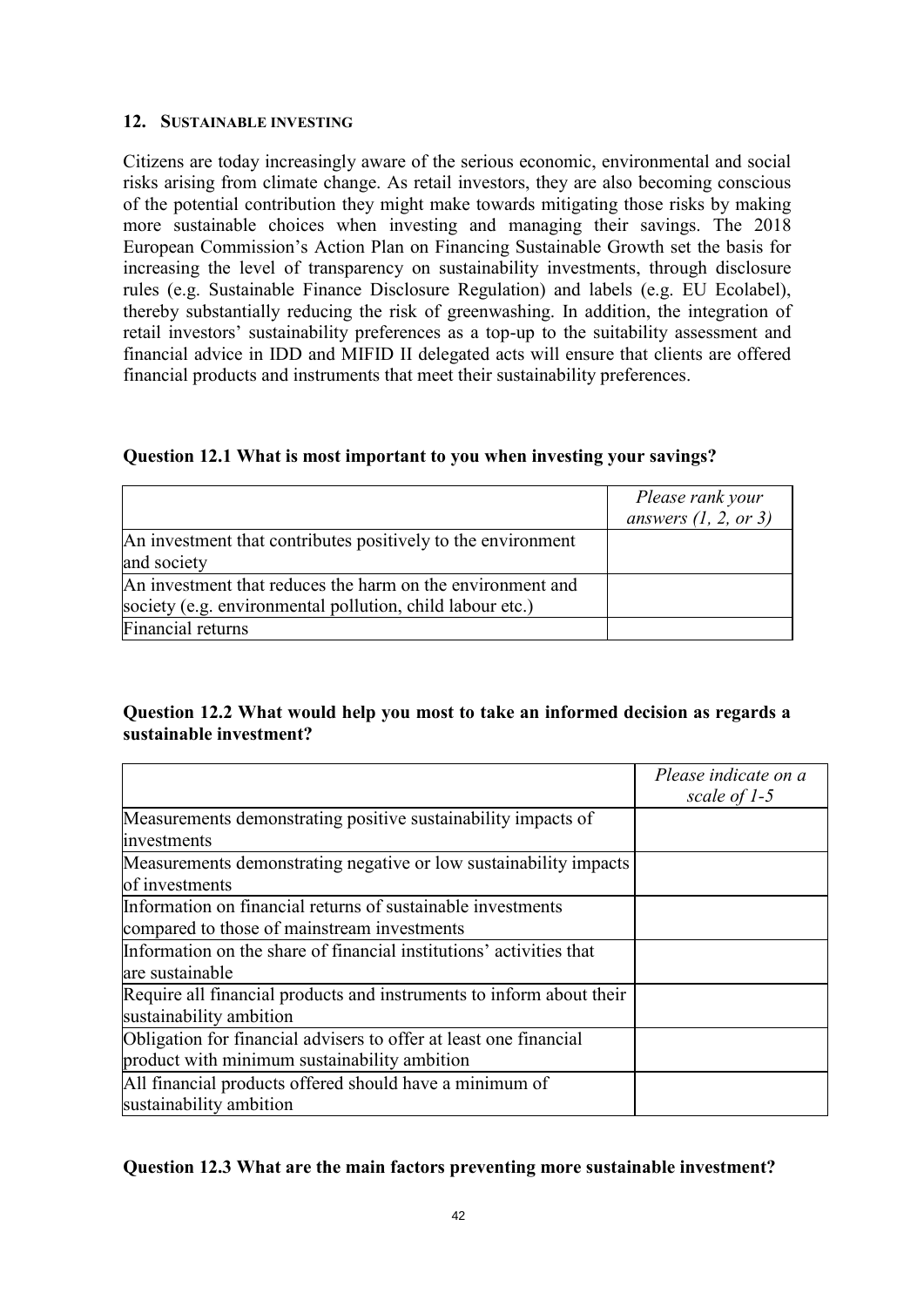|                                                                                                                                                                               | Please indicate on a<br>scale of 1-5 $(l = least$<br>important, $5 = most$<br><i>important</i> ) |
|-------------------------------------------------------------------------------------------------------------------------------------------------------------------------------|--------------------------------------------------------------------------------------------------|
| Poor financial advice on sustainable investment opportunities                                                                                                                 |                                                                                                  |
| Lack of sustainability-related information in pre-contractual<br>disclosure                                                                                                   |                                                                                                  |
| Lack of EU label on sustainability related information                                                                                                                        |                                                                                                  |
| Lack of financial products that would meet sustainability<br>preferences                                                                                                      |                                                                                                  |
| Financial products, although containing some<br>sustainability<br>ambition, focus primarily on financial performance                                                          |                                                                                                  |
| Fear of greenwashing (i.e. where the deceptive appearance is given<br>that investment products are environmentally, socially or from a<br>governance point of view, friendly) |                                                                                                  |
| Other, please explain                                                                                                                                                         |                                                                                                  |

## **Question 12.4 Do you consider that detailed guidance for financial advisers would be useful to ensure simple, adequate and sufficiently granular implementation of sustainable investment measures?**

**Yes/no/don't know** 

**Please explain your answer** 

MiFID II regulates the way investment firms produce or arrange for the production of investment research to be disseminated to their clients or to the public. This concerns investment research i.e. research or other information recommending or suggesting an investment strategy, explicitly or implicitly, concerning one or several financial instruments or the issuer of financial instruments. In the context of the COVID-19 pandemic, the research regime has been reviewed in order to facilitate the production of research on the small and medium enterprises and encourage more funding from the capital markets. In order to also encourage more sustainable investments, it is fundamental that investment research consider the E (environmental,) S (social) and G (corporate governance) factors of the Issuers and financial instruments covered by that research.

### **Question 12.5 Would you see any need to reinforce the current research regime in order to ensure that ESG criteria are always considered?**

**Yes/no/don't know**